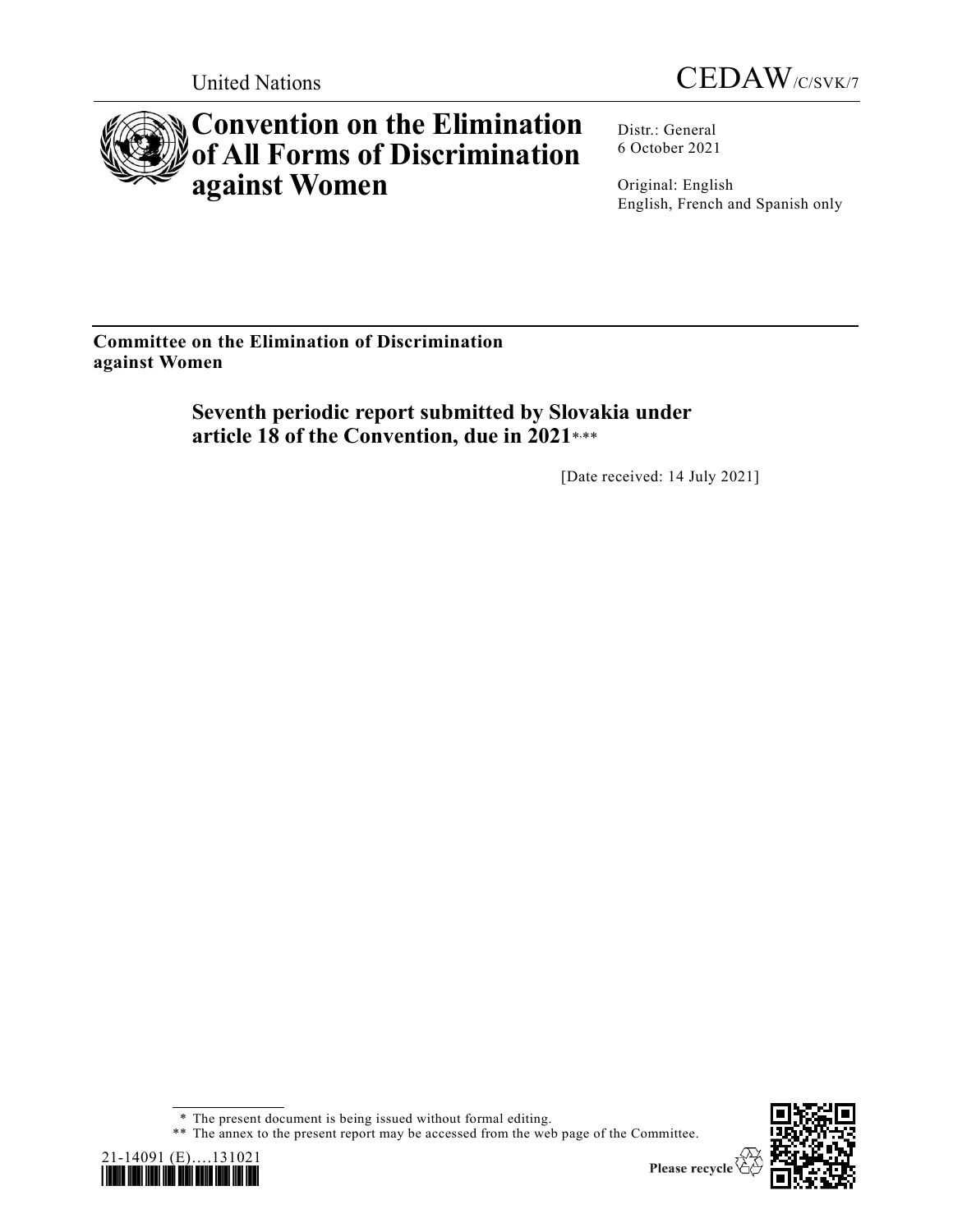# **I. Legislative and political framework**

1. In 2015, Anti-Discrimination Act has been amended by broadening the definition of basic provisions in compliance with the equal treatment principle<sup>1</sup> The most recent amendment from 2016 extended the list of exempted entities to include new provisions.<sup>2</sup>

2. Although the provisions on discrimination (Articles 1 and 2 of the Convention) are not identically transposed in the Anti-Discrimination Act, the obligations of the contractual country have been partially regulated in other acts. Main amendments to the anti-discrimination legislation have been complied with the amendment of the Labour Code No. 311/2001, Act No. 245/2008 on Education (Education Act), Act No. 576/2004 on Health Care, Services related to the Provision of Health Care and on the amendment and supplementation of certain acts, as amended, and on the amendment and supplementation of the Act No. 308/1993 on the Establishment of the SNCHR.

3. Protection against discrimination in Slovakia is provided through different sources of law including the Convention which is hierarchically positioned above laws.

4. The Constitution prohibits all forms of discrimination in exercising constitutional rights and the Anti-Discrimination Act prohibits all forms of discrimination in selected areas of employment, education, healthcare, social benefits and access to goods and services including commercial housing.

5. In the above-mentioned Act is the direct discrimination – which, together with indirect discrimination, harassment, sexual harassment, secondary victimization, instruction to discriminate or incitement to discrimination or discrimination of a legal entity, belongs to legal forms of discrimination in accordance with the Anti-Discrimination Act – defined as follows: it is action or negligence through which a person is treated less favourably than a different person in a comparable position is, may be or was treated. Other acts stated below prohibit discrimination in particular areas. It is necessary to assess implementation of the Convention in the legal system as a whole, not only in the Anti-Discrimination Act.

6. Forms of remedy are also based on the source of protection. If the discrimination is perceived to be in conflict with the Constitution or provisions of the Convention, the complainant may turn to the Constitutional Court with an individual complaint. Violation of the Anti-Discrimination Act and of other acts may be resolved by general courts. Below the level of courts, violations of the ban on discrimination in certain areas may first be dealt with by various inspection authorities such as the Labour Inspectorate, Slovak Trade Inspection, School Inspection or Health Care Surveillance Authority which may sanction the offenders. SNCHR may also receive complaints, provide information and assistance as well as legal assistance or mediation.

<sup>&</sup>lt;sup>1</sup> The Act No. 365/2004 Coll. on Equal Treatment in Some Areas and on Protection against Discrimination and on Amendments and Supplements to Certain Acts (the Anti-Discrimination Act) Article 2 (1): "The compliance with the equal treatment principle consists of the ban on discrimination on grounds of gender, religion or belief, race, nationality or ethnic origin, disability, age, sexual orientation, marital or family status, skin colour, language, political or other opinion, national or social origin, property, lineage or other status, or due to reporting crime or other asocial activity".

 $2$  Anti-Discrimination Act Art. 4 (1) (b) and (c).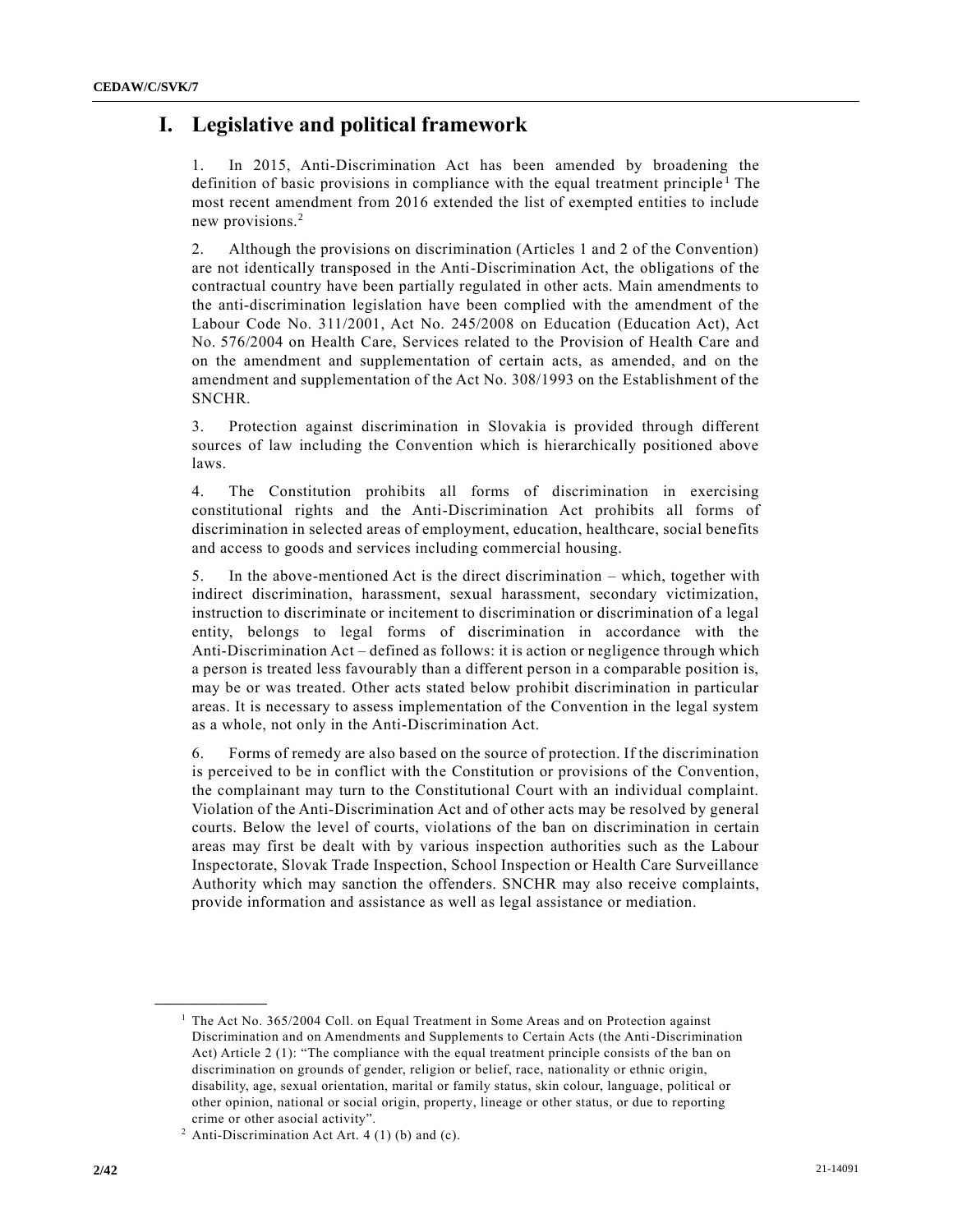### **A. Labour Code amendments**

7. The equal treatment principle is governed by the Article 13 (with references to the Anti-Discrimination Act). The amendment to the Labour Code No. 376/2018 Coll. coming into effect on 1 January 2019 extended, among other things, the right to handle information on salary conditions freely, without employees being obliged to maintain confidentiality in this regard.<sup>3</sup> Similarly, it enhances transparency regarding information about salaries of women compared to men.

8. Article 13 (6), (7) and (8) govern the rights of employees in case of violation of the equal treatment principle. An employee has the right to lodge a complaint with his/her employer. In this case the employer is obliged to respond immediately, to remedy the problem, to refrain from such conduct and to eliminate its consequences. The employee is entitled to claim a violation of the rights arising from the equal treatment principle directly at a court and to seek legal protection pursuant to the Anti-Discrimination Act.

#### **B. Civil proceedings pursuant to the Anti-Discrimination Act**

9. General procedural provisions in civil litigation are governed by the Civil Procedure Code. The Act introduces the term of "litigation with weaker party protection", while departing from some general provisions. Anchoring specific legislation on disputes involving weaker party protection, which, pursuant to the Civil Procedure Code, include a consumer, an employee and a discriminated person. Pursuant to this legislation, weaker party to a dispute will have a specific position, manifesting itself in certain specific features compared to the standard course of a civil litigation. "The primary objective pursued by the legal regulation related to the weaker party is to compensate or balance the (naturally unequal) position of the weaker party in relation to the other litigant".<sup>4</sup>

10. Anti-discrimination disputes<sup>5</sup> are governed by reference to anti-discrimination legislation (particularly the Anti-Discrimination Act) which stipulates that provisions of the Civil Procedure Code shall be used, unless equal treatment regulations and regulations on protection against discrimination determine otherwise. Exceptions to the general procedural rules include: broader obligation of a court on advising complainants of their rights, the ability of the court to seek evidence on its own initiative,<sup>6</sup> the right of the complainant to submit evidence at any time by the moment of the delivery of a decision on the issue<sup>7</sup>, and the obligation of courts to hold hearings in all anti-discrimination proceedings. <sup>8</sup> The court is obliged to conduct hearings in all anti-discrimination proceedings, with an exception applying in the event when the applicant agrees that the case may be tried without a hearing. The Civil Procedure Code also introduced a provision authorizing a civil association established pursuant to the Act No. 83/1990 Coll. on the Association of Citizens, as amended, the aim or object of activity of which is the protection against discrimination and it authorizes

<sup>3</sup> Act No. 311/2001 Coll. Labour Code, Art. 13 (5).

<sup>4</sup> Miroslava Kušníriková, Particularities of law in disputes with the protection of the disadvantaged party in comparison to the standard course of civil dispute process, studia iuridica Cassoviensia, ISSN 1339-3995, volume 7.2019, No. 1, [https://sic.pravo.upjs.sk/ecasopis/72019-](https://sic.pravo.upjs.sk/ecasopis/72019-1/10_kusnirikova_osobitosti_sporov_s_ochranou_slabsej_strany.pdf) [1/10\\_kusnirikova\\_osobitosti\\_sporov\\_s\\_ochranou\\_slabsej\\_strany.pdf.](https://sic.pravo.upjs.sk/ecasopis/72019-1/10_kusnirikova_osobitosti_sporov_s_ochranou_slabsej_strany.pdf)

<sup>5</sup> 160/2015 Coll. Civil Procedure Code, Articles 307-315.

<sup>6</sup> Ibid., Art. 311.

<sup>7</sup> Ibid., Art. 312.

<sup>8</sup> Ibid., Art. 314.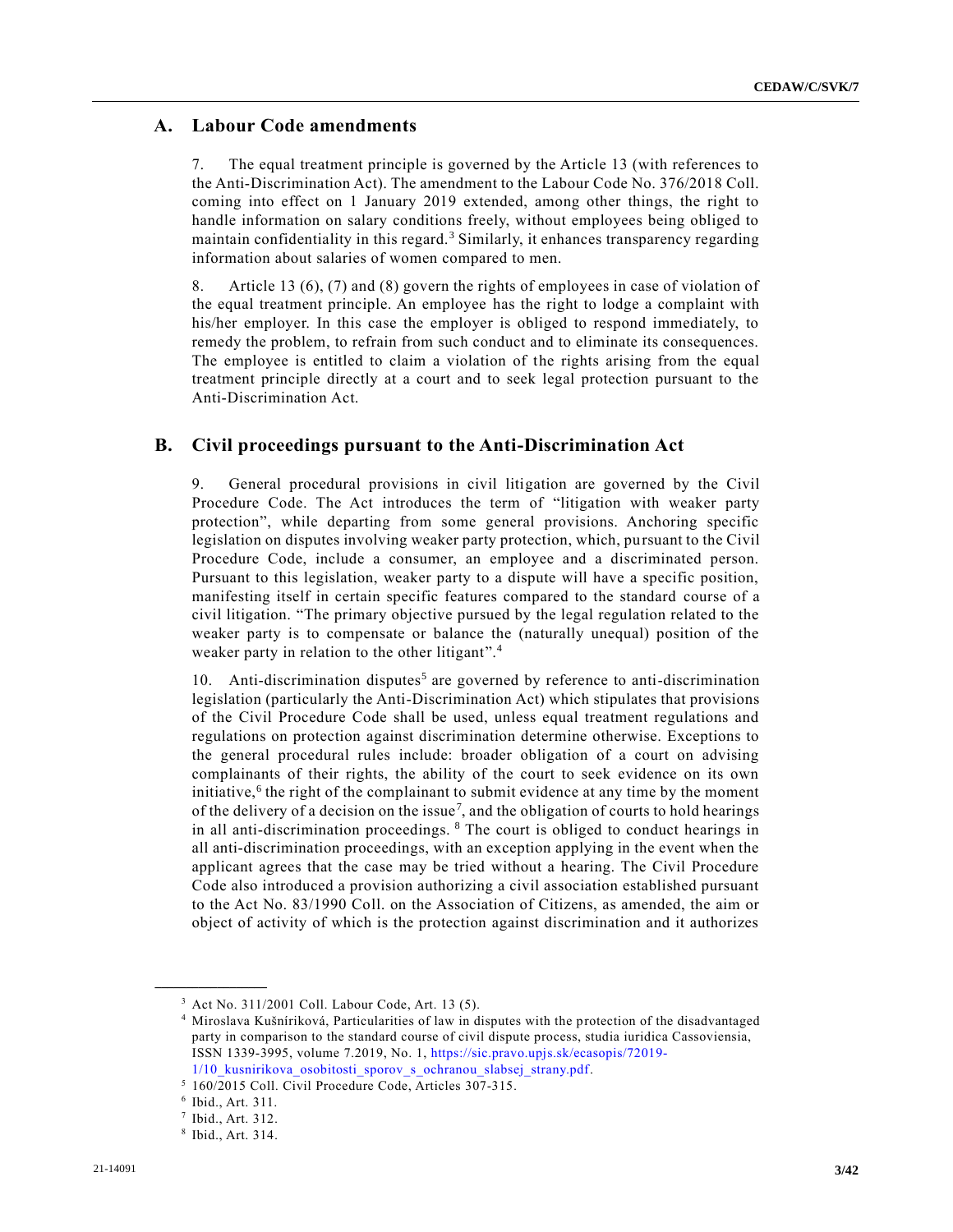SNCHR to represent parties in cases related to the violation of the equal treatment principle when filing an extraordinary appeal to the Supreme Court.<sup>9</sup>

11. In 2018, the MoJ SR recorded 13 anti-discrimination proceedings at general courts out of which 3 were successful, 1 was partially successful and 9 were rejected. In 2019, there were 12 proceedings out of which 1 was successful, 1 partially successful, 1 was withdrawn by the complainant and 9 were rejected. In April 2021, the MoJ SR received records of 10 cases in 2020, all of which had been rejected.

12. The majority of rejected cases included the so-called cases of discrimination of judges, which formed a high number of discrimination cases filed in the previous decade and were concerning salary differences between judges of general courts and judges of the former Special Court which does not exist any longer.

### **C. Employment Services Act**

13. Non-discriminatory access to employment is governed by the Act No. 5/2004 Coll. on Employment Services and on Amendments and Supplements to Certain Acts.

14. In accordance with Section 14 (2) of the Employment Services Act a citizen has the right to access employment with no restrictions in accordance with the principle of equal treatment in employment arrangements and in similar legal arrangements laid down in a special act (Anti-Discrimination Act).

15. In accordance with the principle of equal treatment, discrimination also on grounds of marital or family status, skin colour, language, political or other opinion, trade union activity, national or social origin, disability, age, property, lineage or other status shall be prohibited.

### **D. The Victims of Crime Act**

16. In 2018, the Victims of Crime Act (Act No. 274/2017 Coll. on the Victims of Crime and on Amendments and Supplements to Certain Acts) entered into force. It governs the rights, protection and support for victims of crimes, relations between the state and entities providing assistance and financial compensation for victims of violent crime.

17. Since 2018, the MoJ SR has granted accreditation to 11 entities providing assistance to victims. In addition to accredited entities, victims are also helped by other organizations focused on provision of social services and advisory. These various entities provide assistance to victims even without coordination with law enforcement agencies. However, it has been demonstrated in practice that it is exactly the coordination of activities between entities providing assistance to victims and law enforcement agencies that is very important in the case of victims of domestic violence.<sup>10</sup>

# **II. Impact of the pandemic on women's rights and gender equality**

18. Policies in response to the COVID-19 pandemic have had an impact on the compliance with the human rights principles. The combination of strict measures has

<sup>&</sup>lt;sup>9</sup> Ibid., Art. 429 (2) (c).

<sup>&</sup>lt;sup>10</sup> See Annex.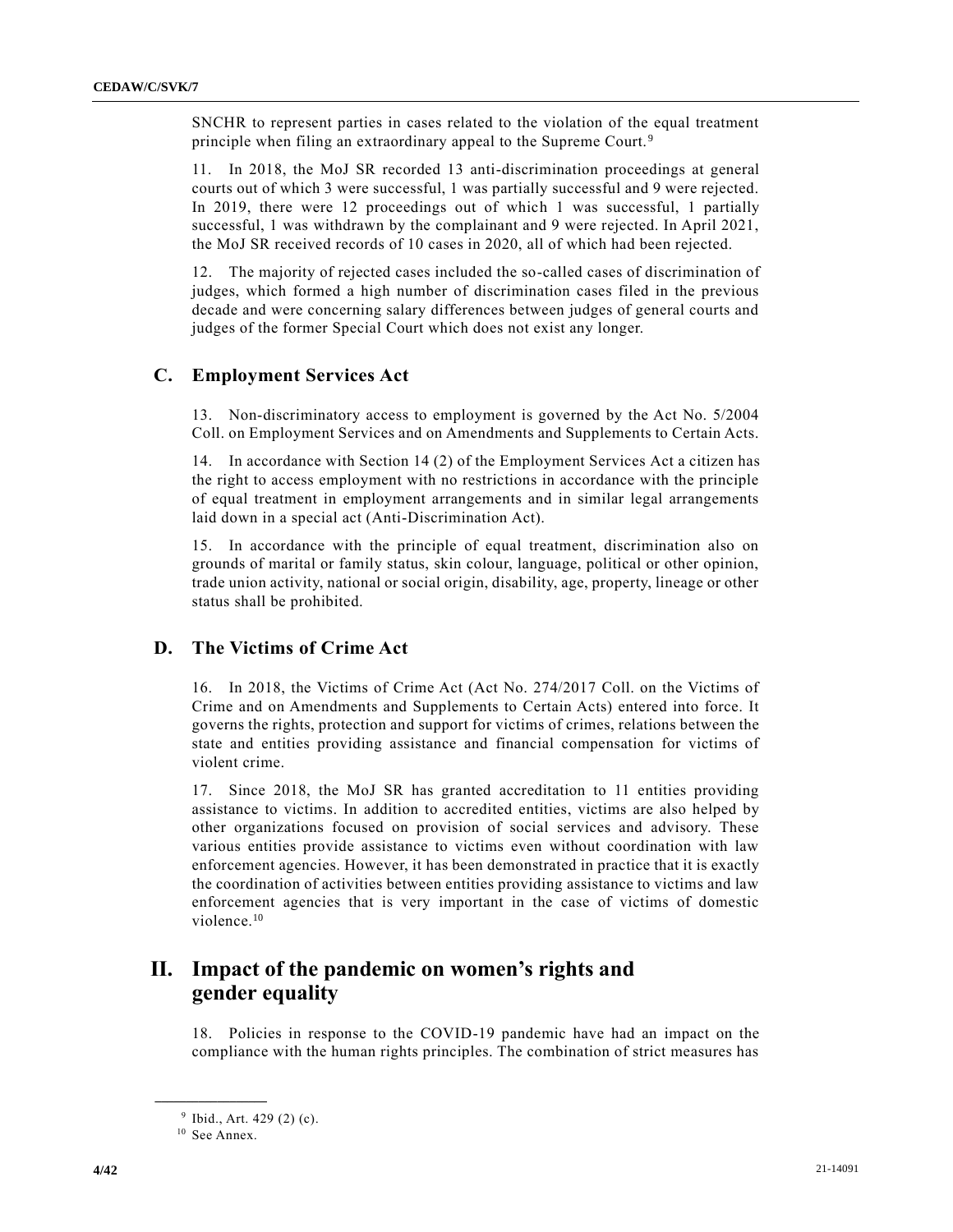led to increased levels of domestic and sexual violence.<sup>11</sup> Girls and women are particularly vulnerable to the economic and social consequences of the pandemic. The SR has acknowledged this problem and has been taking measures to mitigate the impact of the COVID-19 crisis on women's rights.

#### **A. Violence against women**

19. A proper adaptation of the legislation to ensure the sustainability and support of safe women's homes and 24/7 crisis helplines are crucial tools to prevent further violence and assist victims. According to information from the National Helpline for Women Experiencing Violence, the number of calls doubled in the first three months since the adoption of pandemic measures, i.e. from March to May 2020. The number of women calling the helpline for the first time has also doubled. Women reported dangerous threats and the number of calls from women experiencing post-separation violence also increased significantly. The most frequently mentioned perpetrators included husbands followed by partners and ex-partners. Also the number of calls from people experiencing other types of domestic violence (violence by their adult children, but also by siblings, parents or other relatives, as well as neighbours) increased.<sup>12</sup>

20. "Back in April, the MoLSAF SR issued a resolution ordering the higher territorial units to provide an emergency housing facility to accommodate women at acute risk of violence and their children. The purpose of such a facility was to provide the possibility of safe quarantine and testing so that the clients could cons equently go to particular crisis centres. However, according to the findings, this did not happen; therefore lots of women and their children had to rely on help from families, relatives and neighbours". 13

21. In the spring of 2020, an intensive media campaign was started with an objective to raise awareness of victim assistance options and to support witnesses' courage in reporting suspicious behaviour. The CMC considers the growing media coverage of the existence of violence against women in Slovakia one of the reasons for raising awareness of domestic violence.<sup>14</sup>

#### **B. Financial support for the so-called 'invisible work'**

22. Pursuant to the Regulation of the Slovak Government No. 302/2020 Coll., amending the Regulation of the Slovak Government No. 102/2020 Coll. on certain measures in the field of social affairs, family and employment services in time of emergency, a state of emergency or the state of emergency declared in connection with the COVID-19 pandemic, as amended, the parental allowance will continue to be provided also for the period of duration of the crisis situation to those persons, whose entitlement to the parental allowance expires during the time of the crisis situation due to the fact that their child has reached the age of three or six years if the child is a child with a long-term adverse health condition or a child who has been entrusted to the care of a person substituting parental care, or if three years have elapsed since the first decision on the commitment of the child to the care of the entitled person came into effect. At the same time, these must be persons who do not

<sup>&</sup>lt;sup>11</sup> PR IWFR, "Available data have confirmed that violence against women during the coronavirus crisis increased significantly", [https://ivpr.gov.sk/wp-](https://ivpr.gov.sk/wp-content/uploads/2020/06/TS_zistovanie_kr%C3%ADzov%C3%A9-ubytovanie_2020_final.pdf)

[content/uploads/2020/06/TS\\_zistovanie\\_kr%C3%ADzov%C3%A9-ubytovanie\\_2020\\_final.pdf.](https://ivpr.gov.sk/wp-content/uploads/2020/06/TS_zistovanie_kr%C3%ADzov%C3%A9-ubytovanie_2020_final.pdf) <sup>12</sup> Ibid.

 $13$  Ibid.

<sup>14</sup> Ibid.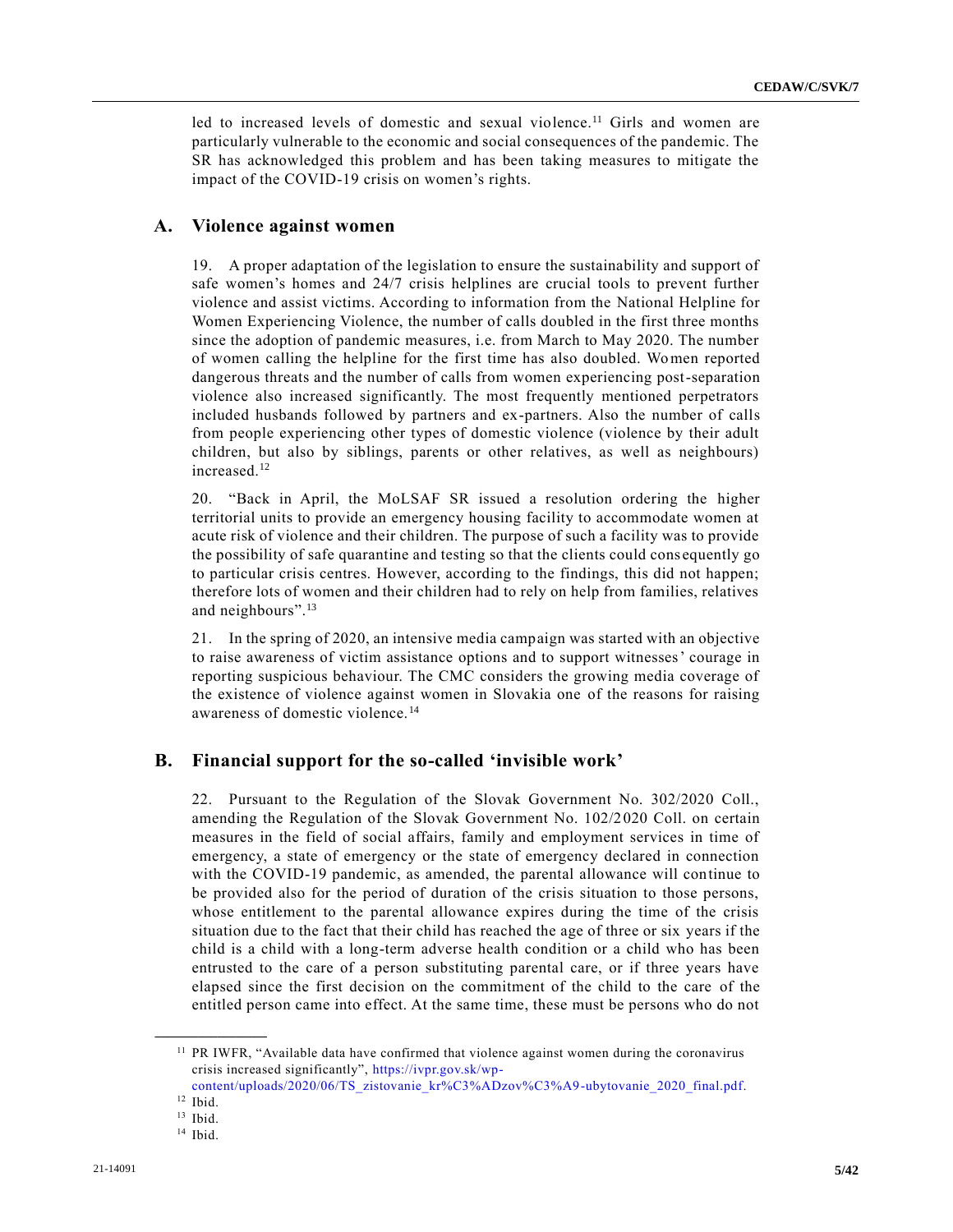earn any wage or salary, income from business or other self-employment activity, or are not receiving any social insurance benefits, old-age pension, supplementary pension benefits, social security benefit or care allowance, or are not entitled to the parental allowance within the meaning of the law for another child. <sup>15</sup> Parents providing personal and full-time care to their child are entitled to pandemic care allowance during the crisis, provided that the conditions laid down by law are met.  $^{16}$ 

# **III. Access of women to justice**

23. Judicial hold-outs are a significant barrier to access to justice (also) for discrimination cases. It is not uncommon for court proceedings to take several years at one level of court.<sup>17</sup>

24. Victims in material need have access to free legal representation provided by the state, although this can only be provided in civil court proceedings; it cannot be provided in administrative proceedings/proceedings in inspectorates. The threshold for entitlement to the gratuitous legal aid or legal aid with a symbolic financial contribution is relatively low, but there is still relatively significant group of people who are unable to pay for legal services.<sup>18</sup>

25. SNCHR is entitled to provide legal assistance to victims of discrimination. In 2019, it "provided gratuitous legal assistance in 109 cases of alleged discrimination. This represents an increase of 19 complaints compared to the calendar year 2 018, while the total number of complaints filed in 2019".<sup>19</sup>

26. The publication *Discrimination in Slovakia: Searching for barriers in access to effective legal protection from discrimination* mentions, among other things, a nationwide survey, which indicated that only a very small percentage of respondents had sought legal assistance or defended themselves against discrimination legally (4.7 per cent) "whereas more than 92% had not taken any action to defend themselves". 20

#### **Number of solved anti-discrimination cases**

27. The MoJ SR collects data on completed cases, although it has acknowledged shortcomings in data collection by some courts (the review of the provided data discovered that some data proved inaccurate, for example courts labelled some cases as anti-discrimination litigation, but in the end it turned out that the cases did not involve discrimination). The MoJ SR states that it has been able to minimise existing problems by ongoing secondary analysis of collected cases. In addition, it has created

<sup>&</sup>lt;sup>15</sup> The Regulation of the Slovak Government No. 302/2020 Coll., amending the Regulation of the Slovak Government No. 102/2020 Coll. on certain measures in the field of social affairs, family and employment services in time of emergency, a state of emergency or the state of emergency declared in connection with COVID-19, as amended.

<sup>16</sup> Act No. 461/2003 Coll. the Act on Social Insurance, Article 39.

<sup>&</sup>lt;sup>17</sup> European Commission, Directorate-General for Justice and Consumer. Country report. Non-discrimination. Transposition and implementation at national level of Council Directiv es 2000/43 and 2000/78. Slovakia. Luxembourg: Publications Office of the European Union.2020. pp. 76.

<sup>18</sup> Ibid. page 77.

<sup>19</sup> SNCHR, "Final annual report" [http://www.snslp.sk/wp-content/uploads/Rocna-zaverecna-sprava](http://www.snslp.sk/wp-content/uploads/Rocna-zaverecna-sprava-o-cinosti-SNSLP-za-rok-2019.pdf)[o-cinosti-SNSLP-za-rok-2019.pdf.](http://www.snslp.sk/wp-content/uploads/Rocna-zaverecna-sprava-o-cinosti-SNSLP-za-rok-2019.pdf)

<sup>20</sup> Durbáková, V., Holubová, B., Ivanco, Š., Liptáková, S. (2012), Searching for barriers in access to effective legal protection from discrimination. Košice: Counselling for civil and human rights, pages 78–79 in EUROPEAN COMISSION, DG Justice.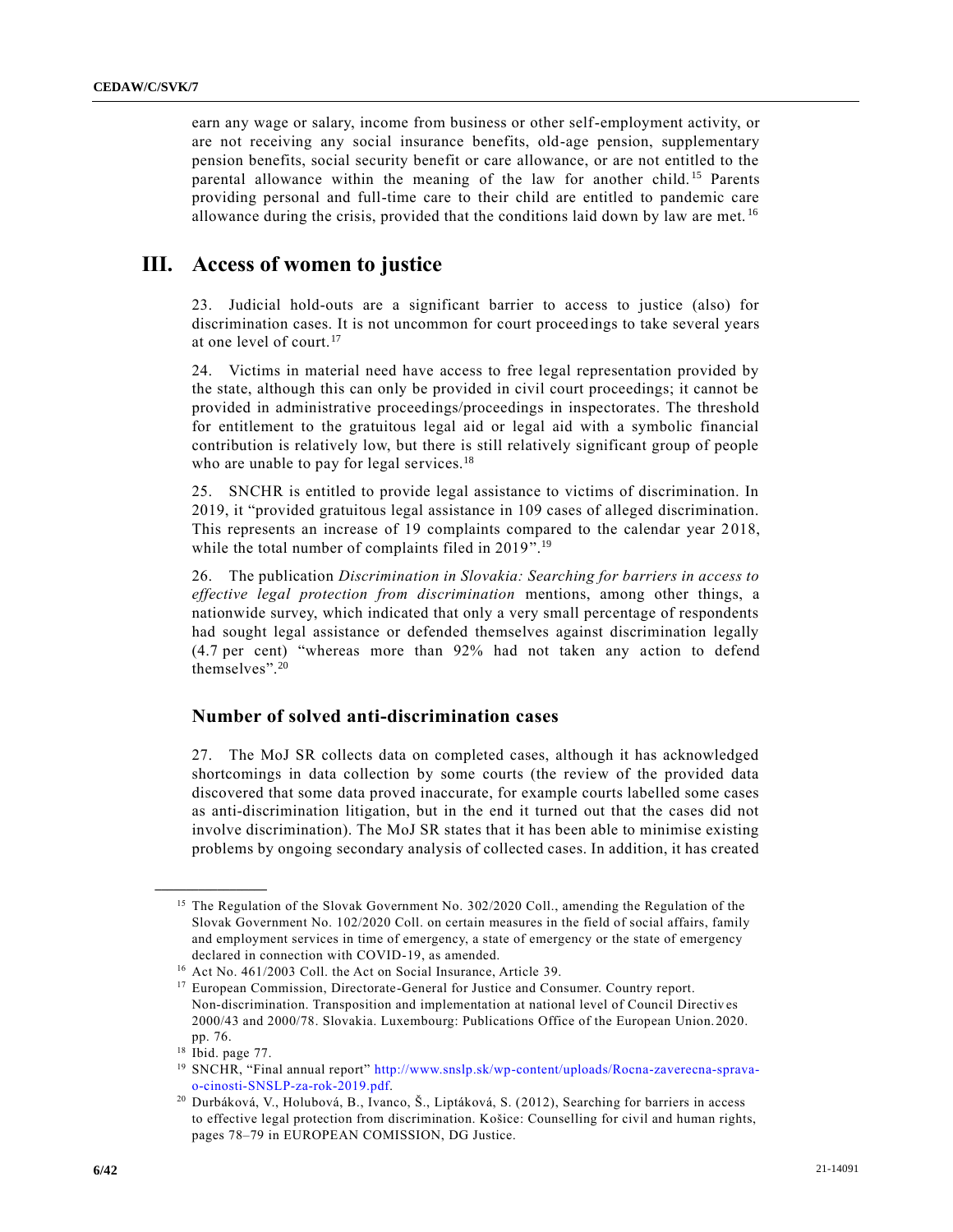its own summary of court decisions related to discrimination cases based on existing data collection, as well as its own searches in public databases of court decisions.<sup>21</sup>

28. There has been an improvement in registration of cases of discrimination by courts and subsequent collection of data for statistical purposes and its disclosure to the public. In 2018, in order to address problems in the registration of discrimination cases by national courts, the MoJ SR prepared a set of new rules for the registration of final court decisions in discrimination cases. Since 1 January 2019, courts have an option to choose "anti-discrimination case" as a type of court proceedings and can also record the reason for discrimination and the substantive scope of the discrimination case. $22$ 

# **IV. National Human Rights Institution**

29. The SNCHR has been established as a national human rights institution and a national anti-discrimination body by the Slovak National Council Act No. 308/1993 Coll. on the establishment of SNCHR. In 2015, the Act was amended<sup>23</sup> by provisions extending the SNCHR's powers. Competences of SNCHR: at the request of natural or legal persons or on its own initiative, the SNCHR issues expert opinions on matters of compliance with the principle of equal treatment according to a special regulation, it conducts independent investigations on discrimination, prepares and publishes reports and recommendations on discrimination issues.

30. In 2019, SNCHR provided gratuitous legal assistance in 109 cases of alleged discrimination. Compared to the calendar year 2018, this corresponds to an increase of 19 complaints in total, whereas out of the total of 352 complaints filed in 2019, almost one third were complaints, in which clients alleged the discrimination".<sup>24</sup>

31. As far as the discrimination ban is concerned, as many as 57 cases involved alleged unequal treatment in employment and similar legal relationships.<sup>25</sup>

32. In 2018, SNCHR signed the Memorandum of Mutual Cooperation with the Žilina Self-Governing Region in order to promote the effectiveness of the provision of free legal services and assistance, prevention of discrimination and provision of educational activities in the field of human rights.<sup>26</sup> Memorandums of cooperation were also signed with the Chamber of Mediators for the exchange of information and methodological procedures for the alternative resolution of anti-discrimination disputes and mutual support in fulfilling their agenda.<sup>27</sup>

33. In 2019, cooperation agreements were also signed with the IWFR. These institutions undertook to cooperate in creating conditions for the effective implementation and monitoring of the Anti-Discrimination Act, with a focus on eliminating and preventing discrimination against women and sexual harassment,

<sup>&</sup>lt;sup>21</sup> Replies of the SR of 27 January 2020 to the request for information from the European Commission from 16 January 2016 in European Comission, DG Justice. Country report. Non-discrimination. Transposition and implementation at national level of Council Directives 2000/43 and 2000/78. Slovakia. Luxembourg: Publications Office of the European Union. 2020.

<sup>22</sup> Ibid.

<sup>&</sup>lt;sup>23</sup> In 2015, in connection with the establishment of the Commissioners, the wording "including rights of the child" was deleted from the Centre Act, in Section 1 (2) of the introductory sentence. Act No. 176/2015 Coll.

<sup>24</sup> SNCHR, "Final annual report" [Rocna-zaverecna-sprava-o-cinosti-SNSLP-za-rok-2019.pdf.](http://www.snslp.sk/wp-content/uploads/Rocna-zaverecna-sprava-o-cinosti-SNSLP-za-rok-2019.pdf)

<sup>&</sup>lt;sup>25</sup> See Annex.

<sup>&</sup>lt;sup>26</sup> Information from the SNCHR website. Available at [http://www.snslp.sk/?locale=sk#menu=3014.](http://www.snslp.sk/?locale=sk#menu=3014)

<sup>&</sup>lt;sup>27</sup> Information from the SNCHR website http://www.snslp.sk/CCMS/files/Memorandum\_o\_spolupr%C3%A1ci\_-

\_Komora\_medi%C3%A1torov.pdf.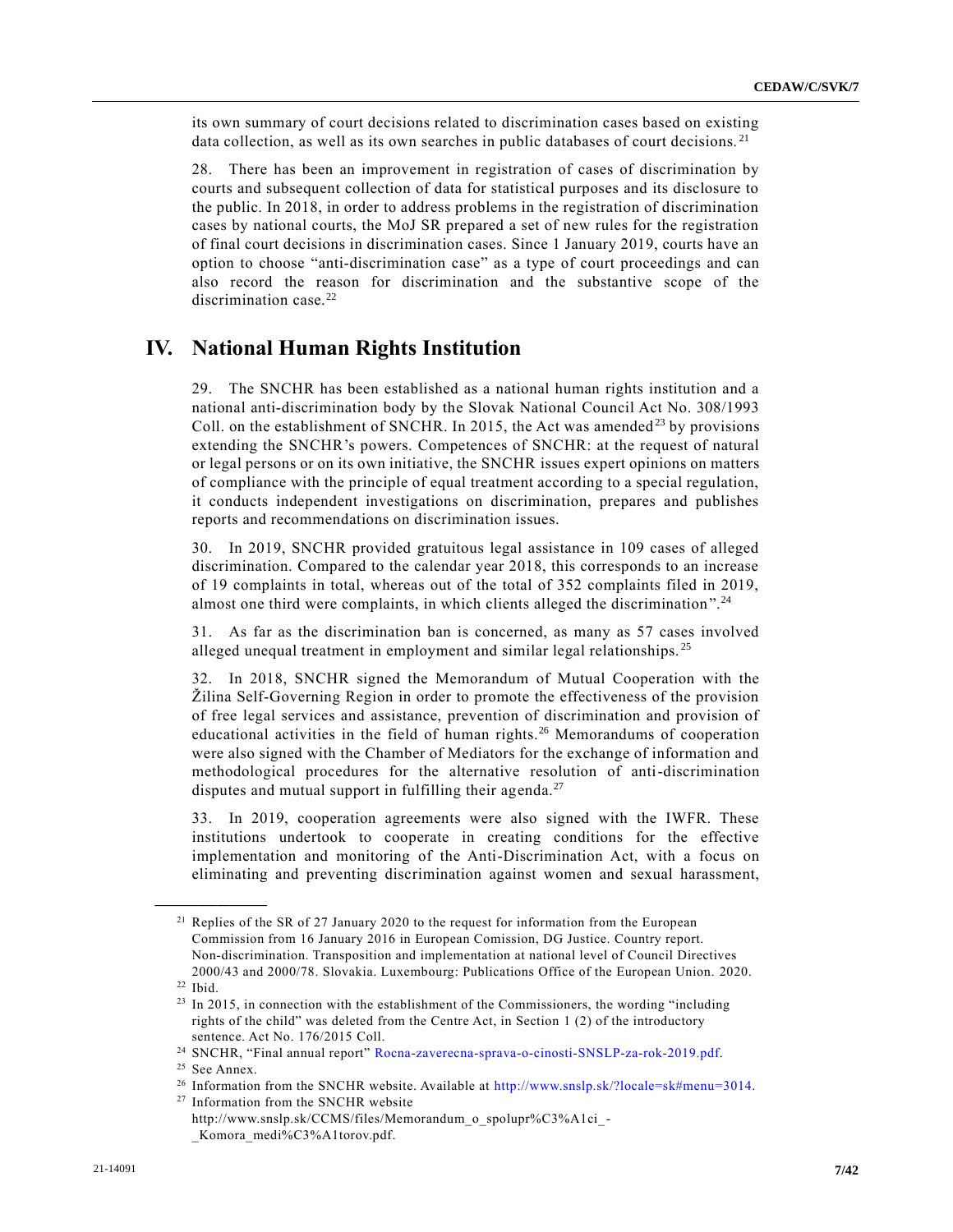increasing the use of temporary particular measures, collecting and monitoring data in the field, implementing education programmes for employers and employees in the public administration, and cooperating in the exchange of professional experience and mutual consulting.<sup>28</sup>

34. From 2014 to 2018, SNCHR continuously monitored cases of sexual harassment and bullying of women at workplaces, namely through suggestions submitted to the SNCHR and media monitoring. Reports on monitoring of cases of sexual harassment and bullying of women at workplace are available at the SNCHR website.<sup>29</sup>

35. The SNCHR publishes annually a Report on the observance of human rights, including the equal treatment principle in the SR. <sup>30</sup> This is a summary report providing a comprehensive picture of the implementation of selected human rights and fundamental freedoms in Slovakia.

#### **Educational activities and cooperation with universities**

36. SNCHR has long cooperated with faculties of law and humanities by providing internships for students and graduates at SNCHR and its regional offices. In 2018, the SNCHR signed a Memorandum of Cooperation with the Faculty of Law of the Pan-European University in Bratislava with the aim of promoting more intensive human rights education and creating opportunities for cooperation on projects and joint initiatives in the field of educational development and raising awareness of the SNCHR activity.

37. On 4 March 2016, SNCHR held training at the MoED SR on elimination of violence against women. In 2016, SNCHR conducted 27 trainings on non-discrimination, 17 trainings on mobbing, bossing and bullying at workplaces. <sup>31</sup>

38. In 2017, SNCHR organized a total of 148 educational activities attended by 3,933 participants, as well as 9 events on non-discrimination, 5 on the gender equality and 27 on bullying/cyber-bullying and mobbing/bossing.<sup>32</sup>

39. In 2018, SNCHR organized a total of 317 educational activities attended by 7,635 participants, 21 events on non-discrimination, 14 on the gender equality, 82 on bullying/cyber-bullying and mobbing/bossing as well as events on violence against women and sexual violence.

40. In 2019, SNCHR organized a total of 597 educational activities attended by 14,650 participants, 31 events on non-discrimination, 17 on the gender equality and 177 on bullying/cyber-bullying and mobbing/bossing as well as one event on violence against women and sexual violence.<sup>33</sup>

41. SNCHR also works with students in the form of an essay competition. In 2019, the SNCHR organised the seventh year of the "My Human Rights" art competition.<sup>34</sup>

<sup>&</sup>lt;sup>28</sup> Information from the SNCHR website,

http://www.snslp.sk/CCMS/files/memorandum\_o\_spolupr%C3%A1ci.pdf.

<sup>29</sup> SNCHR, Published outputs, [http://www.snslp.sk/nasa-cinnost/vyskumna-cinnost/publikovane](http://www.snslp.sk/nasa-cinnost/vyskumna-cinnost/publikovane-vystupy-vyskumnej-cinnosti/)[vystupy-vyskumnej-cinnosti/.](http://www.snslp.sk/nasa-cinnost/vyskumna-cinnost/publikovane-vystupy-vyskumnej-cinnosti/)

<sup>30</sup> SNCHR, Report on the observance of human rights, [http://www.snslp.sk/nasa](http://www.snslp.sk/nasa-cinnost/monitoring-a-reporting/sprava-o-dodrziavani-ludskych-prav/)[cinnost/monitoring-a-reporting/sprava-o-dodrziavani-ludskych-prav/.](http://www.snslp.sk/nasa-cinnost/monitoring-a-reporting/sprava-o-dodrziavani-ludskych-prav/)

<sup>&</sup>lt;sup>31</sup> The annual final report on the activities of the SNCHR in 2016, page 11.

<sup>&</sup>lt;sup>32</sup> The annual final report on the activities of the SNCHR in 2017.

<sup>&</sup>lt;sup>33</sup> The annual final report on the activities of the SNCHR in 2018.

<sup>&</sup>lt;sup>34</sup> The annual final report on the activities of the SNCHR in 2019.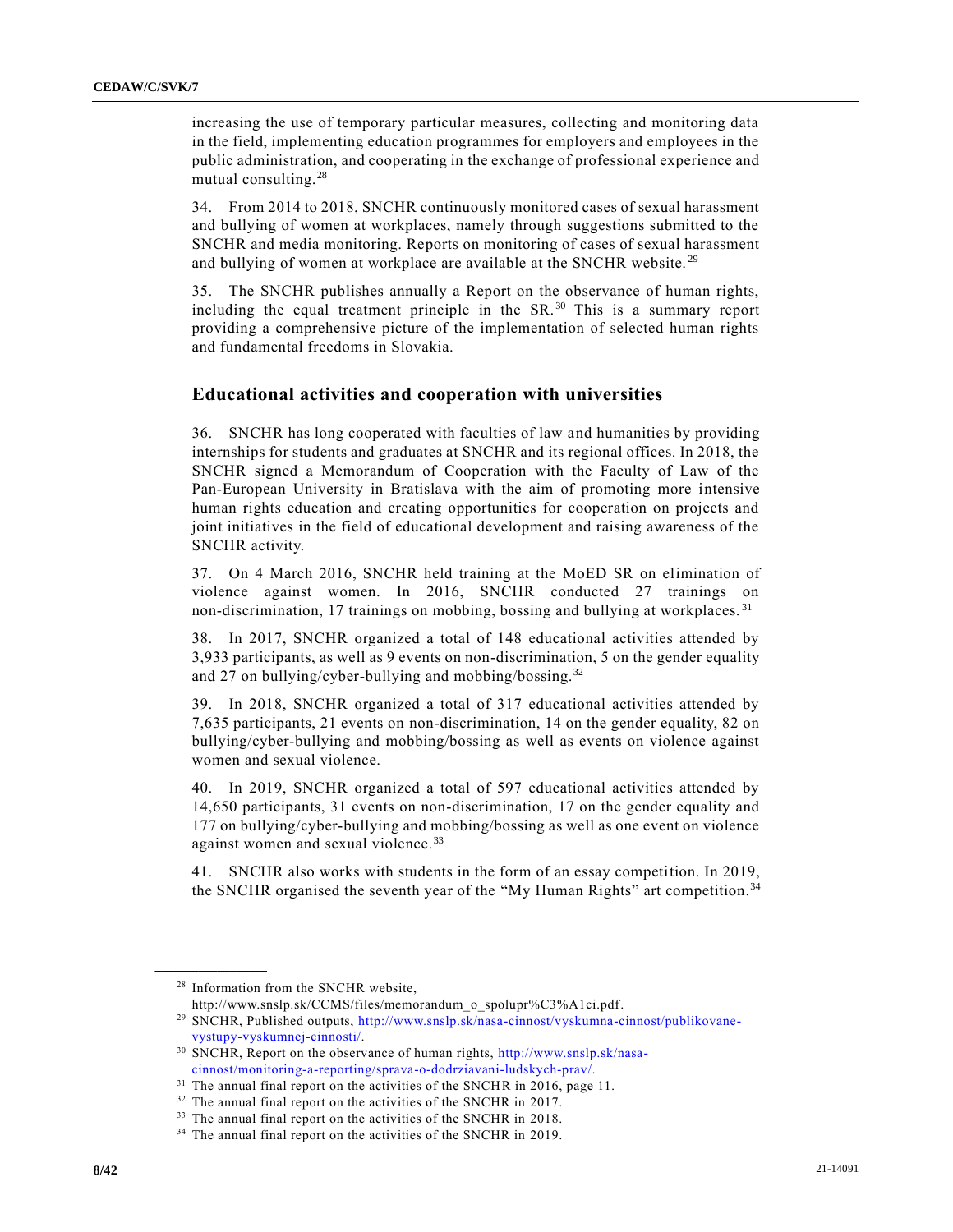Representatives of SNCHR regularly participate in events organized by the academic community,  $35$  as well as organize their own professional conferences.  $36$ 

### **V. National mechanisms to support women**

42. Since September 2012, the gender equality agenda has been the responsibility of the MoLSAF SR, namely its Gender Equality Department and the Department of Horizontal Principles in the Field of the Implementation of European Structural and Investment Funds are responsible for this agenda. 37,38

43. *The Gender Equality Department* is responsible for the coordination and implementation of the national policy in the fields of gender equality and equal opportunities. It formulates and implements national policies in the fields of gender equality and equal opportunities. As a priority it deals with the prevention and elimination of violence against women and domestic violence, income disparities between women and men, reconciliation of work and family life, remuneration differences between women and men holding equal positions for equal work, equal opportunities and the elimination of discrimination against women.

44. *The Horizontal Principles Department, inter alia*, performs and ensures tasks in the field of coordination of the implementation of horizontal principles of equality between men and women and non-discrimination in projects financed by the European Structural and Investment Funds in the 2014–2020 programming period. The horizontal principles of equality between men and women and non-discrimination aim is to remove barriers that lead to the isolation and exclusion of people from public, political, social and working life on the basis of social categories such as gender, lineage, age, race, ethnicity, religion or belief, sexual orientation, disability, wage discrimination, etc.<sup>39</sup>

45. The Horizontal Principles Department will ensure the compliance with the horizontal principles also in the 2021–2027 programming period. Based on the Regulation of the European Parliament and of the Council, horizontal principles focused on elimination of inequalities and promoting the equality of women and men, as well as on fighting discrimination on the basis of sex, race or ethnic origin, religion or belief, disability, age or sexual orientation are going to be followed during implementation of funds of the EU´s Cohesion Policy in the period of 2021 –2027.

### **A. NGOs' funding**

46. The funding of non-governmental organisations operating in the field of gender equality and the exercise of women's rights is governed by the Act No. 544/2010 Coll. on subsidies under the competence of the MoLSAF SR.

47. In 2020, the MoLSAF SR amended the Act on subsidies. Prior to the amendment, subsidies could be granted for an exhaustive list of activities, i.e. educational, consultancy, publication and analytical activities. Following the amendment, applicants can still apply for subsidies for all of the above activities, but currently subsidies can be used to support all activities that contribute to achieving

<sup>&</sup>lt;sup>35</sup> The annual final report on the activities of the SNCHR in 2018, page 30.

<sup>36</sup> Ibid. page 50.

<sup>37</sup> Organization rules of the MoLSAF SR, Article 27, [https://www.employment.gov.sk/files/slovensky/ministerstvo/organizacna-struktura/uplne](https://www.employment.gov.sk/files/slovensky/ministerstvo/organizacna-struktura/uplne-znenie-organizacneho-poriadku-mpsvr-sr.pdf)[znenie-organizacneho-poriadku-mpsvr-sr.pdf.](https://www.employment.gov.sk/files/slovensky/ministerstvo/organizacna-struktura/uplne-znenie-organizacneho-poriadku-mpsvr-sr.pdf)

<sup>38</sup> Ibid., Art. 28c, Art. 28d.

<sup>&</sup>lt;sup>39</sup> See Annex.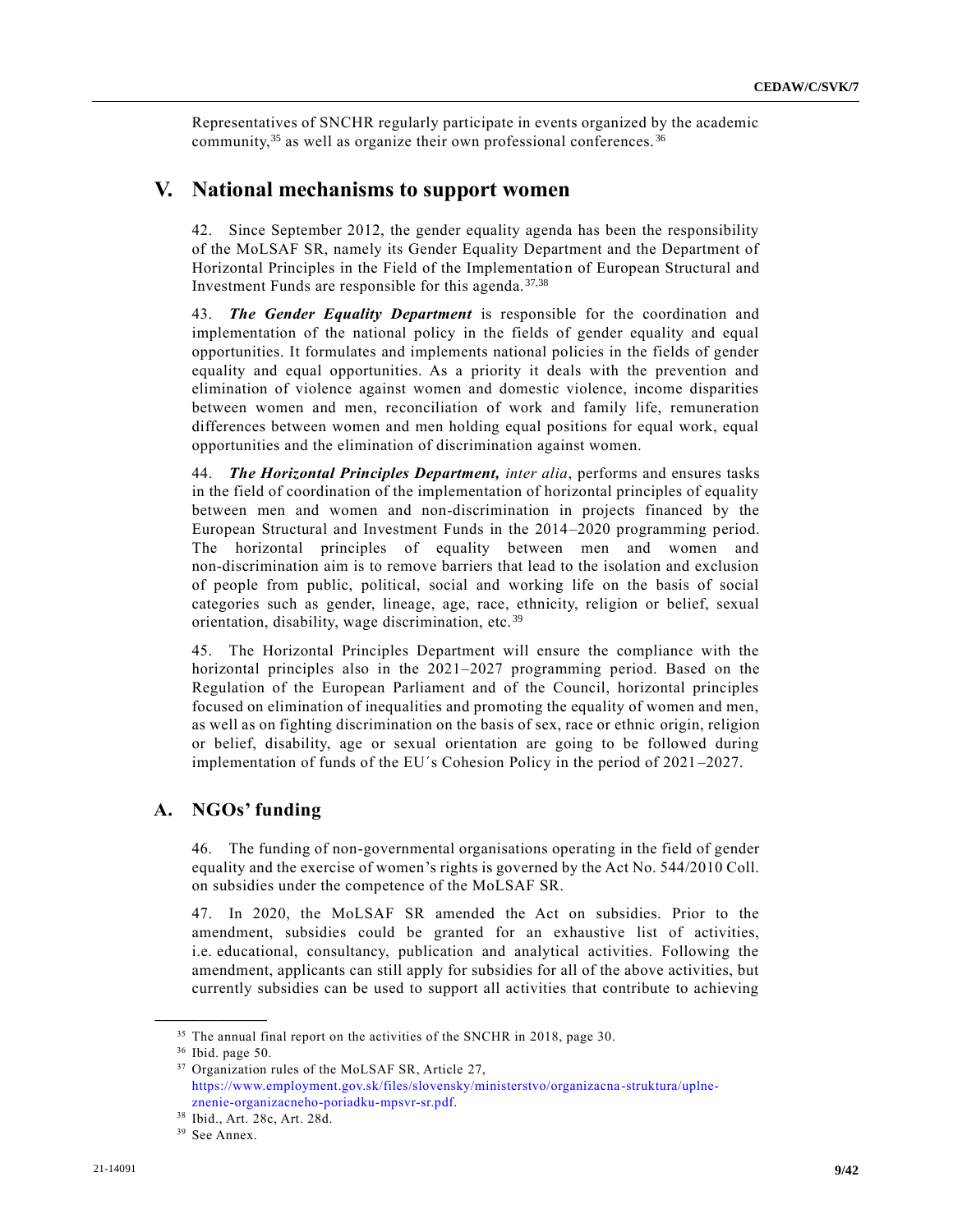equality between women and men. These include activities to promote equality between women and men, to eliminate the gender remuneration differences, to ensure and promote work-life balance, to promote a fair redistribution of invisible work and to combat violence against women.

48. The MoJ SR annually supports NGOs including organizations working in the area of equality between women and men, women´s rights and gender-based violence within a subsidy scheme to promote human rights. In 2021, the MoJ SR approved 6 such projects and granted them subsidies totalling EUR 172,430 and in 2020 it was 5 projects with subsidies totalling EUR 96,432.

49. On 14 May 2021, the administrator of the programme, MoIRDI SR, launched an open call for applications for subsidies to promote intervention teams at a local level in the area of services for victims of domestic and gender-based violence including children (DGV02) within the Domestic and Gender-based Violence Programme. The aim is to promote the existing services for vic tims of domestic and gender-based violence including children and to integrate such services in intervention teams at a local level.

50. According to the findings of the EIGE in 2020, the SR has not made significant progress in achieving gender equality. Slovakia was evaluated with the score of 55.5 out of 100, thus ranking 25th in the EU in terms of the gender equality index scoring 12.4 points lower than the EU average.<sup>40</sup>

### **B. National Strategy for Gender Equality and Equal Opportunities 2021–2027 and the related Action Plan**

51. The National Strategy for Gender Equality and Equal Opportunities 2021 –2027 and the corresponding Action Plan focus on areas that significantly affect the gender equality in Slovakia. These include violence against women, bullying and sexual harassment, discrimination against women in education, science and research, discrimination against employed women and jobseekers, the gender pay gap, invisible labour, women and their representation in positions of power, and guaranteeing gender equality at the institutional level.

52. Also issues that a woman may encounter in the course of her life and which may be of fundamental importance to her have been taken into account. These include support of family planning, fertility treatment and specialised care before, during and after childbirth, with an emphasis on a positive birth experience.

53. The Action Plan contains a number of particular objectives, meeting of which will have a direct impact on improving women's quality of life. These include legal entitlement to a place in kindergarten from the age of 3, ensuring the availability of kindergartens and the introduction of innovative and flexible forms of childcare (including children under the age of 3), reform of the remuneration system of teachers and other female-dominated professions, ensuring a sufficient number of regionally available specialised support services for women experiencing violence and their children etc.

<sup>40</sup> EIGE: Gender Equality Index 2020: Slovakia. Publication office of the European Union. ISBN 978-92-9482-508-7. Available at: [https://eige.europa.eu/publications/gender-equality-index-](https://eige.europa.eu/publications/gender-equality-index-2020-slovakia)[2020-slovakia.](https://eige.europa.eu/publications/gender-equality-index-2020-slovakia)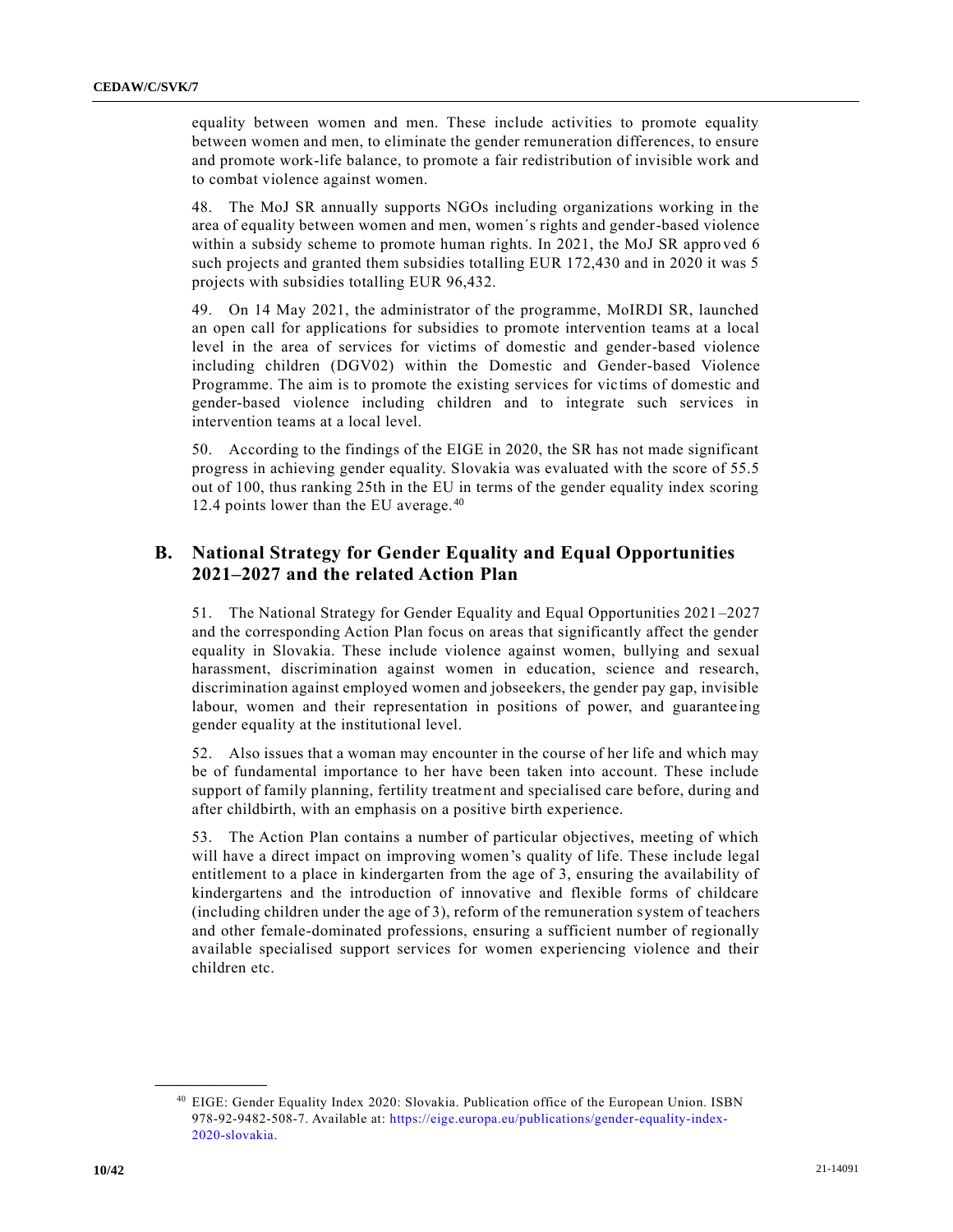## **VI. Temporary compensatory measures**

54. The goal of TCM is to prevent or mitigate disadvantages and discrimination as well as to promote equality, taking into account the specific situation of marginalised groups. In 2018, SNCHR addressed selected public authorities and other relevant actors regarding the adoption, implementation and cooperation of TCM. The Anti-Discrimination Act defines these measures as acceptable differential treatment. SNCHR seeks to provide a comprehensive overview of the implemented measures. In 2018, SNCHR received only two reports on implemented measures on the initiative of the receiving entity.<sup>41</sup> These were namely the report from the municipality of Boťany and a report from the Office of the Government Plenipotentiary for Roma Communities. Other entities only inform SNCHR about the implemented measures on a basis of an annual request from the SNCHR.<sup>42</sup>

### **A. Promotion of the pre-primary education of children from marginalised Roma communities I. and II.**

55. The MoI SR/Office of the Plenipotentiary of the Government of the SR for Roma Communities in 2018 within the implementation of the national project called "The promotion of the pre-primary education of children from marginalized Roma communities I." (hereinafter referred to as "NP PRIM") has adopted the TCM pursuant to the Section 8a of the Act No. 365/2004 Coll. on equal treatment in certain areas and on protection against discrimination and on amendments and supplements of certain acts (Anti-Discrimination Act), as amended, by introducing the obligation of preferential employment of Roma applicants upon the recruitment for the below mentioned job positions financed from the funds of the NP PRIM.

56. The TCM is applied in the selection of a teaching assistant in a kindergarten and a professional staff member in a kindergarten pursuant to the Act on Teaching and Professional Staff.

57. A future employer (municipality, primary school with kindergarten, or kindergarten) is obliged to apply preferential employment rules when recruiting the applicant for the position to be filled. <sup>43</sup>

#### **B. You have a chance too!**

58. The project called You have a chance too! consists of supporting secondary school students from the Roma community by providing gratuitous preparatory courses for the entrance exams to the EUBA. Participants must meet all ap plication requirements. Successful Roma applicants are provided with study assistance related to the getting familiar with the university environment and assisting with their studies. The project is organised by the civic association Centre for Research on Ethnicity and Culture in cooperation with EUBA.<sup>44</sup>

59. In 2018, the MoC SR continued to implement projects and measures to support the protection and promotion of human rights in culture, to prevent discrimination

<sup>&</sup>lt;sup>41</sup> Anti-Discrimination Act Art. 8 (4).

<sup>&</sup>lt;sup>42</sup> Office of the Government Plenipotentiary for Roma Communities, TCM as a flexible instrument to mitigate disparities, Adoption of TCM in practice, page 5, [https://www.minv.sk/swift\\_data/source/romovia/publikacie/Docasne%20vyrovn](https://www.minv.sk/swift_data/source/romovia/publikacie/Docasne%20vyrovnavacie%20opatrenia%20ako%20flexibilny%20nastroj%20zmiernovania%20rozdielov.pdf) avacie%20opatre [nia%20ako%20flexibilny%20nastroj%20zmiernovania%20rozdielov.pdf.](https://www.minv.sk/swift_data/source/romovia/publikacie/Docasne%20vyrovnavacie%20opatrenia%20ako%20flexibilny%20nastroj%20zmiernovania%20rozdielov.pdf)

<sup>43</sup> Ibid. page 124.

<sup>44</sup> SNCHR, Report on the Observance of Human Rights, 2016. Page 97–98.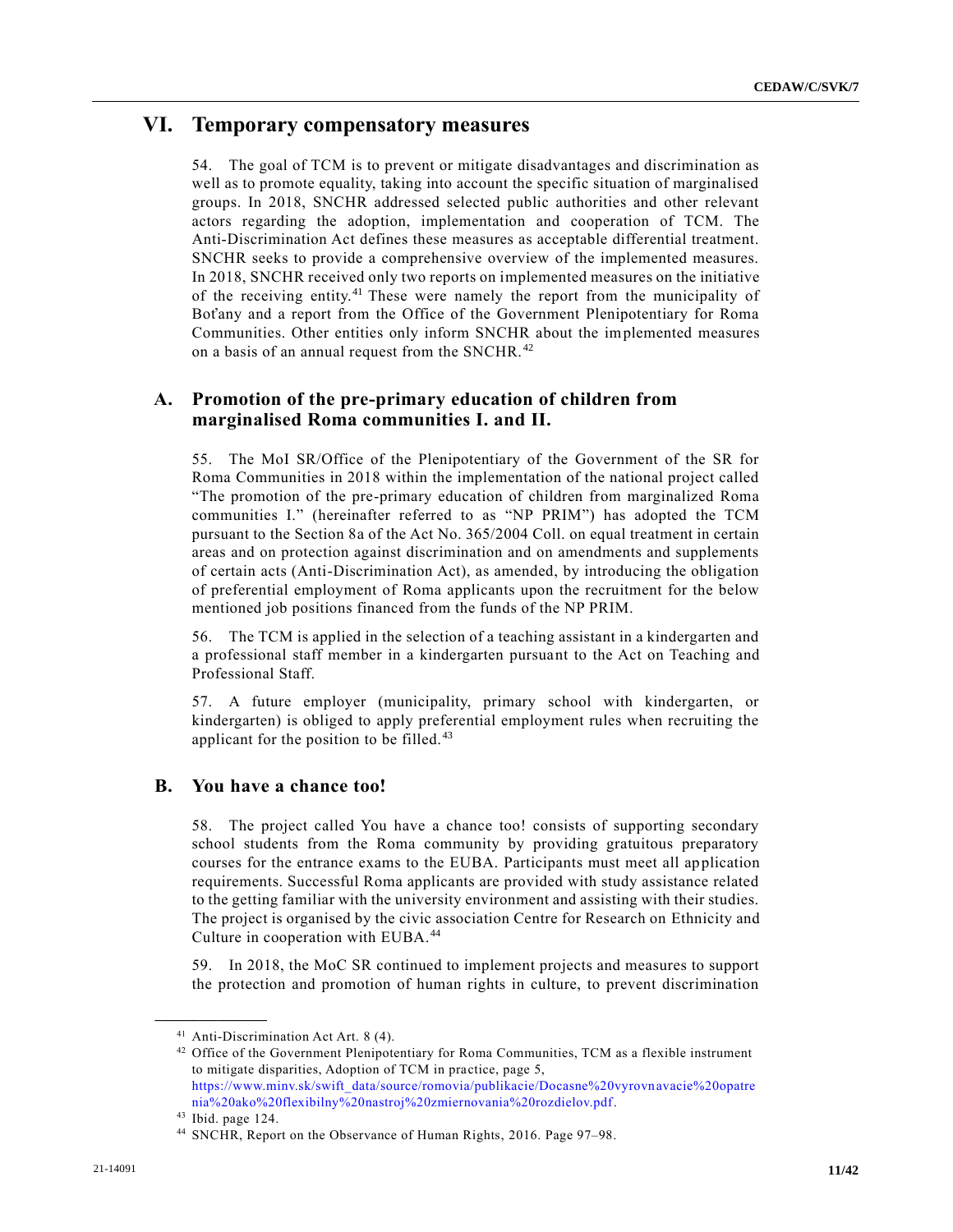and all forms of violence, and to create cultural institutions accessible also to vulnerable groups. The MoC SR has not adopted any new compensatory measure. "The culture of disadvantaged groups" is a financial measure to promote social inclusion and cohesion. It enables the fulfilment of cultural needs of people with disabilities or other disadvantaged groups. 45,46

60. BSK adopted a Regional Action Plan for  $2018-2020$ ,<sup>47</sup> with the aim of ensuring "respect for women's human rights in the Bratislava region through implementation of measures and tasks in 5 implementation areas: 1. ensuring awareness and education of the general public in the field of violence against women, 2. ensuring awareness and education of the professional public in the field of violence against women, 3. development of a network of entities and institutions providing professional counselling to women being victims of the violence, 4. development of a network of entities and institutions operating in the field of crisis intervention for women being victims of violence, 5. creation of conditions for the reintegration of women being victims of violence". 48

#### **C. National project "Family and Work"**

61. In 2018, the MoLSAF SR published a call aimed at supporting the reconciliation of work and family life within the national project "Family and Work", with the aim of creating effective measures to integrate mothers with young children in less developed regions into the labour market after returning from parental leave by promoting flexible working positions including in the form of TCM.<sup>49</sup>

62. The MoLSAF SR has also launched the "Family and Work II" project. Improving conditions for work-life balance and increasing the employment of people with parental responsibilities, especially women, are the particular objectives of this project. Eligible activities include the promotion of flexible forms of childcare, support for harmonization of work and family life and the re-entry of mothers to the labour market after their return from parental leave through flexible working positions. Unlike the original national project, the project includes the support for innovative forms of care for children with disabilities.

63. The MoLSAF SR supports projects promoting gender equality under its own subsidy scheme (see *above*). Subsidies can be granted for activities aimed at achieving gender equality or at promoting compliance with the principle of equal treatment.

64. The MoLSAF SR has been considering the preparation of work plans and specific programmes to increase employment opportunities for older female employees and women in managerial or technical positions. The MoLSAF SR reported that it would seek to introduce new temporary equalisation measures in the future.<sup>50</sup>

65. The MoH SR adopts TCM through the state contributory organisation *Healthy Regions*. It aims to implement measures and programmes that have a significant

<sup>45</sup> See www.culture.gov.sk/vdoc/794/kulturaznevyhodnenych-skupin-2018-2bd.html.

<sup>46</sup> SNCHR, Report on the Observance of Human Rights, 2018. Page 114.

<sup>47</sup> Regional Action plan of BSK for the violence prevention and elimination,

[https://portal.egov.region-bsk.sk/-/regionalny-akcny-plan-bsk-na-prevenciu-a-eliminaciu-nasilia.](https://portal.egov.region-bsk.sk/-/regionalny-akcny-plan-bsk-na-prevenciu-a-eliminaciu-nasilia) <sup>48</sup> Ibid.

<sup>49</sup> MoLSAF SR, National project "Reconciliation of work and family life," [https://www.upsvr.gov.sk/narodne-projekty-oznamenia-o-moznosti-predkladania-ziadosti-o](https://www.upsvr.gov.sk/narodne-projekty-oznamenia-o-moznosti-predkladania-ziadosti-o-poskytnutie-financneho-prispevku/narodny-projekt-zosuladenie-rodinneho-a-pracovneho-zivota.html?page_id=928628)[poskytnutie-financneho-prispevku/narodny-projekt-zosuladenie-rodinneho-a-pracovneho](https://www.upsvr.gov.sk/narodne-projekty-oznamenia-o-moznosti-predkladania-ziadosti-o-poskytnutie-financneho-prispevku/narodny-projekt-zosuladenie-rodinneho-a-pracovneho-zivota.html?page_id=928628)[zivota.html?page\\_id=928628.](https://www.upsvr.gov.sk/narodne-projekty-oznamenia-o-moznosti-predkladania-ziadosti-o-poskytnutie-financneho-prispevku/narodny-projekt-zosuladenie-rodinneho-a-pracovneho-zivota.html?page_id=928628)

<sup>50</sup> MoLSAF SR for SNCHR in the Report on the observance of human rights, 2018, page 121.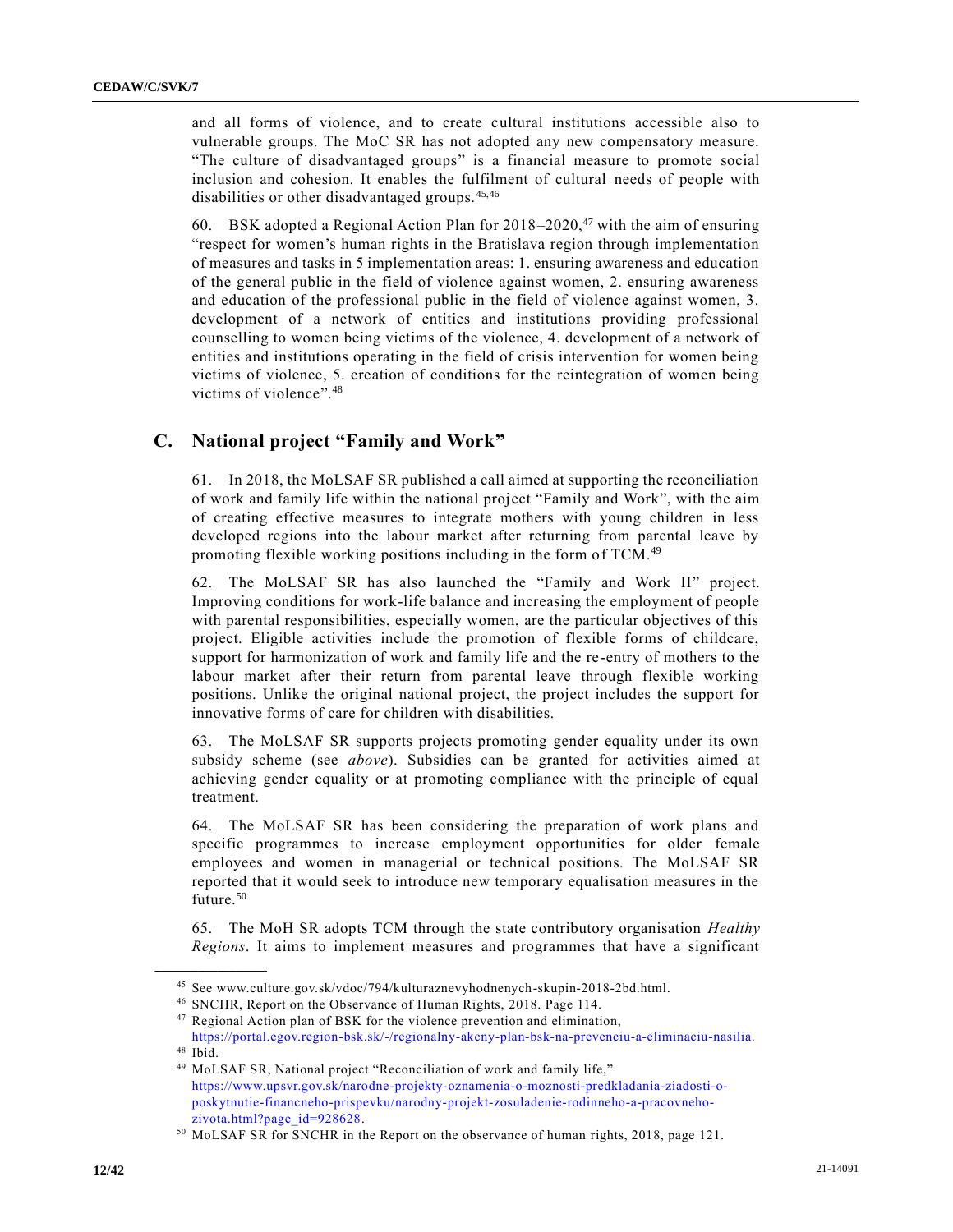impact on improving health-related conditions and bring about a significant improvement in access to health services and information increasing health literacy and individuals' responsibility for their health, thereby contributing to the integration of excluded groups into society. Key activities include the implementation of the National Healthy Communities 2A Project (2017–2019) and the National Healthy Communities 3A Project (2017–2020) funded by the European Structural and Investment Funds. The continuation of the Healthy Communities  $2A + 3A$  National Project is planned for 2020–2022 (the project is funded by European Structural and Investment Funds) and there is a vision to continue also beyond 2023. <sup>51</sup>

# **VII. Stereotypes**

66. According to the results of the Gender Equality Index (2019),  $52$  parental leave available to both parents is one of the most effective measures for reconciling family and work life. Nevertheless, parents often can´t use it because their eligibility may depend on various criteria (e.g. whether a parent has a paid job;). Changes in the labour market, such as the proliferation of atypical forms of employment, may reduce the parents' eligibility. In 2016, 26 per cent of women and 12 per cent of men aged between 20 and 49 (potential parents) in Slovakia were not eligible for maternity/parental allowance. Unemployment or inactivity were the main reasons for ineligibility for 82 per cent of women and 87 per cent of men. The remaining 18 per cent of women and 13 per cent of men were not eligible for maternity/parental allowance due to insufficient duration of employment. Within the employed population, 6 per cent of women and 2 per cent of men were not eligible for maternity/parental allowance.

67. In 2019, only 67 per cent of women aged 20–64 were employed, compared to 80 per cent of men. In other words, there is a gender employment gap of 13 percentage points. The low employment rate of women with young children is one of the reasons for this. In 2014, Slovakia had the lowest number of employed mothers of little children in the EU. Long maternity and parental leaves are also associated with long term lower incomes and lead to lower pensions.<sup>53</sup>

### **A. Paternity leave,**<sup>54</sup> **Study of the Institute for Financial Policy (IFP)**

68. Mothers earn less than childless women and are facing the so-called motherhood penalty. During maternity and parental leave women have little opportunities for their professional development; and even when they return to work after the end of the maternity/parental leave, they have a higher level of responsibility for the family and the household. This situation places a double burden on women, which is an obstacle to their career development.

69. The parental leave for fathers is one of the solutions contributing to gender equality. This measure might help to mitigate the imbalance between paid and unpaid work, in particular if the mother takes up work and the father looks after the child all

**\_\_\_\_\_\_\_\_\_\_\_\_\_\_\_\_\_\_** <sup>51</sup> Ibid. 123.

<sup>52</sup> EIGE: Gender Equality Index 2019: Slovakia. Available at [https://eige.europa.eu/publications/gender-equalityindex-2019-slovakia,](https://eige.europa.eu/publications/gender-equalityindex-2019-slovakia) page 4.

<sup>53</sup> European Commission, Women's situation in the labour market. European Commission,

[https://ec.europa.eu/info/policies/justice-and-fundamental-rights/gender-equality/women-labour](https://ec.europa.eu/info/policies/justice-and-fundamental-rights/gender-equality/women-labour-market-work-life-balance/womens-situation-labour-market_en)[market-work-life-balance/womens-situation-labour-market\\_en.](https://ec.europa.eu/info/policies/justice-and-fundamental-rights/gender-equality/women-labour-market-work-life-balance/womens-situation-labour-market_en)

<sup>54</sup> Dančíková, Zuzana.: Ani muži nemôžu mať všetko Materská pre otcov a nástup matiek do práce. Komentary 2020/06. IPF, MF SR,

[https://www.mfsr.sk/files/archiv/31/Komentar\\_materskeotcov\\_final.pdf.](https://www.mfsr.sk/files/archiv/31/Komentar_materskeotcov_final.pdf)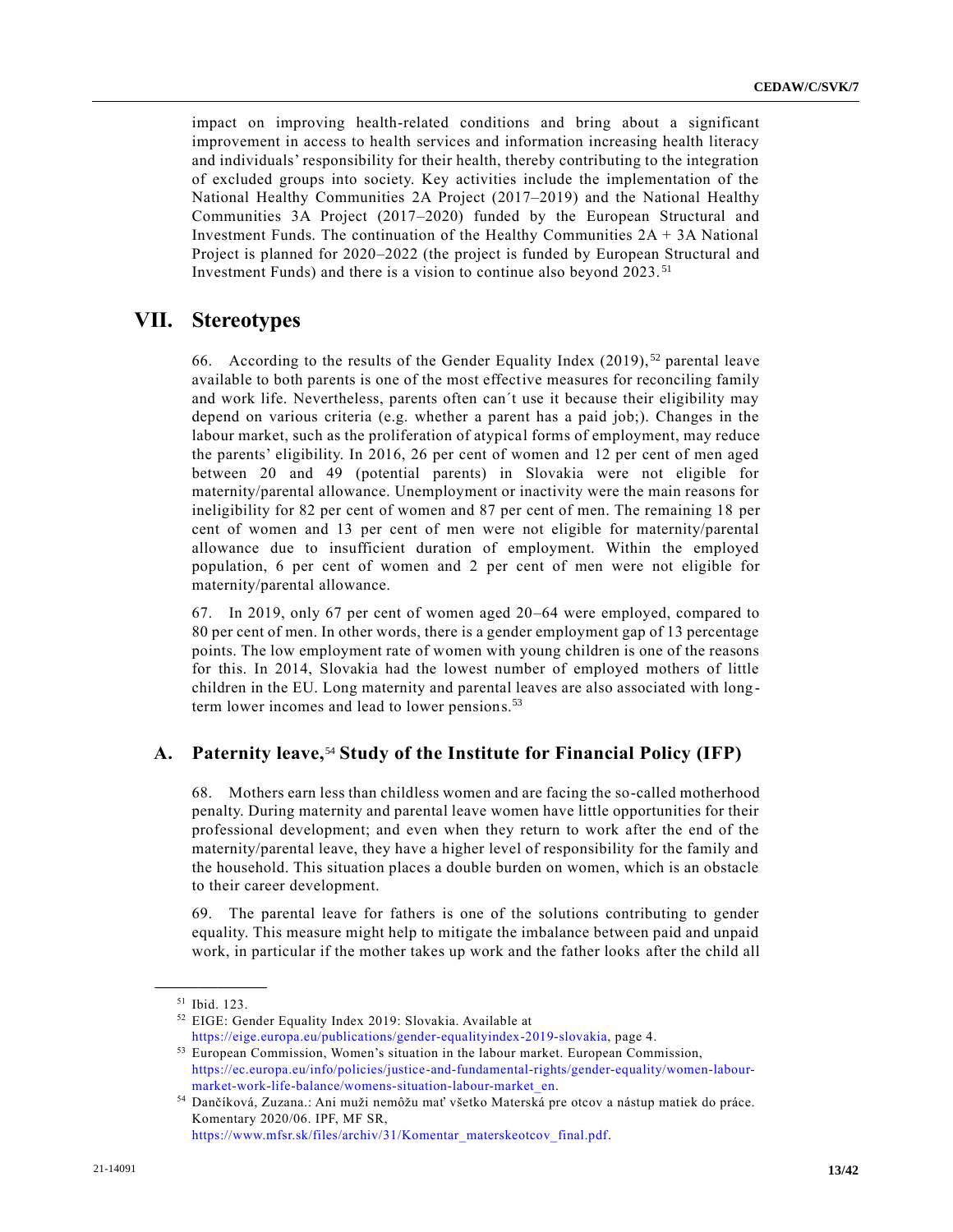by himself. At the same time, it may also lead to a fairer distribution of childcare and household care in the long term. In this area, Slovakia has been preparing for the transposition of Directive 2019/1158 of the European Parliament and of the Council of 20 June 2019 on work-life balance for parents and persons with caring responsibilities.

70. While in 2018 about 10,000 fathers were granted maternity benefits in Slovakia, in the first 6 months of 2019 alone, 6,500 fathers applied for maternity benefits. Since the introduction of this measure in 2011, the number of fathers on parental leave has doubled every year.

71. When fathers go on parental leave, mothers tend to start working earlier. Higher income of a mother is an indicator of her earlier return to work. Half of mothers, who started working in 2019, started working within 33 months after giving birth, while half of them have been at home longer. In cases when a father took parental leave and was really engaged in childcare and household care, mothers were entering the labour force as early as 25 months after giving birth. <sup>55</sup>

#### **B. Reconciling work and family life – projects**

72. The work-family life balance can be viewed as the interaction between paid work and other activities, including unpaid family and community work, leisure and personal development. It means creating a culture of 'productive work', minimising the mismatch between work and other areas of human lives. <sup>56</sup>

### **C. Gender equality at workplace**<sup>57</sup>

73. By improving the conditions for reconciling work and family life, a national project named Gender Equality (MoLSAF SR) aims to increase the employment of persons with parental responsibilities, in particular women. The main objective of the project is improving the conditions for reconciling work and family life and increasing the employment of persons with parental responsibilities, in particular women. The project seeks to contribute to the harmonization of the work and family life, finding work-life balance, to promote women's participation in the labour market, to improve women's position in the labour market and to facilitate women's return from maternity/parental leave to work.

74. One of the results of the project is the creation of a concept of reconciliation of work and family life of women and men and its implementation by employers throughout Slovakia. The concept has been created by a group of experts on gender equality. Their task is to create analytical, conceptual and methodological materials that will be available to potential employers, through employment service providers, social partners and research and educational institutions dealing with equal gender opportunities. The project has been supported by the ESF.

<sup>55</sup> Ibid.

<sup>56</sup> Ondrijová.I, Tomková.A.: Analýza problematiky zosúlaďovania pracovného a rodinného života. Journal of Global Science ISSN: 2453-756X (Online) Journal homepage: [http://www.jogsc.com](http://www.jogsc.com/) pg. 2.

<sup>57</sup> Gender equality at workplace, [https://www.employment.gov.sk/sk/ministerstvo/projekty/narodny-projekt-rodova-rovnost](https://www.employment.gov.sk/sk/ministerstvo/projekty/narodny-projekt-rodova-rovnost-pracovisku/tlacove-spravy/rodova-rovnost-pracovisku.html)[pracovisku/tlacove-spravy/rodova-rovnost-pracovisku.html.](https://www.employment.gov.sk/sk/ministerstvo/projekty/narodny-projekt-rodova-rovnost-pracovisku/tlacove-spravy/rodova-rovnost-pracovisku.html)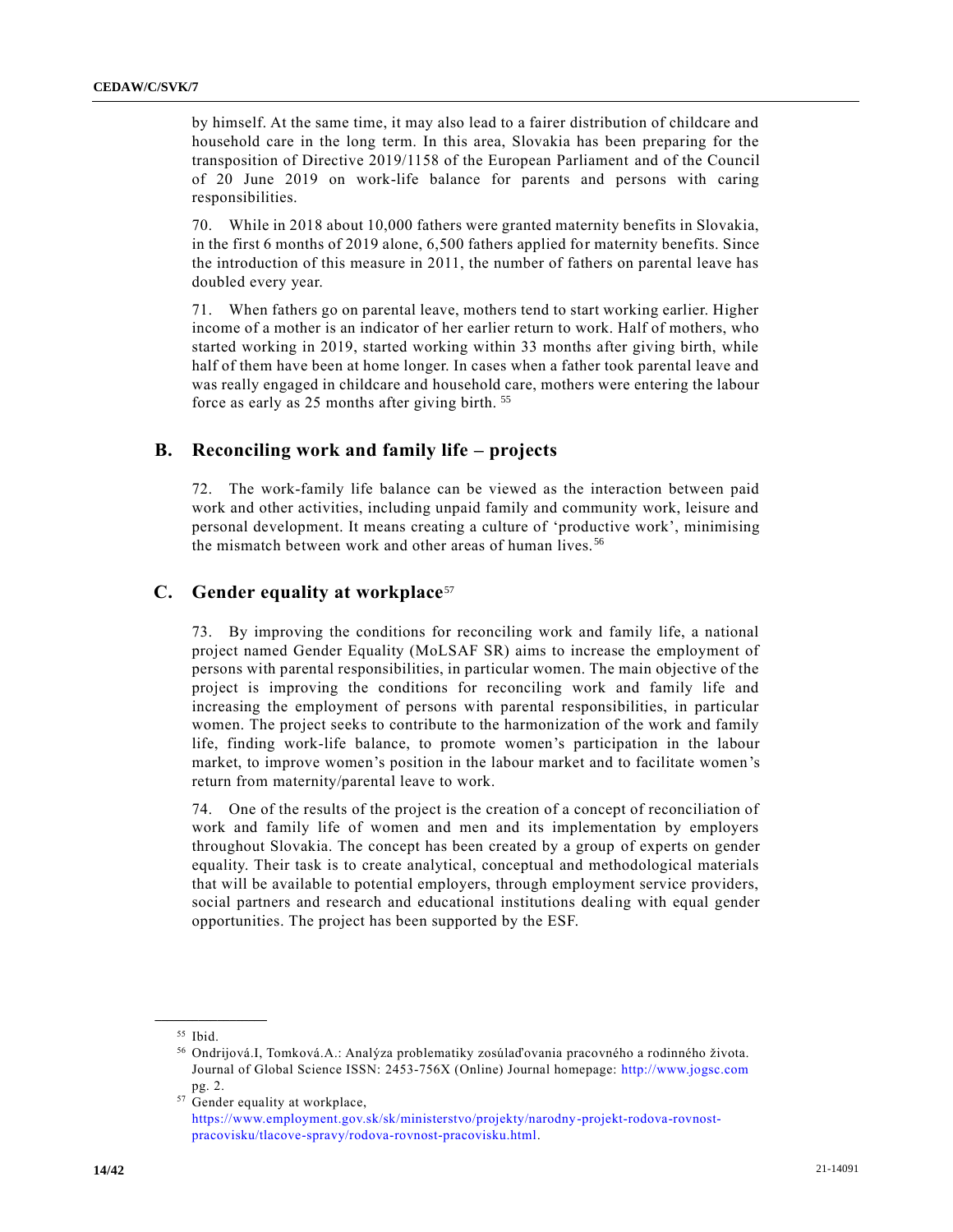### **D. Reconciling work and family life**<sup>58</sup>

75. The objective of the national project is to improve the conditions for reconciliation of work and family life and to increase the employment of persons with parental responsibilities, in particular women, as well as single parents caring for at least one child and other persons experiencing difficulties in reconciliation due to caring for dependent family or household members. The project focuses on the support of employers, who implement measures assisting such persons by providing them with the opportunity to return to the labour market through employment.<sup>59</sup>

76. The project mainly focuses on flexible and atypical employments., Emplo yers in all regions with the exception of the Bratislava region can apply for funding. The target group is jobseekers who have been registered for at least three months. About 1,000 women are expected to get a job through this project. The financial contribution is granted for a maximum of 12 months, depending on the duration of the employment contract. The grant will cover up to 95 per cent of the total labour costs, however up to EUR 844 as a maximum, which is 1.2 times the minimum wage.

77. On the whole, EUR 11.05 million has been assigned for this project, which is scheduled to run until August 2022. Companies that create jobs for women can apply for grants at employment offices. This measure should create better opportunities for mothers to return to the labour market. The project has been supported by the ESF.

# **VIII. Violence against women**

78. Despite the unexpected domestic violence increase during the pandemic, the SR has been slowly making progress on its path to preventing and eliminating violence against women.

#### **A. Legislation**

**\_\_\_\_\_\_\_\_\_\_\_\_\_\_\_\_\_\_**

79. Since 2015, the victim protection has been strengthened by extending the original 48-hour period during which a violent person could be banned from entering the apartment or house or other premises co-habited with the person in danger to the current 10-day period, effective from 1 January 2016. <sup>60</sup>

80. The most recent amendment to the Criminal Act No. 300/2005 Coll. in Section 208 and the amendment to the Act No. 372/1990 on criminal offences (date of entry into force: 1 1 2016) deals with the problem of repetition of an offence. In an event an act of violence made by the same offender has been classified as an offence (resulting in the imposition of a fine) and the same offender repeats the same or a similar act within the following 12 months, this second act will be investigated as an offence punishable under section 208 of the Criminal Code.

#### **B. The Victims of Crime Act**

81. On 1 January 2018, the new Act No. 274/2017 Coll. on Victims of Crime came into effect. This is a transposition of the European Directive 2012/29, which sets

<sup>58</sup> [National project "Reconciliation of Family Life and Work," > MoLSAF SR\(gov.sk\).](https://www.upsvr.gov.sk/narodne-projekty-oznamenia-o-moznosti-predkladania-ziadosti-o-poskytnutie-financneho-prispevku/narodny-projekt-zosuladenie-rodinneho-a-pracovneho-zivota.html?page_id=928628)

<sup>59</sup> OP Human Resources, National project Reconciliation of work and family life, [NP\\_Zosuladenie\\_RaP\\_zivota.pdf](https://www.upsvr.gov.sk/buxus/docs/SESF/Opis_NP_NP_Zosuladenie_RaP_zivota.pdf) (gov.sk).

<sup>60</sup> Act No. 171/1993 Coll. the Act of the National Council of the SR on the Police Forces, Section 27a.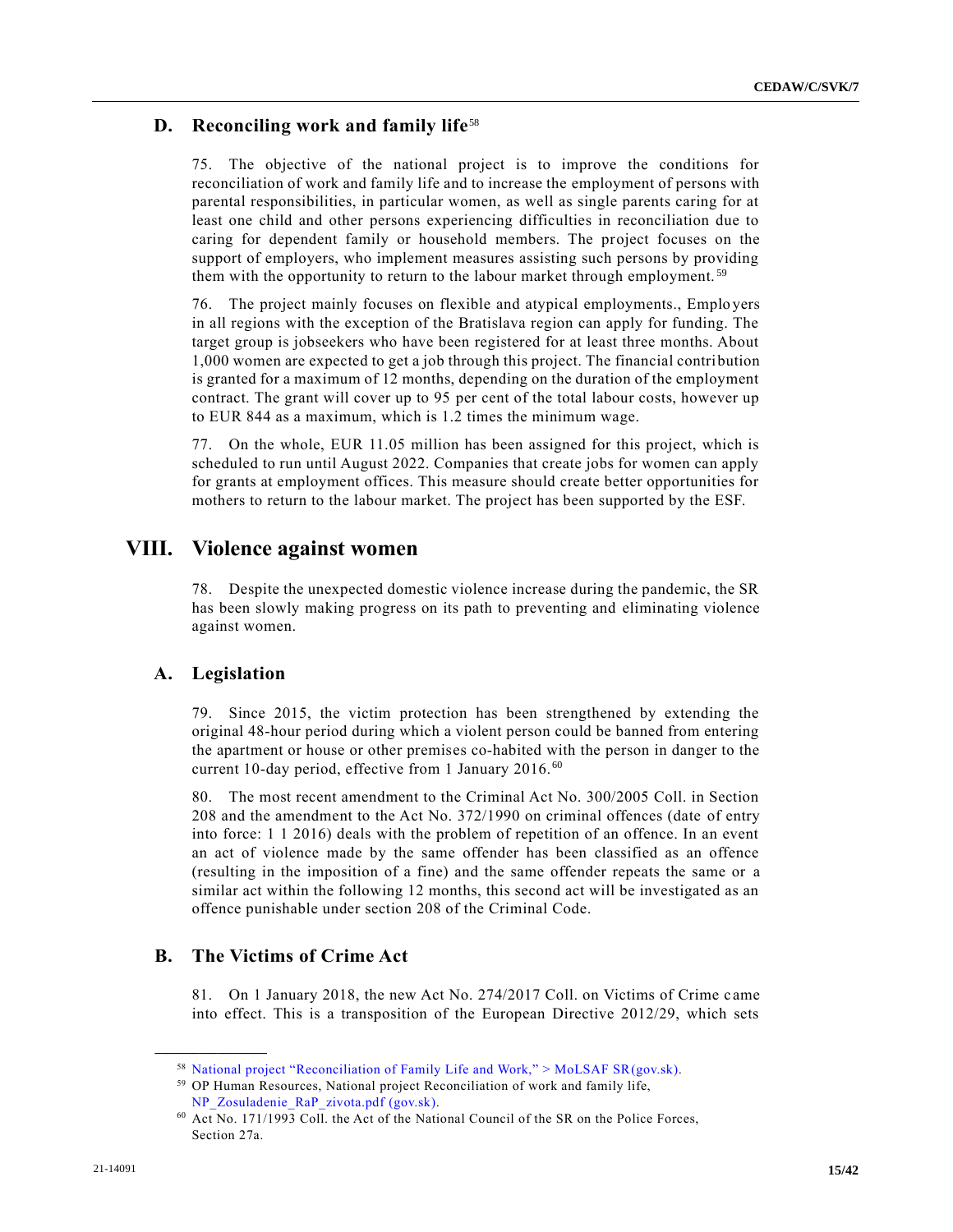minimum standards in terms of rights, support and protection of crime activity victims. The Act also reflects on the requirements arising from the experience and builds on the latest knowledge in this field.

82. The Act "defines such terms as a victim of crime, in particular a vulnerable victim or domestic violence. Furthermore, it governs the rights of victims independently of the initiation of criminal proceedings, i.e. in particular the right to professional assistance, including legal assistance. The Victims of Crime Act also aims to regulate compensations to victims of violent crimes, as well as the establishment of a system for the provision of professional assistance by entities providing assistance and providing support to them".<sup>61</sup>

83. The Act provides for the right to professional assistance (general professional assistance to a victim and specialised professional assistance to a particularly vulnerable victim). The general professional assistance comprises the provision of basic information, including legal information, psychological assistance, counselling on the prevention of secondary and repeated victimisation and assistance to victims in exercising their rights, whereas the specialised professional assistance is provided to particularly vulnerable victims comprising crisis intervention, risk assessment, social services, including shelter and general assistance services.

84. The Act also governs the rules on victim compensation. "An entitlement of a victim of a violent crime to compensation pursuant to this Act shall arise if a judgement or criminal order finding the perpetrator guilty of an offence by which the victim of a violent crime has been injured has become final in criminal proceedings, or a judgement acquitting the defendant of the charge due to a lack of his/her criminal liability due to the age or insanity, and the compensation due to injury to the victim of the violent crime has been fully paid otherwise."<sup>62</sup> The Act sets the upper limit on any compensation provided by the state up to 50 times the minimum wage in aggregate (as of 1 January 2021, the minimum wage is set at  $6623$ , therefore the upper limit of compensation will be  $631,150$ . The Act also aims to support organisations/NGOs providing services to victims of crime in order to ensure better services for victims. Organisations providing help can apply for accreditation at the MoJ SR.<sup>63</sup>

### **C. National action plans for the elimination and prevention of violence against women**

85. The Slovak Government has already adopted three action plans aimed to ensure a comprehensive and systematic solution to the issue of the violence against women, and the Gender Equality Department has been preparing a new action plan in cooperation with NGOs. The task of developing the Action Plan arises to the MoLSAF SR from the Resolution of the Government of the SR and the Action Plan will complement the National Strategy for Gender Equality for 2021–2027. The Government of the SR has also committed itself to the elimination, prevention and protection of victims of domestic violence in its Programme Declaration <sup>64</sup> and this

<sup>61</sup> MoJ SR, General information, [https://www.justice.gov.sk/Stranky/Ministerstvo/Pomoc](https://www.justice.gov.sk/Stranky/Ministerstvo/Pomoc-obetiam/Uvod.aspx)[obetiam/Uvod.aspx.](https://www.justice.gov.sk/Stranky/Ministerstvo/Pomoc-obetiam/Uvod.aspx)

<sup>62</sup> The Victims Act, Section 11(1).

<sup>&</sup>lt;sup>63</sup> See also MoJ SR, the Government has approved improved assistance for victims of crime, [http://www.justice.gov.sk/Stranky/aktualitadetail.aspx?announcementID=3073.](http://www.justice.gov.sk/Stranky/aktualitadetail.aspx?announcementID=3073)

<sup>64</sup> Among other things, the Slovak Government in its Programme Statement committed to evaluate the existing legislation for the assistance to victims of crime, with a focus on the real and timely availability of legal and psychological assistance. It will also review the current legislation governing compensations for victims of violent crime.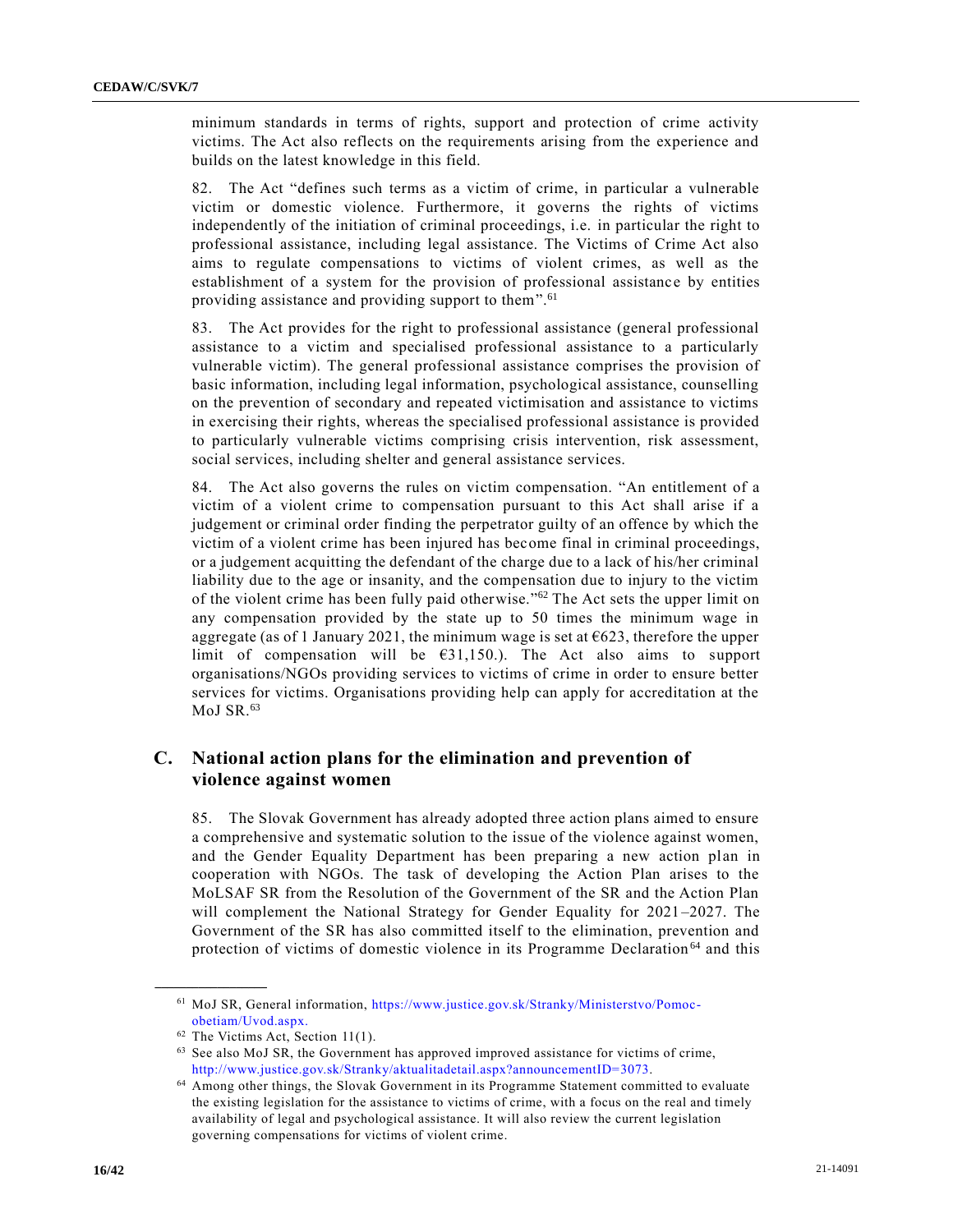commitment also emerges from a number of international treaties to which the government has acceded.

86. The Action Plan lays down the basis for the provision of the institutional support for women being victims of violence and their children. Areas in the field of implementation include strengthening the legal and strategic framework, supporting existing and establishing new affordable support services, training for professions dealing with violence against women, primary prevention, as well as monitoring and research. The task section of the action plan sets out very specific and targeted tasks to support women experiencing violence and their children.

### **D. Municipalities**

87. Addressing the issue of violence against women effectively requires attention both at national and at regional/local levels. To this end, municipalities are encouraged to develop and implement regional action plans.<sup>65</sup>

88. In 2010, the BSK initiated the establishment of a working group with the aim of addressing violence against women and establishing zero tolerance towards all forms of violence against women.<sup>66</sup> BSK has adopted the Regional Action Plan of the BSK for the Prevention and Elimination of Violence against Women for  $2021 - 2023$ ;<sup>67</sup> it has also developed a special social programme aiming to prevent and eliminate violence against women and their children. <sup>68</sup>

#### **E. Research, data and occurrence of violence against women**

89. According to the Eurobarometer results from 2016, approximately 27 per cent of the Slovak population believed that the violence against women is not common in their country, and 3 per cent even believed that this type of violence actually does not occur in Slovakia at all.<sup>69</sup>

90. According to IWFR survey, over 21 per cent of adult women have ever experienced violence from their life partners.<sup>70</sup> Therefore, the domestic violence and violence against women is an undesirable but relatively common phenomenon in Slovakia. More than one woman in three in Slovakia after having reached the age of 15 have experienced physical or sexual violence. 23 per cent of women experienced this from their partners and 22 per cent women experienced this from other persons.<sup>71</sup> In a large number of cases, this occurs as a combination of various types of violence, and the violence may not always be noticeable even to those close to the person. Over

<sup>&</sup>lt;sup>65</sup> The National Action Plan for the Elimination and Prevention of Violence against Women 2014–2019, page 7.

<sup>66</sup> Ibid. page 95.

<sup>67</sup> See [rap-bsk-na-roky-2021-2023.pdf](https://bratislavskykraj.sk/wp-content/uploads/2021/02/rap-bsk-na-roky-2021-2023.pdf) (bratislavskykraj.sk).

<sup>68</sup> Social programme of BSK, "Pomoc ženám, na ktorých je páchané násilie", [Sociálny\\_program\\_2019\\_final.pdf](https://bratislavskykraj.sk/wp-content/uploads/2019/05/Soci%C3%A1lny_program_2019_final.pdf) (bratislavskykraj.sk).

<sup>69</sup> Special Eurobarometer: Report: Gender- based violence, 2016, [http://ec.europa.eu/COMMFrontOffice/publicopinion/index.cfm/Survey/getSurveyDetail/instrum](http://ec.europa.eu/COMMFrontOffice/publicopinion/index.cfm/Survey/getSurveyDetail/instruments/SPECIAL/surveyKy/2115) [ents/SPECIAL/surveyKy/2115.](http://ec.europa.eu/COMMFrontOffice/publicopinion/index.cfm/Survey/getSurveyDetail/instruments/SPECIAL/surveyKy/2115)

<sup>70</sup> IWFR: Filadelfiová, J. – Gerbery D. – Vittek, J.(2017) Representative survey of domestic violence in Slovakia. [https://www.zastavmenasilie.gov.sk/resources/data/VySKUM\\_Pramenna](https://www.zastavmenasilie.gov.sk/resources/data/VySKUM_Pramenna-publikacia_Reprezentativny-vyskum-o-DN.pdf)[publikacia\\_Reprezentativny-vyskum-o-DN.pdf.](https://www.zastavmenasilie.gov.sk/resources/data/VySKUM_Pramenna-publikacia_Reprezentativny-vyskum-o-DN.pdf)

<sup>71</sup> FRA (2014). EU-wide Survey on Violence against Women, [https://fra.europa.eu/en/publications](https://fra.europa.eu/en/publications-and-resources/data-and-maps/survey-data-explorer-violence-against-women-survey)[and-resources/data-and-maps/survey-data-explorer-violence-against-women-survey.](https://fra.europa.eu/en/publications-and-resources/data-and-maps/survey-data-explorer-violence-against-women-survey)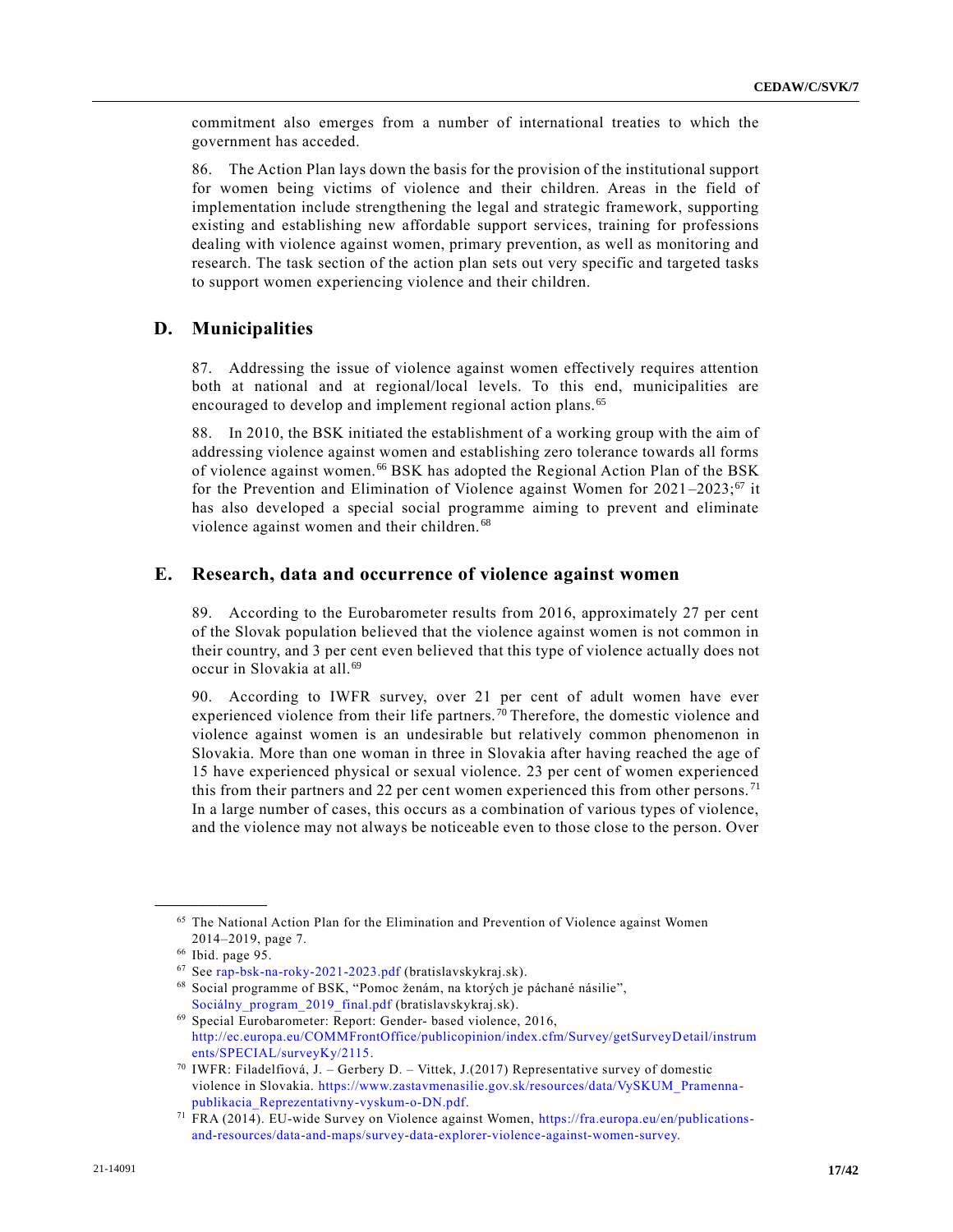the last ten years, the police have recorded 306 murders and killings of women, including 68 ones killed by their partners. <sup>72</sup>

91. In addition, there has been a 40–70 per cent chance that a child of a mother, who has experienced partner violence, will also become a victim of physical, psychological and sexual violence; the child abuse is approximately 15 times more common in families where the violence occurs between close persons, according to various research.<sup>73</sup> Also men experience violence, but all five forms of violence are more likely to be experienced by women. Significantly higher number of women than men experience economic abuse, physical aggression and sexual violence. Women are more likely than men to report repeated victimisation and experiencing a combination of multiple forms of violence. The most frequent types of violence against women in Slovakia include violence perpetrated in a partner relationship and the sex-related violence. The occurrence of the sex-related violence against women after the age of 15 is 3.8 per cent.<sup>74</sup>

92. In line with the relevant national action plan, the MoLSAF SR launched an education and information campaign on sexual violence in 2017 called – "Because I said no". The aim of the campaign was to increase awareness of young people of the sexual violence issue and to reject it publicly. The campaign was prepared in response to the results of the 2016 Eurobarometer survey, according to which 47 per cent of Slovak respondents considered sexual violence or gender-based violence justified under certain circumstances. The campaign as well as other projects of the CMC are addressed at young people between 18 and 25, who often rely on social media as their source of information.<sup>75</sup>

93. The results conducted by the EU FRA survey on violence against women  $(2014)<sup>76</sup>$  revealed that the SR is close to the EU average in terms of the occurrence of violence against women. The percentage of female respondents from the SR, who reported their own experience of physical or sexual violence from her partners at their adult age, was 23 per cent (EU average 22 per cent). However, only 8 per cent of women had contacted the police and just over a quarter (27 per cent) of women knew of at least one institution providing help to women experiencing violence. 40 per cent of Slovak women reported they have experienced sexual harassment in adulthood, whereas 22 per cent have experienced a more serious, i.e. non-verbal form of harassment.<sup>77</sup>

#### **F. Change in the situation with regard to COVID-19 pandemic**

94. "Between 30 March and 14 June 2020, the CMC of the IWFR conducted weekly surveys of entities providing services to women being victims of violence, in order to determine how many female clients sought their services and how many of them needed an emergency accommodation. Number of organizations participating in the survey varied from week to week, ranging from 15 to 22 service providers located

<sup>72</sup> Source: The MoI SR, Police statistics 2010–2019; own processing.

<sup>73</sup> Bell, C. (2008). Domestic Violence and Contact: 10 Reasons Why. Family Law, 38, 1139-1143.

<sup>74</sup> IWFR, Očenášová, Z. a Michalík, P.: Sexual violence against women - a report from the representative research; [https://www.zastavmenasilie.gov.sk/publikacie/.](https://www.zastavmenasilie.gov.sk/publikacie/)

<sup>&</sup>lt;sup>75</sup> The campaign aimed against the sexual violence called "BECAUSE I SAID NO", [https://www.employment.gov.sk/sk/informacie-media/aktuality/kampan-proti-sexualnemu](https://www.employment.gov.sk/sk/informacie-media/aktuality/kampan-proti-sexualnemu-nasiliu-pretoze-hovorim-nie.html)[nasiliu-pretoze-hovorim-nie.html.](https://www.employment.gov.sk/sk/informacie-media/aktuality/kampan-proti-sexualnemu-nasiliu-pretoze-hovorim-nie.html)

 $^{76}$  European Union Agency for Fundamental Rights: Survey data explorer – Violence against women survey, http://fra.europa.eu/DVS/DVT/vaw.php.

<sup>77</sup> Directorate General for Internal Policies, Policy Department C: Citizens' Rights and Constitutional Affairs Women's Rights & Gender Equality, Gender equality policies in Slovakia, [http://www.europarl.europa.eu/supporting-analyses,](http://www.europarl.europa.eu/supporting-analyses) page 39.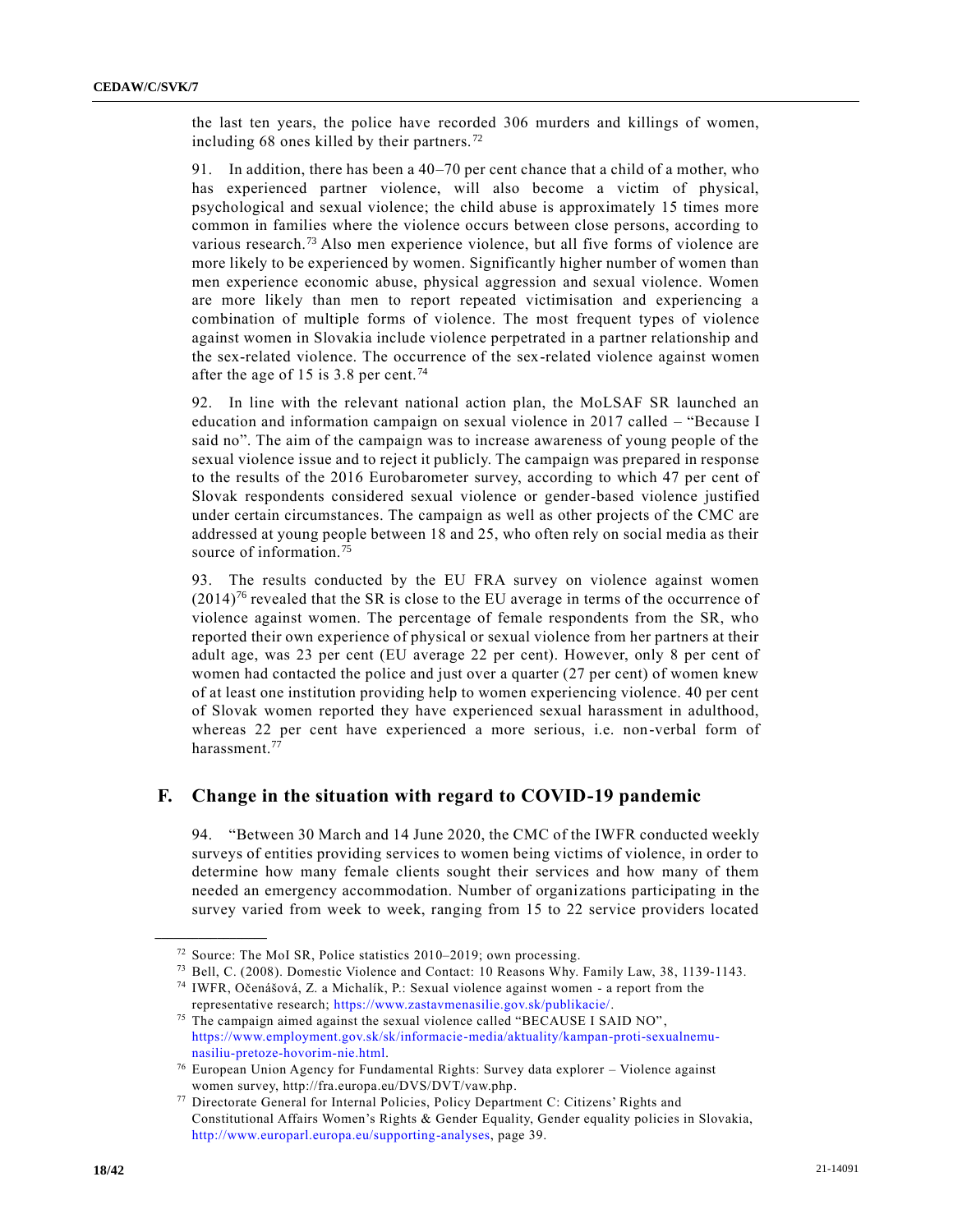across the country. On the whole, 1,251 women approached providers of these services during the period, including 362 new clients, i.e. women who had not previously used their services. An initial drop in the use of services by women experiencing violence at the beginning of the quarantine period was followed by a surge after Easter, which, with the exception of one week, continued into June. Whereas in the first week of April 3 women contacted an organisation in the average, this number had risen to 9 women by the beginning of June".<sup>78</sup>

95. In 2020, IWFR published the study called *Legal and Professional Framework for Establishing and Functioning of a Network of Intervention Teams*, where the author discusses the "crisis intervention procedures in the form of multi-institutional intervention in cases of domestic violence and violence against women", noting that the cooperation of all institutions and actors involved in the field of domestic violence and violence against women has been repeatedly identified as essential to combat these phenomena efficiently.<sup>79</sup> It was published as part of the national project Prevention and elimination of gender discrimination OP LZ NP 2018 / 4.1.2 / 01.

96. Authors of the *Analysis of court decisions in cases of violence committed against women* published by IWFR<sup>80</sup> identified the most serious problems as, *inter alia*: the disproportionate length of criminal proceedings, the fact that the majority of sentencing decisions lacked proper reasoning, the fact that most perpetrators have been given sentences below or at the lower end of the penal range, or sentences are often suspended without sufficient victim protection measures.<sup>81</sup>

97. Within the context of the pandemic, it should be noted that schools have been closed for a long time (pupils are taught via on-line distance education) and parents/mothers are long-term in the caring for family member mode with their children, which puts women in a difficult position. In addition to caring for their children and family, housewives have to study with their children, thus substituting teachers and provide additional explanation of the curriculum, they suffer from lower income due to being in the caring for family member mode and, last but not least, they face a threat to their future employment position. We should not forget the fact that not every household has a computer/laptop or internet access to be able to carry out home education during a pandemic period. These manifestations of inequality and digital exclusion have been particularly strong for people living in excluded environments such as those living in marginalised Roma communities.

### **G. Educational activities**

98. In March and April 2019 CMC conducted a series of trainings on violence against women and domestic violence for 147 first contact police officers in Trenčín. The aim of the training was to provide police officers, who are the first to come into contact with victims of violence against women and domestic violence, with comprehensive knowledge on this issue. The event was attended by experts from NGOs, who participated as external trainers.

99. Every November, the NGO called "Yes for Life" organises a campaign entitled "Domestic violence hurts everyone" with the aim to inform the general public about

<sup>78</sup> PR Data has confirmed that violence against women increased significantly during the coronavirus crisis, [https://ivpr.gov.sk/wp-](https://ivpr.gov.sk/wp-content/uploads/2020/06/TS_zistovanie_kr%C3%ADzov%C3%A9-ubytovanie_2020_final.pdf)

[content/uploads/2020/06/TS\\_zistovanie\\_kr%C3%ADzov%C3%A9-ubytovanie\\_2020\\_final.pdf.](https://ivpr.gov.sk/wp-content/uploads/2020/06/TS_zistovanie_kr%C3%ADzov%C3%A9-ubytovanie_2020_final.pdf) <sup>79</sup> Marián Filčík (for IWFR): Legal and Professional Framework for the Establishment and

Functioning of the Network of Intervention Teams. Baseline analysis. ISBN: 978-80-7138-170-9.  $^{\rm 80}$  IWFR, Barbora Burajová, Zuzana Očenášová: Analýza súdnych rozhodnutí v prípadoch násilia

páchaného na ženách, 2020. Bratislava. ISBN: 978-80-7138-172-3.

<sup>81</sup> Ibid.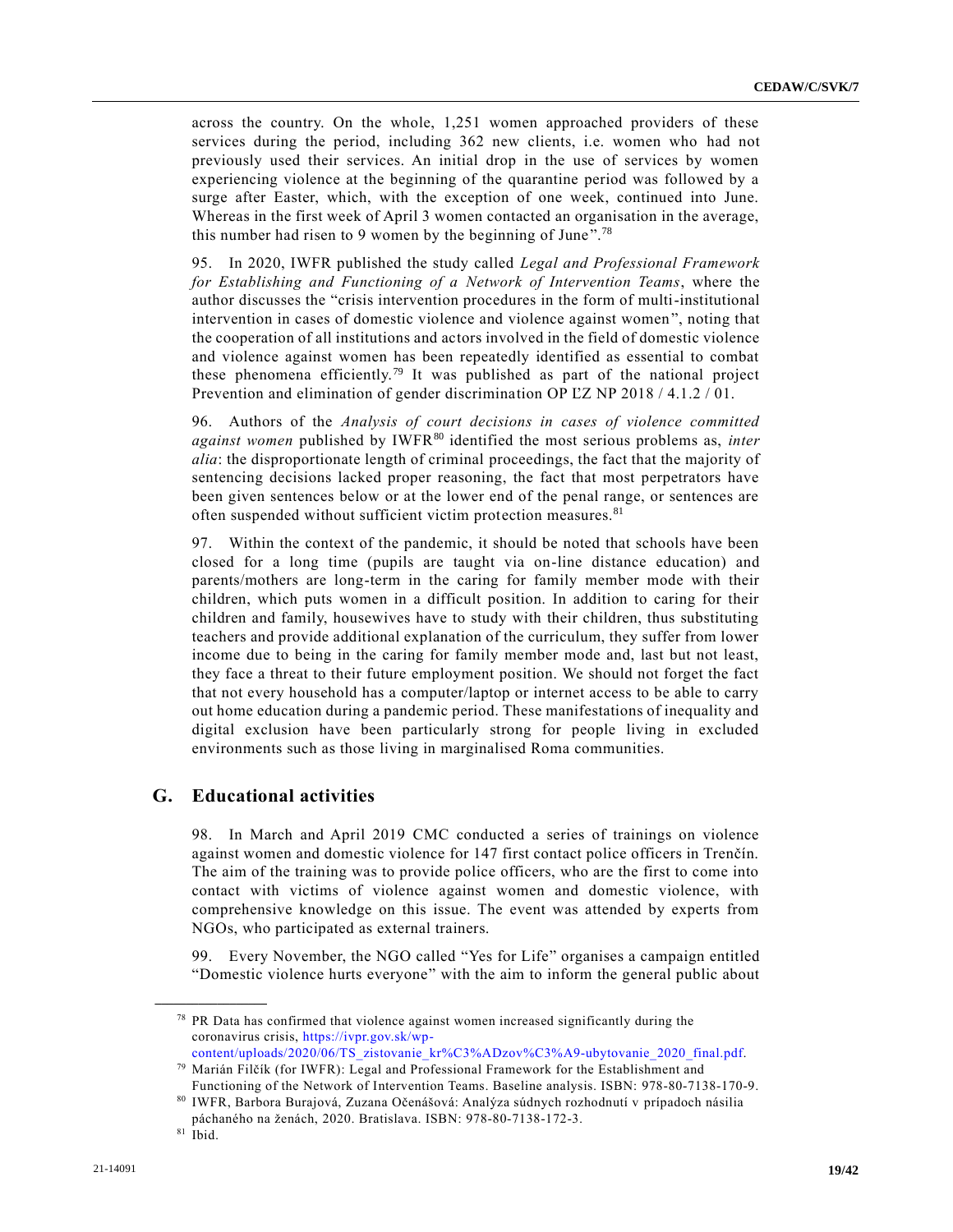causes and consequences of violence against children, women and families, as well as about forms of assistance to victims. The campaign was accompanied by a benefit concert for people in need together with interactive lectures for secondary school students in the Žilina Region. A public fund-raising, the proceeds of which were donated to women experiencing violence and their children, to whom the organisatio n provides the professional assistance, was another activity of this campaign. <sup>82</sup>

### **H. Funding of projects and organisations providing support to women experiencing violence**

100. The Norwegian Financial Mechanism has supported the establishment of new asylum shelters and counselling centres. The establishment has led to the creation of 170 family units in new safe women's homes (the Council of Europe standards requires us to have 225 units). There are 14 entities accredited under the Victims of Crime Act<sup>83</sup> and 74 emergency housing facilities in Slovakia<sup>84</sup> (but not all of them meet the Council of Europe standards). <sup>85</sup>The MoLSAF SR has established a working group to prepare the funding set-up at the level of a new legal standard in order to set up systemic and sustainable funding for all crisis intervention services.

101. The MoJ SR provides financing to NGOs helping women experiencing genderbased violence as accredited entities in accordance with the Victims of Crime Act, namely with a contribution to organizations´ operation and staff costs of legal and psychological assistance. In 2020 the support totalled EUR 195,612 for 5 accredited organizations working with victims of domestic violence, particularly women; in 2019 it was EUR 161,762 for the same organizations. The MoJ SR is currently preparing systematic financing for accredited intervention centres which will provide crisis intervention to victims of domestic violence.

# **IX. Trafficking and exploitation of human beings within the context of prostitution**

102. The human trafficking crime has been included among the crimes against liberty and human dignity (Section 179) in the Criminal Code. In this context, the SR is also bound by international conventions on the protection of human rights and freedoms. The relevant legislation applies the definition of human trafficking as set out in the Protocol to Prevent, Suppress and Punish Trafficking in Persons, Especially Women and Children, which is one of the three additional protocols to the UN Conven tion on Transnational Organised Crime.<sup>86</sup>

103. Trafficking in human beings in the SR is the responsibility of the MoI SR. "There is the National Unit for Combating Illegal Migration of the Bureau of Border

<sup>82</sup> Áno pre život, n.o.: Annual Report for 2019 available at [https://anoprezivot.sk/wp](https://anoprezivot.sk/wp-content/uploads/2020/07/V%C3%BDro%C4%8Dn%C3%A1-spr%C3%A1va-AP%C5%BD-za-rok-2019.pdf)[content/uploads/2020/07/V%C3%BDro%C4%8Dn%C3%A1-spr%C3%A1va-AP%C5%BD-za](https://anoprezivot.sk/wp-content/uploads/2020/07/V%C3%BDro%C4%8Dn%C3%A1-spr%C3%A1va-AP%C5%BD-za-rok-2019.pdf)[rok-2019.pdf](https://anoprezivot.sk/wp-content/uploads/2020/07/V%C3%BDro%C4%8Dn%C3%A1-spr%C3%A1va-AP%C5%BD-za-rok-2019.pdf) pg. 5.

<sup>83</sup> For the current list of entities providing assistance to victims of crime see the website of the MoJ SR [http://www.justice.gov.sk/Stranky/Ministerstvo/Pomoc-obetiam/Uvod.aspx.](http://www.justice.gov.sk/Stranky/Ministerstvo/Pomoc-obetiam/Uvod.aspx)

<sup>84</sup> A directory of social services can be found on the website of the MoLSAF SR[:](https://www.employment.gov.sk/sk/centralny-register-poskytovatelov-socialnych-sluzieb/) [https://www.employment.gov.sk/sk/centralny-register-poskytovatelov-socialnych-sluzieb/.](https://www.employment.gov.sk/sk/centralny-register-poskytovatelov-socialnych-sluzieb/)

<sup>85</sup> For more information see<http://www.kmotricky.sk/potrebujem-pomoc/> and [https://www.eeagrants.sk/en/news/call-dgv01-closure-domestic-and-gender-based-violence](https://www.eeagrants.sk/en/news/call-dgv01-closure-domestic-and-gender-based-violence-programme-summary/)[programme-summary/.](https://www.eeagrants.sk/en/news/call-dgv01-closure-domestic-and-gender-based-violence-programme-summary/)

<sup>86</sup> Directorate General for Internal Policies, Policy Department C: Citizens' Rights and Constitutional Affairs Women's Rights & Gender Equality, Gender equality policies in Slovakia, [http://www.europarl.europa.eu/supporting-analyses,](http://www.europarl.europa.eu/supporting-analyses) page 43.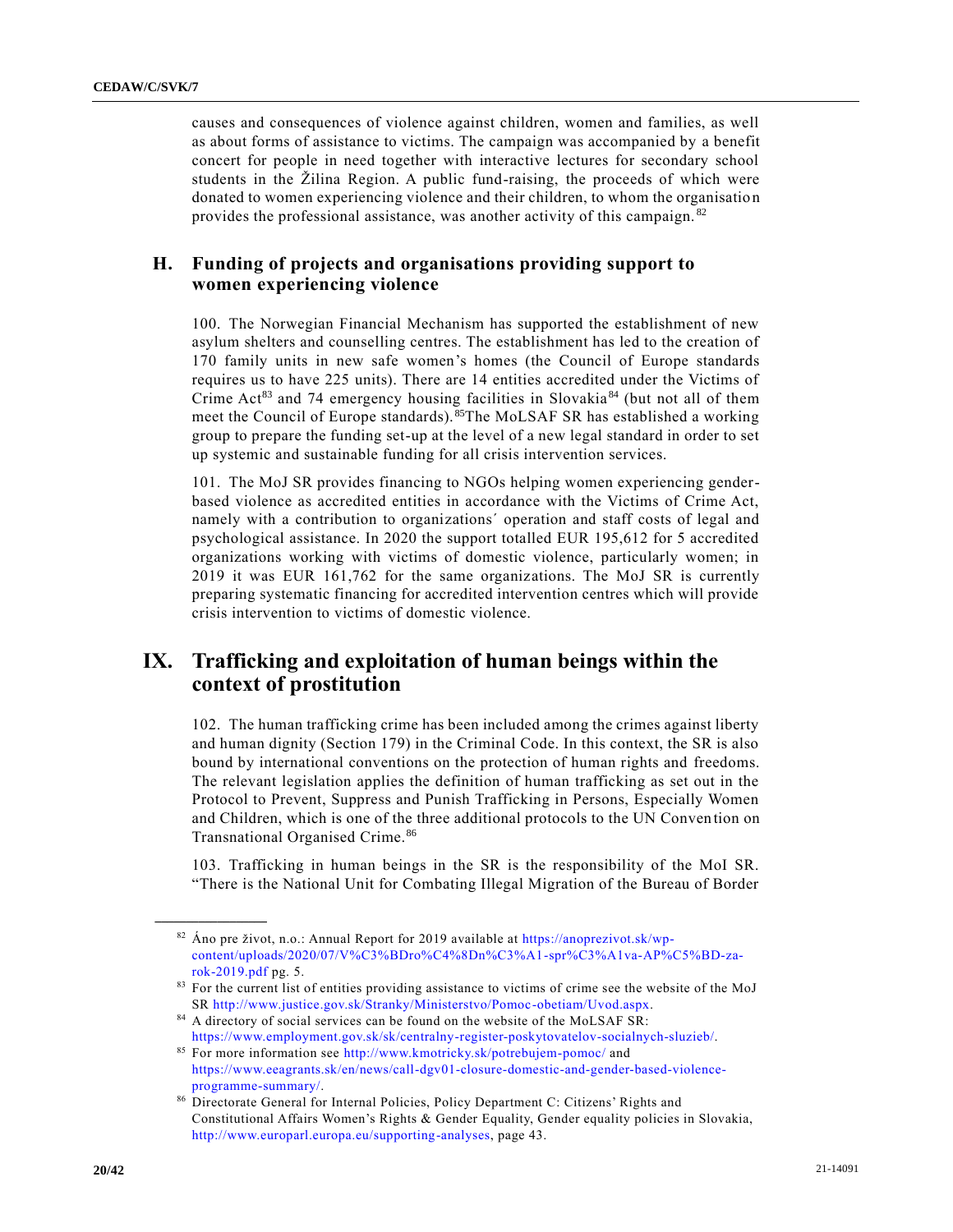and Foreign Police of the Presidium of the Police Force as a part of the Police Corps, which deals with the issue of human trafficking. Since 1 July 2013, the National Unit has been independently carrying out operational-search activities at the national level, acquiring knowledge and participating in the operational detection and investigation of the related criminal activity. The National Unit employs specialised investigators for this field and also provides and coordinates the cooperation with partnering foreign services in dealing with international organised crime related to trafficking in human beings; it also maintains relations with central government authorities as well as the third sector".<sup>87</sup>

104. One of the possible forms of support and assistance to victims of human trafficking is the possibility to include them in the Programme for the Support and Protection of Victims of Human Trafficking. Institutionally and in terms of funding this program is legally secured by the MoI SR. Its target group comprises persons, who have been trafficked whether in the territory of the SR or abroad. The MoI SR has established an Information Centre for Combating Trafficking in Human Beings and for Crime Prevention<sup>88</sup> and a National Helpline for Victims of Human Trafficking.<sup>89</sup>

105. On 6 November 2018, the Government of the SR adopted the Fifth National Programme to Combat Human Trafficking for 2019–2023.<sup>90</sup> This is in particular based "on international commitments, as well as national needs for a coordinated approach to combating human trafficking. The National Programme focuses on a comprehensive and effective combating human trafficking, which promotes the development of the coordinated activity by all actors within the reduction of risks and preventing committing crimes of human trafficking as well as in creating cond itions for providing support and assistance to victims and ensuring the protection of their human rights, freedoms and dignity, taking into account individual needs of each person." The new national programme contains 21 tasks grouped into four pillars – prevention, protection, investigation and prevention.

106. In 2018, the Victims of Crime Act (Act No. 274/2017 Coll.) entered into force (see above). Pursuant to this Act, victims of human trafficking are particularly vulnerable victims who are entitled to obtain the professional assistance.

107. Statistical outputs regarding the number of persons charged with trafficking offence  $17$  for 2015–2017 and the chart in the Annex 4 provide statistical outputs related to the number of persons accused of trafficking offences for 2015–2017.<sup>91</sup>

| Year | Number of identified cases | Number of solved cases | Number of accused persons |
|------|----------------------------|------------------------|---------------------------|
| 2015 | 18                         |                        | 23                        |
| 2016 | 25                         | 14                     | 34                        |
| 2017 | 37                         | 19                     | 72                        |

**Statistical data related to investigated cases of human trafficking from 2015–2017**

<sup>87</sup> The National Programme for Combating Trafficking in Human Beings for the years 2015–2018, page 5.

<sup>88</sup> [https://www.minv.sk/?informacne-centrum-na-boj-proti-obchodovaniu-s-ludmi-a-prevenciu](https://www.minv.sk/?informacne-centrum-na-boj-proti-obchodovaniu-s-ludmi-a-prevenciu-kriminality)[kriminality.](https://www.minv.sk/?informacne-centrum-na-boj-proti-obchodovaniu-s-ludmi-a-prevenciu-kriminality)

<sup>89</sup> [https://www.iom.sk/sk/aktivity/boj-proti-obchodovaniu-s-ludmi/narodna-linka-0800-800-](https://www.iom.sk/sk/aktivity/boj-proti-obchodovaniu-s-ludmi/narodna-linka-0800-800-818.html) [818.html.](https://www.iom.sk/sk/aktivity/boj-proti-obchodovaniu-s-ludmi/narodna-linka-0800-800-818.html)

<sup>90</sup> Available at [The Information Centre for Combating Trafficking in Human Beings and for Crime](https://www.minv.sk/?informacne-centrum-na-boj-proti-obchodovaniu-s-ludmi-a-prevenciu-kriminality)  [Prevention of the MoI SR \(minv.sk\).](https://www.minv.sk/?informacne-centrum-na-boj-proti-obchodovaniu-s-ludmi-a-prevenciu-kriminality)

<sup>91</sup> The National Programme for Combating Human Trafficking for 2019–2023, Annex 2, page 29.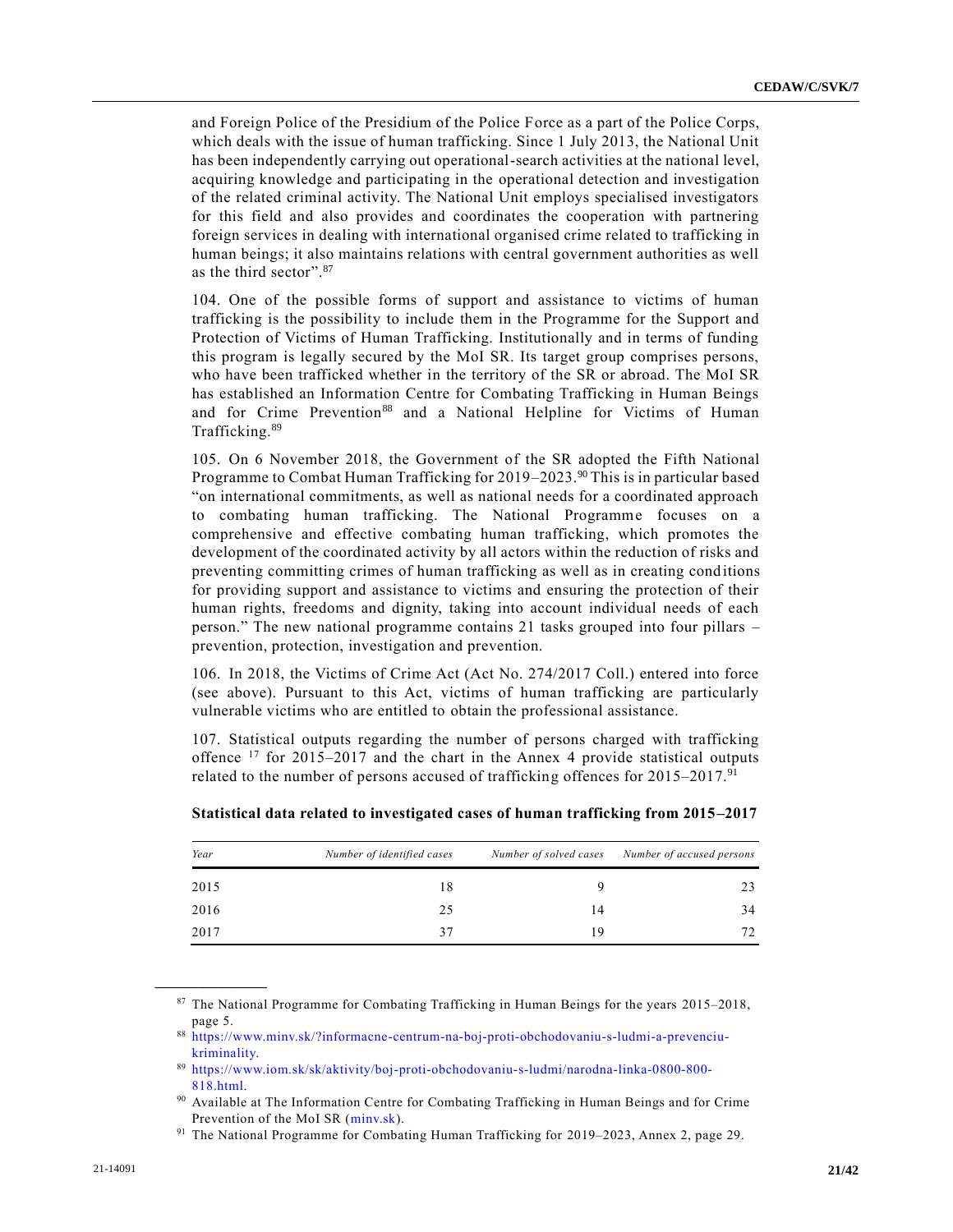108. On 14 October 2016, an agreement was signed on the establishment of a joint investigation team between the SR and the United Kingdom under the name of the operation SYNAPSIS, with the aim of facilitating and improving the efficiency of investigations into organised crime groups. In February 2017, Slovak and British police jointly charged 11 people with the offence of human trafficking, including 10 Slovak citizens (6 men and 4 women) and one Pakistani citizen. A total of 12 Slovak victims, aged between 18 and 28, were identified. $92$ 

109. The project aimed at assisting the victims of human trafficking was launched within the Caritas Slovakia in 2008 and it has been financed by the MoI SR since the beginning. The main goal of such work is to directly help victims with their reintegration into the society by providing comprehensive as well as long-term care. It also ensures assisted voluntary returns and pre-return assistance. Currently, the Caritas Slovakia operates also the National Helpline for Victims of Human Trafficking 0800 800 818. As a member of an Expert Group of the MoI SR, they are involved in systemic improvement of operation of the governmental Victims of Human Trafficking Support and Protection Programme. As a member of international RENATE and COATNET networks, they cooperate at an international level in the area of combating human trafficking. During this period of time the Caritas Slovakia has trained a number of people also directly in marginalized Roma communities. In 2019, it trained 12 Roma persons in Jarovnice who formed and trained other groups in the settlement during a period of six months. Those Roma trained about 200 persons in the settlement in Jarovnice and they now help other Roma people. The topic of violence against women was also discussed during the trafficking training sessions.

110. Disrespect of women and girls in the pornographic industry. Globally, the consumption of pornographic material has increased considerably during the COVID-19 pandemic. It is estimated that as many as 90 per cent of children aged 8–16 consume pornography on the internet every day.<sup>93</sup> With states' silent support of the spreading of such material, women and girls are facing serious sexual exploitation in the society.

### **A. Assistance and protection**

**\_\_\_\_\_\_\_\_\_\_\_\_\_\_\_\_\_\_**

111. The SR is obliged to build a comprehensive system of protection and assistance to victims of trafficking based on the principles of respect for human rights. Ensuring the fundamental human rights and dignity of victims of trafficking depends on their early identification. This is the reason why it is necessary to provide the timely identification of all victims of trafficking in Slovakia. <sup>94</sup>

112. Services provided to victims include information on legal options of tolerated stay, residence permits or international protection, assisted voluntary return (including assistance and mediation before and after assisted voluntary return), financial support, social support, psychotherapeutic services, interpretation services, legal assistance, health services, retraining courses, safe accommodation. Services for victims included in the programme are funded from the budget of the MoI SR and are provided by NGOs on a contractual basis following a public procurement procedure. Furthermore, "in the assistance and support of victims, it is necessary to pay attention

<sup>&</sup>lt;sup>92</sup> The Resolution of the Government of the SR: National Programme for Combating Human Trafficking for 2019–2023, p. 17.17 See also the National Programme for Combating Human Trafficking for 2019–2023, pp. 16–17.

<sup>93</sup> See statistical data on misusing children, particularly girls: [https://ipcko.sk/zakazom-internetu](https://ipcko.sk/zakazom-internetu-deti-pred-online-groomingom-neochranime/)[deti-pred-online-groomingom-neochranime/.](https://ipcko.sk/zakazom-internetu-deti-pred-online-groomingom-neochranime/)

<sup>94</sup> The National Programme for Combating Human Trafficking for the years 2019–2023, pp. 18.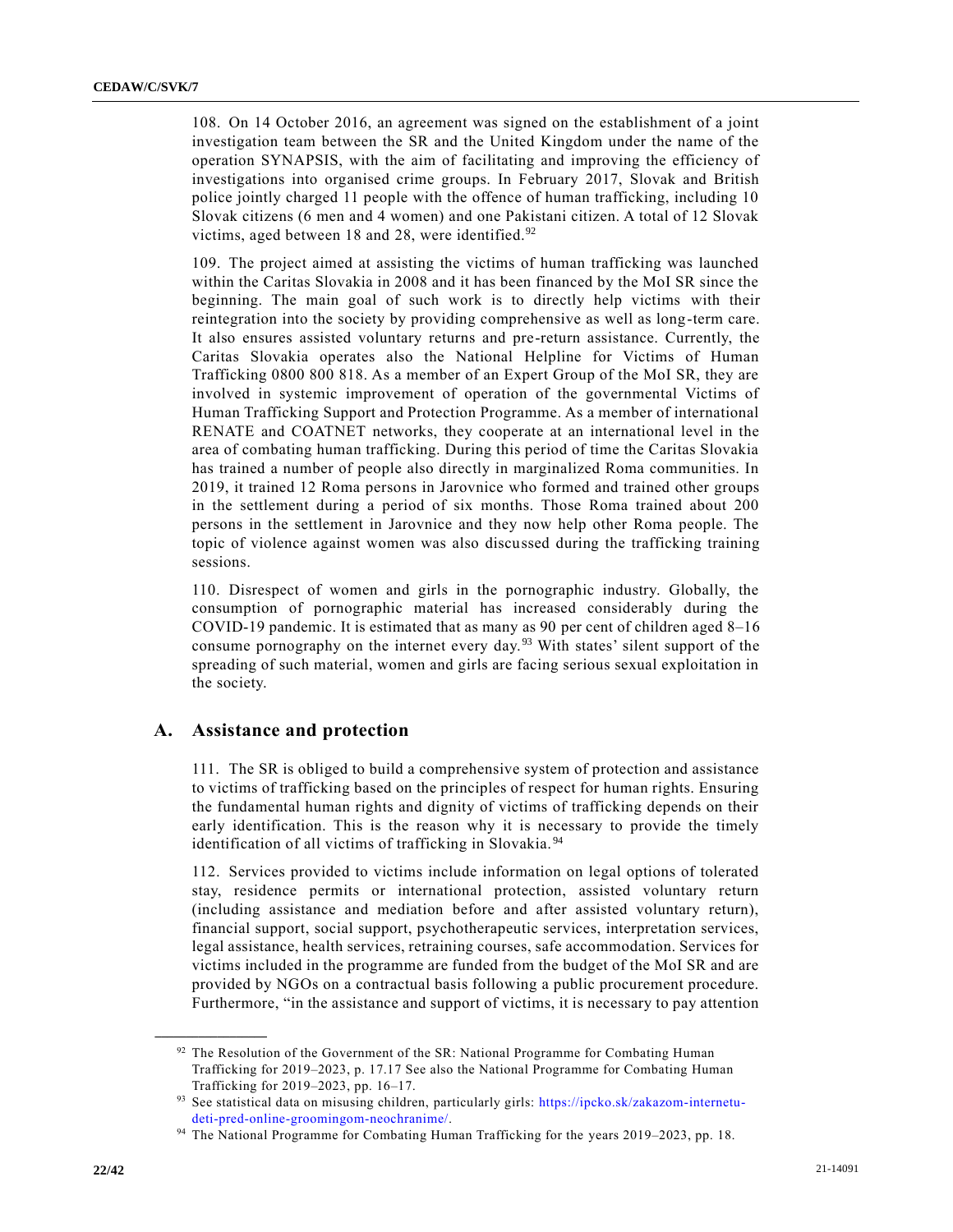to services provided to victims, as recently there have been number of cases of victims with insurance debts and psychological problems requiring permanent solutions. Many victims were homeless, which also requires a long-term solution to their situation in order to eliminate their repeated trafficking and victimisation. Due to the fact that this has been a dynamically evolving field of crime, it is necessary to adapt the communication between aid actors as well as between law enforcement agencies to this situation, not only at national level, but also at international level".<sup>95</sup>

113. The MoI SR assists victims through the Programme for Support and Protection of Victims of Human Trafficking.<sup>96</sup> NGOs participate in the provision of comprehensive care within the programme on a basis of contracts concluded with the MoI SR on the provision of funds from the state budget of the SR.

114. Assistance to victims of human trafficking is also mediated through the Information Offices for Victims of Crime, which are established by the Crime Prevention Department of the Office of the Minister of the Interior of the SR (by the MoI SR) in each regional city within the framework of the National Project "Improving Access to Services for Victims of Crime and Establishment of Contact Points for Victims" (hereinafter referred to as "Information Offices"). The Information Offices provide information and assistance to victims and potential victims of crime, including victims of human trafficking and this assistance is free of charge and discreet:

- Elementary information on the rights of victims of crime and on criminal proceedings procedures;
- Assistance in getting aware of options for dealing with situations related to the crime and its consequences;
- Mediation services and consultations with experts in the field of legal guidance and support, psychological and social counselling;
- Directing to specialised institutions providing follow-up professional assistance.

115. In the reported period (2020) the assistance through Information Offices was provided in 4 cases of the crime of human trafficking. In one case, a victim of human trafficking applied to Information Offices for assistance and was provided with legal guidance, support and psychological counselling. The client was informed about the Programme and referred to the CS for follow-up professional assistance; in two cases, these were whistle-blowers of the crime of human trafficking; in one case, a person related to a victim of human trafficking, who was provided with elementary information, information about the Programme and contacts to the Caritas Slovakia. All complaints were within the framework of the reporting obligation pursuant to Section 3 (2) of Act No. 301/2005 Coll. Criminal Procedure Code reported to the National Unit for Combating Illegal Migration of the Bureau of Border and Foreign Police.

116. For the needs of Information Office staff, a *Methodology for Information Offices for Victims of Crime focusing on the needs of victims of human trafficking was also* developed in 2020*.* The Methodology has been developed in cooperation with the members of the Expert Group on Combating Human Trafficking and in accordance with the Regulation of the MoI SR No. 144 of 10 December 2018 on the provision of the Programme of Support and Protection of Victims of Human Trafficking and the

<sup>&</sup>lt;sup>95</sup> Ibid. page 2.

<sup>&</sup>lt;sup>96</sup> Programme for the Support and Protection of Victims of Human Trafficking, [MoI SR \(minv.sk\).](https://www.minv.sk/?program_podpory_a_ochrany_obeti)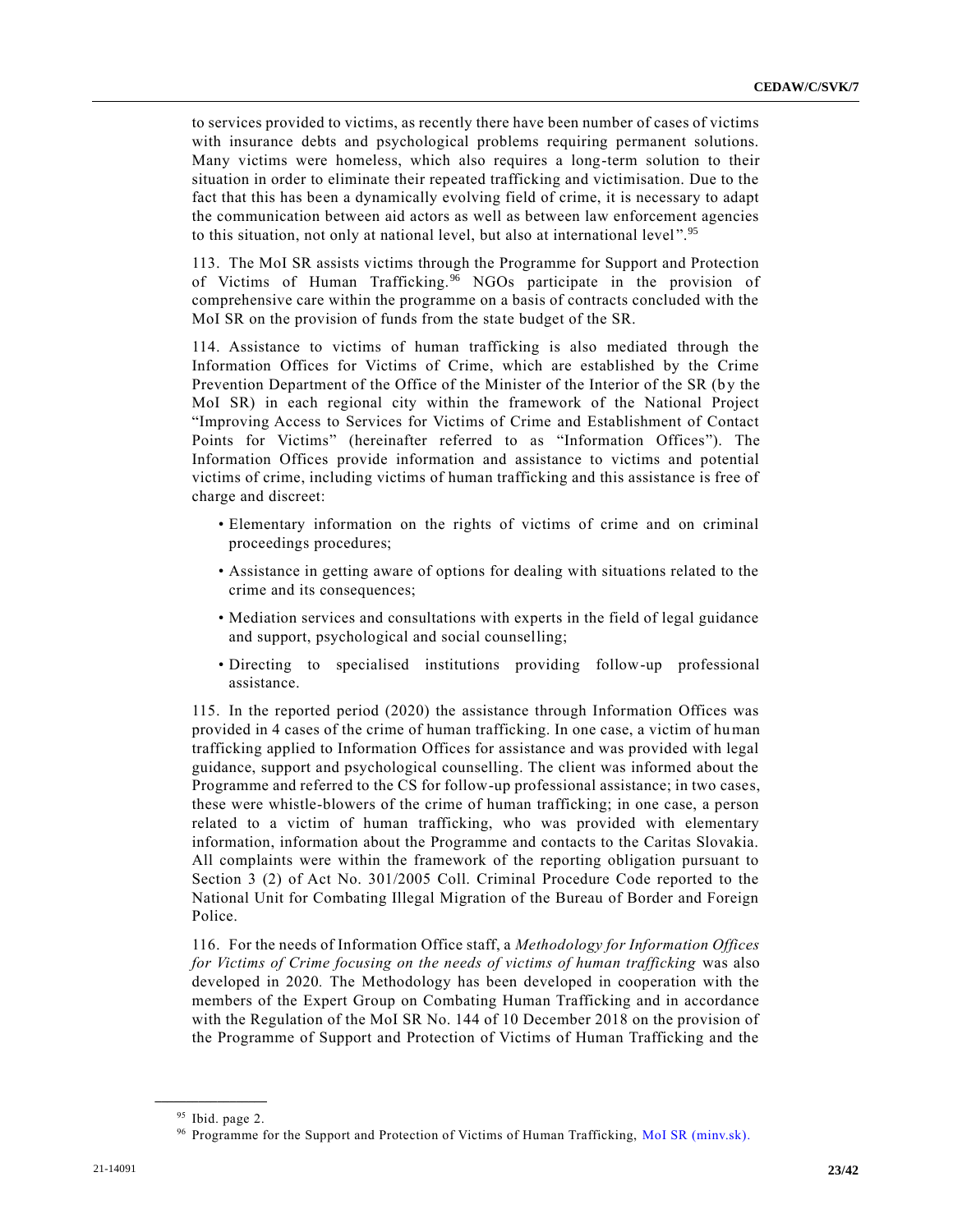National Referral Mechanism in order to align the procedures of the Information Offices with those applied by other entities of the Programme.<sup>97</sup>

117. In 2020, cooperating NGOs were networked to support and assist victims of crime.

118. In the following period, the Crime Prevention Department of the Office of the Minister of the Interior of the SR of the MoI SR will continue to build and operate the established platforms.

119. The information material called the "Compensation of victims of violent crimes" has been created in close cooperation with the Centre for Legal Aid to provide victims with elementary information that could help them in claiming compensation and damages from the state.



Based on the statistics (above) of the MoI SR, sexual exploitation occurred in 16 cases (3 (2016), 7 (2017), 2 (2018), 4 (2019)) and forced marriages in 4 cases (1 (2016), 1 (2018),  $2(2019)$ . 98

#### **B. Legal assistance**

120. Providing legal assistance to victims of crime, including victims of trafficking, is governed by the Victims of Crime Act, which enacts the provision of legal information and representation both in criminal and civil proceedings, including in relation to claims for compensation. Pursuant to the Article 7 of the Victims of Crime Act, the legal assistance is provided under the conditions laid down in a specific regulation.<sup>99</sup>

121. In principle, the legal assistance can be provided to victims by accredited NGOs, such as the Human Rights League, which provided legal advice to asylum seekers placed in asylum facilities of the MoI SR. By the end of 2019, the Human Rights League implemented a project financed by EU from the Asylum, Migration and Integration Fund and by the MoI SR which included access to asylum facilities of the

**\_\_\_\_\_\_\_\_\_\_\_\_\_\_\_\_\_\_** 97 See Annex.

<sup>98</sup> For more information see [http://www.minv.sk/?statistika\\_obchodovanie\\_s\\_ludmi.](http://www.minv.sk/?statistika_obchodovanie_s_ludmi)

<sup>&</sup>lt;sup>99</sup> In practice, the CS provides legal counselling and representation in issues related to the rights and status of the victim on a basis of a contract with the MoI SR following a public procurement procedure for the implementation of the Programme for the Support and Protection of Victims of Human Trafficking. (See clauses 211–212).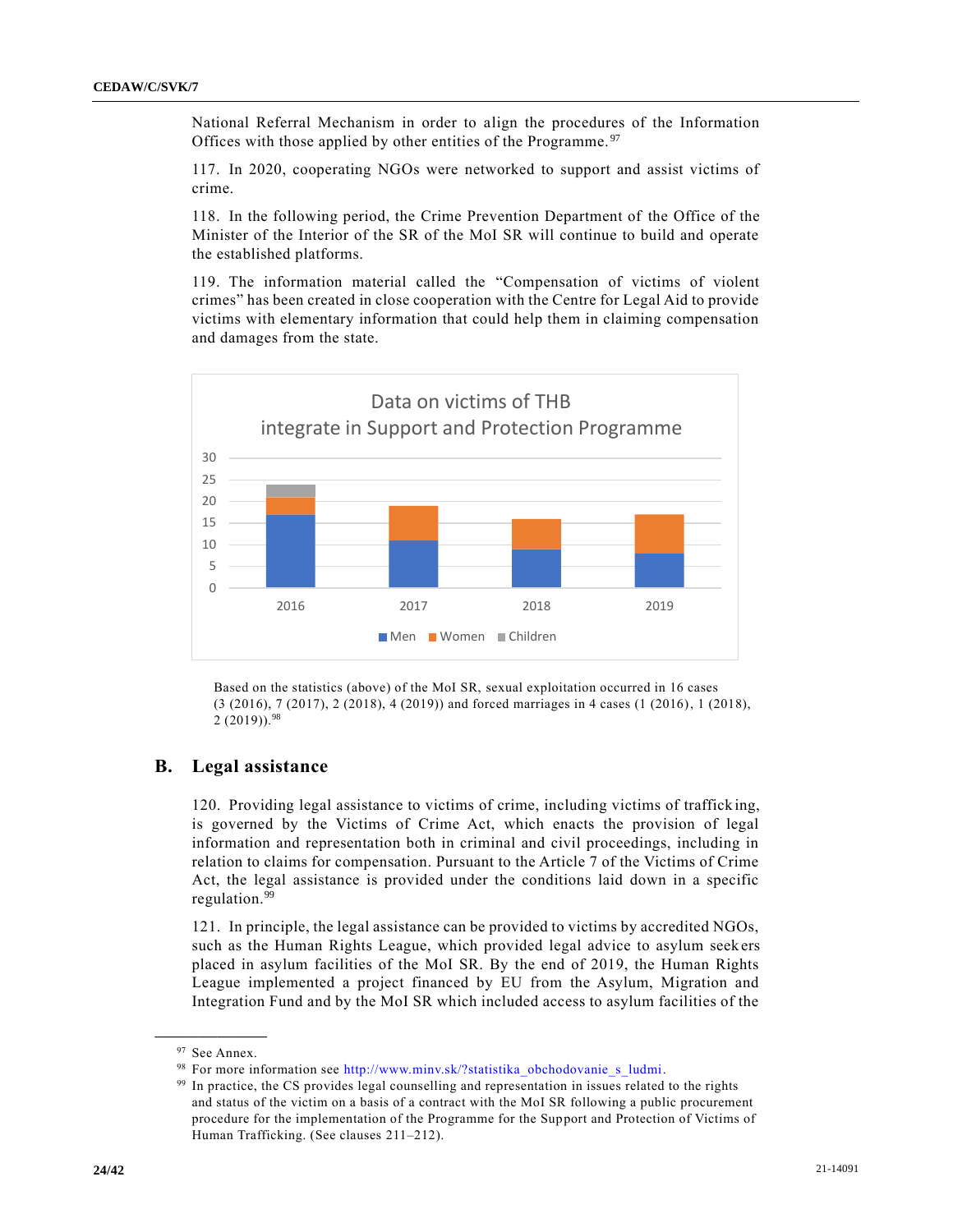MoI SR and legal consultancy and representation for asylum-seekers during asylum procedure.<sup>100</sup>

#### **C. Psychological assistance**

122. The Victim Support Programme includes the provision of psychological counselling and psychotherapeutic services. The Caritas Slovakia, which has been authorized by the government to implement this program, employs a clinical psychologist, who examines each victim and makes an assessment of the victim's readiness for treatment. Psychotherapy and psychological sessions are provided by external providers, with whom the Caritas Slovakia or its partner organization, the Greek Catholic Church, has concluded agreements.<sup>101</sup>

#### **D. Protection**

123. The protection of victims of human trafficking is primarily provided through the Programme for Support and Protection of Victims of Human Trafficking, which is specifically set up for this type of victims and is therefore considered by the competent authorities to be more suitable and adapted to their needs than the witness protection system established pursuant to the Act No. 256/1998 on Witness Protection and on amendments and supplements to certain acts, as amended. A specialised unit has been established in the MoI SR, which is responsible for implementing witness protection measures under this law. Nevertheless, these measures have never been applied to victims and witnesses of trafficking. In cases where it is not possible to ensure the safety of victims or witnesses of crimes in any other way and there is a danger to the life or health of the persons concerned from perpetrators, who may have committed serious crimes punishable by life sentences, or from perpetrators who are involved in organised crime, the protection and the assistance shall be provided in accordance with the Act No. 256/1998 on Witness Protection, as amended. This protection may be extended to persons close to the witness. There is an internal document of the MoI SR (128/2010) with more detailed provisions on what forms the protection of victims and witnesses of crime can take. <sup>102</sup>

#### **E. Studies, cases, surveys**

124. Since 2013, the National Unit has participated in four Joint Investigation Teams (JITs) together with the UK authorities. The first case, which began in 2013, concerned the trafficking of Slovakian women for sexual exploitation and forced marriage in the UK. The case was completed by 2017 and resulted in prison sentences for Slovak citizens ranging from 16 months to eight years. The second case, which has not been closed yet, began in 2016 and also relates to the sexual exploitation and forced marriages in the UK. The third case, which has not been closed yet, began in 2017 and relates to human trafficking for labour and sexual exploitation in the UK. The fourth joint investigation team, which is still operating, was established in 2017 and relates to human trafficking for labour exploitation in the UK. The second joint investigation team mentioned above finished in 2018, whilst 4 defendants were sentenced to prison terms ranging from 7 to 12 years. The latter two joint investigation

<sup>&</sup>lt;sup>100</sup> Report on the implementation of the Council of Europe Convention on Action against Trafficking in Human Beings in the SR, the Third Evaluation Round. At [https://www.minv.sk/?obchodsludmisvet.](https://www.minv.sk/?obchodsludmisvet)

<sup>101</sup> Ibid. page 15.

<sup>102</sup> Ibid. page 28.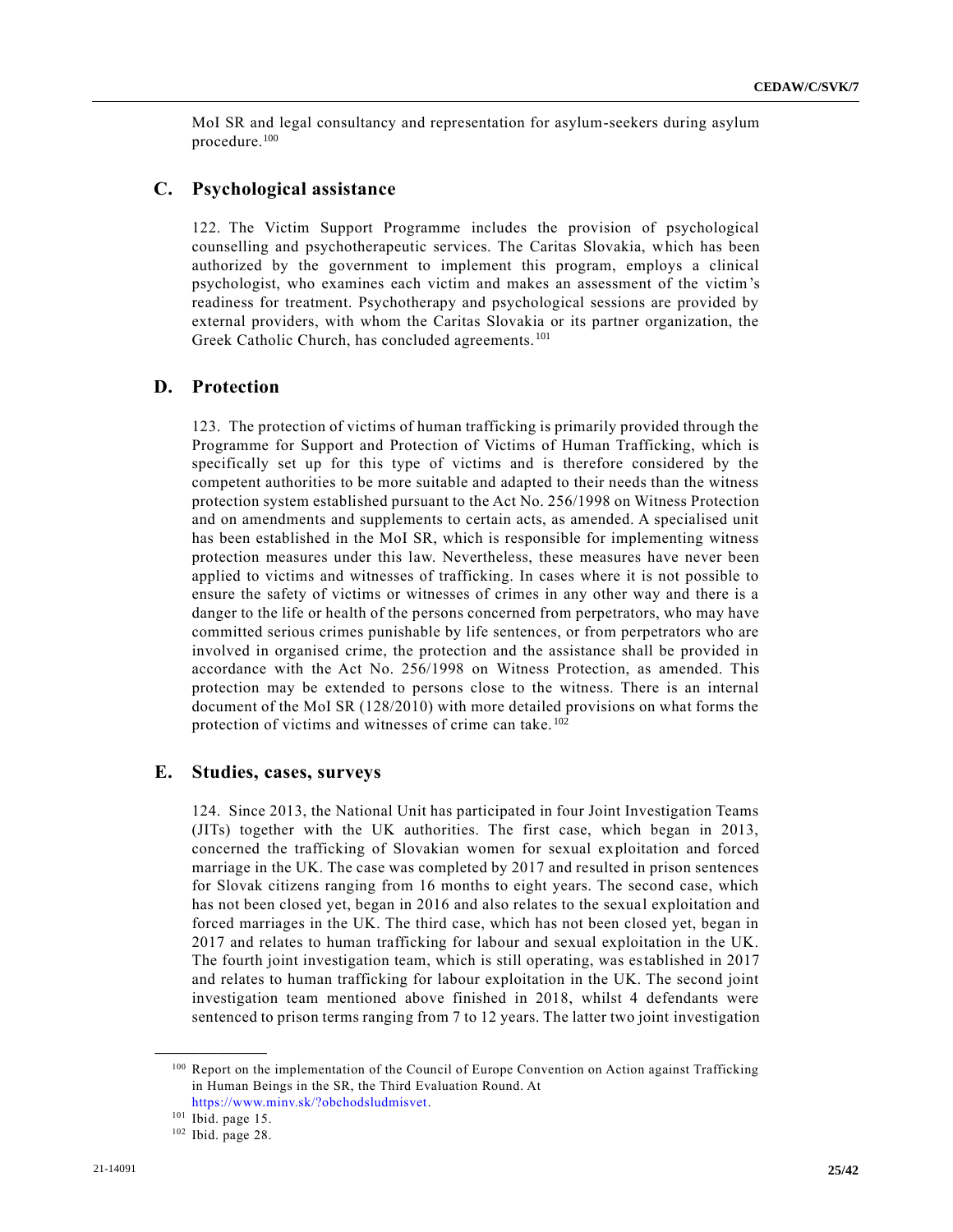teams continued their work in 2019. In June 2019, a fifth joint investigation team was agreed on between the UK and Slovakia in relation to trafficking Slovak nationals for forced labour in the UK.<sup>103</sup> GRETA welcomes the participation of the Slovak authorities in multilateral and bilateral international cooperation and encourages the Slovak authorities to strengthen the international cooperation in the field of protection of victims of trafficking.<sup>104</sup>

#### **F. Educational activities**

125. The Information Centre for Combating Trafficking in Human Beings and for Crime Prevention has trained a number of experts involved in the implementation of the national mediation mechanism, including child protection and social services, of the Department of Traffic Police and Aliens Police, Ministry of Defence staff responsible for training soldiers deployed on missions abroad, staff of foster homes, educational institutions and psychological counselling centres, health professionals and NGOs.<sup>105</sup>

126. In 2020, the IOM Slovakia, in cooperation with partner organizations La Strada in the Czech Republic and La Strada in Poland, implements the SAFE Work and Travel – Prevention of Human Trafficking project in SR, CZ and PL with the aim of raising public awareness of the risks of trafficking in human beings. Within the project, IOM and its partners will update the SAFE Travel & Work Abroad mobile app.<sup>106</sup>

127. In the previous year, the Crime Prevention Department of the Office of the Minister of the Interior of the SR of the MoI SR implemented through a national project several educational activities. <sup>107</sup>

# **X. Participation in political and public life**

128. Women's political participation in Slovakia has been slowly growing. <sup>108</sup> In the 2016 elections to the National Council of the SR, 29 women deputies were elected, i.e. 19.3 per cent of the total number of representatives. This represented an increase by 5 women compared to the 2012 elections.<sup>109</sup> In the 2020 elections, this trend continued slowly with 32 women elected, making up 21 per cent of the National Council. At the same time, women accounted for 23.1 per cent of the total number of candidates, indicating their slightly lower success rate compared to men, also due to their lower position on the candidate lists.

129. The presidential election was a significant moment in 2019; it was won by Zuzana Čaputová, making her the first woman to hold the Slovak presidency. Also significant was the reconstruction of the government in 2018, after which the number of female members of the government was the highest in the history of independent

<sup>103</sup> Ibid. page 31, point 148.

<sup>104</sup> Ibid. points 148 and 152.

<sup>105</sup> See Spring Round of Training on Identification of Human Trafficking, [https://minv.sk/?aktuality](https://minv.sk/?aktuality-obchodovanie-s-ludmi&sprava=jarne-kolo-skoleni-k-identifikacii-obchodovania-s-ludmi)[obchodovanie-s-ludmi&sprava=jarne-kolo-skoleni-k-identifikacii-obchodovania-s-ludmi.](https://minv.sk/?aktuality-obchodovanie-s-ludmi&sprava=jarne-kolo-skoleni-k-identifikacii-obchodovania-s-ludmi)

<sup>106</sup> Support for the project SAFE Work and Travel – Prevention of Trafficking in Human Beings in SK, CZ and PL:, [https://iom.sk/sk/pre-media/28-aktivity/boj-proti-obchodovaniu-s-ludmi.html.](https://iom.sk/sk/pre-media/28-aktivity/boj-proti-obchodovaniu-s-ludmi.html)

<sup>107</sup> See Annex.

<sup>108</sup> See EIGE, "Power" in Gender Equality Index 2020, at [https://eige.europa.eu/gender-equality](https://eige.europa.eu/gender-equality-index/2020/domain/power/SK)[index/2020/domain/power/SK.](https://eige.europa.eu/gender-equality-index/2020/domain/power/SK)

<sup>&</sup>lt;sup>109</sup> Institute for Public Affairs, Political Participation of Women in Slovakia: Opportunities and Limits. 2018, p. 9.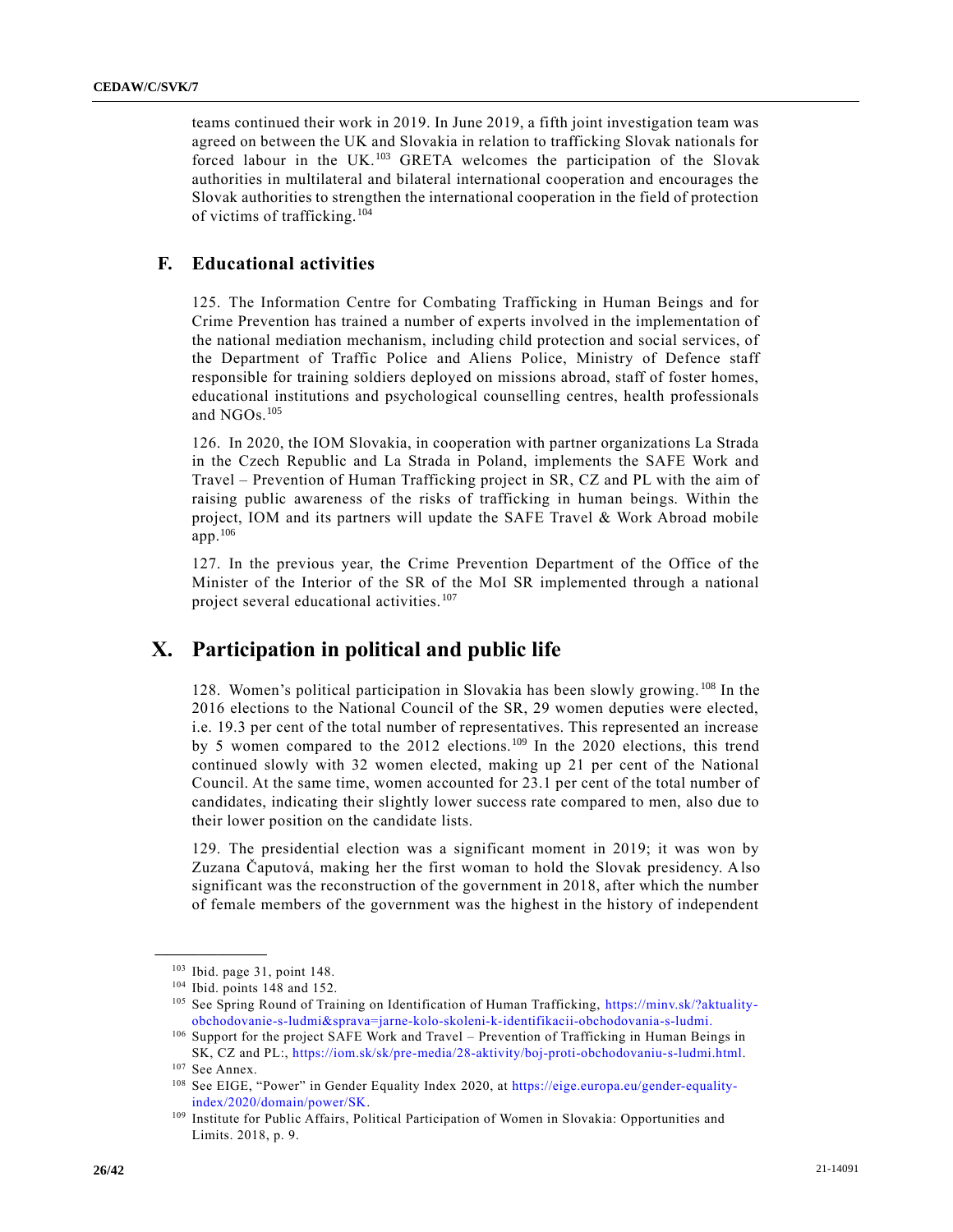Slovakia – 5, thus bringing Slovakia above the EU average. After the 2020 elections, 3 women occupied government posts.

130. On the other, hand, women have had a strong representation in the justice, where they are 1.7 times more numerous than men, according to the latest data.<sup>110</sup> A fairly balanced composition can also be observed in the Supreme Court, where four colleges are headed by 2 men and 2 women.<sup>111</sup> However, in regard to the Constitutional Court of the SR, only 2 out of the 13 judges on the Constitutional Court are female. <sup>112</sup>

131. High differences also persist in the field of economic decision-making. There is not a single woman in the five-member Bank Board of the National Bank of Slovakia. Women hold 22.2 per cent of management positions in the largest listed companies, which is also above the EU average,<sup>113</sup> where the average percentage of women in these positions is only 6.7 per cent.<sup>114</sup> Slovak data indicate doubling of the share of women in decision-making positions over a short period of time – in 2016, only 11.4 per cent of senior executives in large companies were women. <sup>115</sup>

# **XI. Education**

**\_\_\_\_\_\_\_\_\_\_\_\_\_\_\_\_\_\_**

132. Currently, the sexual education is considered as an interdisciplinary subject. The MoED SR has developed a curriculum for a cross-cutting topic called "Education in Marriage and Parenthood". The particular implementation of the subject is determined by individual schools and the schools supplement their education in this area with external lectures and programmes where necessary. <sup>116</sup> The Gender Equality Department is working to include the sexual relationship education into the new curriculum being developed.<sup>117</sup>

133. There has been a major progress in the areas of desegregation, inclusion and access to high-quality education (mainly of children and specifically of girls from socially disadvantaged environment/MRCs). In 2020 there were several sessions of a working group of the MoED SR for drafting a legislative proposal of a definition (and assessment methodology) of segregation in education, comprising representatives of the MoED SR and directly managed organizations, Office of the Plenipotentiar y of the Government for Roma Communities and experts from the non-governmental sector. The working group prepared a draft definition of segregation in education which would complement the segregation ban $118$ . The legal definition of segregation is fully in line with the anti-discrimination doctrine with a relevant legal framework for sanctioning such practices. At the same time, the MoED SR is proposing an amendment the aim of which is to prevent pupils with a low degree of mental disability from being denied the right to complete lower secondary education (ISCED 2) during

<sup>110</sup> Summary Report on the State of Gender Equality in Slovakia 2018, page 13[.](https://www.gender.gov.sk/wp-content/uploads/2019/06/SSRR_2018-final.pdf) [https://www.gender.gov.sk/wp-content/uploads/2019/06/SSRR\\_2018-final.pdf.](https://www.gender.gov.sk/wp-content/uploads/2019/06/SSRR_2018-final.pdf)

<sup>111</sup> According to the Supreme Court of the SR, https://www.nsud.sk/sudcovia-ns-sr/.

<sup>112</sup> According to the Constitutional Court of the SR, [https://www.ustavnysud.sk/sudcovia.](https://www.ustavnysud.sk/sudcovia)

<sup>113</sup> These data are from 2018, before the UK left the European Union.

<sup>114</sup> Summary Report on the State of Gender Equality 2018, pages. 7 and 13.

<sup>115</sup> Summary Report on the State of Gender Equality in Slovakia 2016, page 30, available o[n](https://www.gender.gov.sk/wp-content/uploads/2012/06/Sprava_RR_2016.pdf) [https://www.gender.gov.sk/wp-content/uploads/2012/06/Sprava\\_RR\\_2016.pdf.](https://www.gender.gov.sk/wp-content/uploads/2012/06/Sprava_RR_2016.pdf)

<sup>116</sup> Detailed curricula developed by the MoED SR are available in Slovak at [https://www.statpedu.sk/files/articles/dokumenty/statny-vzdelavaci](https://www.statpedu.sk/files/articles/dokumenty/statny-vzdelavaci-program/vychova_k_manzelstvu.pdf)[program/vychova\\_k\\_manzelstvu.pdf.](https://www.statpedu.sk/files/articles/dokumenty/statny-vzdelavaci-program/vychova_k_manzelstvu.pdf)

<sup>&</sup>lt;sup>117</sup> See the comment of the Department to the Plan of reconstruction and resilience of the SR, [https://www.slov-lex.sk/legislativne-procesy/-/SK/LP/2021/112/pripomienky/COO-2145-1000-3-](https://www.slov-lex.sk/legislativne-procesy/-/SK/LP/2021/112/pripomienky/COO-2145-1000-3-4299754) [4299754.](https://www.slov-lex.sk/legislativne-procesy/-/SK/LP/2021/112/pripomienky/COO-2145-1000-3-4299754)

<sup>118</sup> Already contained in § 3 (d) of Act No 245/2008 Coll. on Education and Training (School Act) and on amendments and supplements to certain acts, as amended.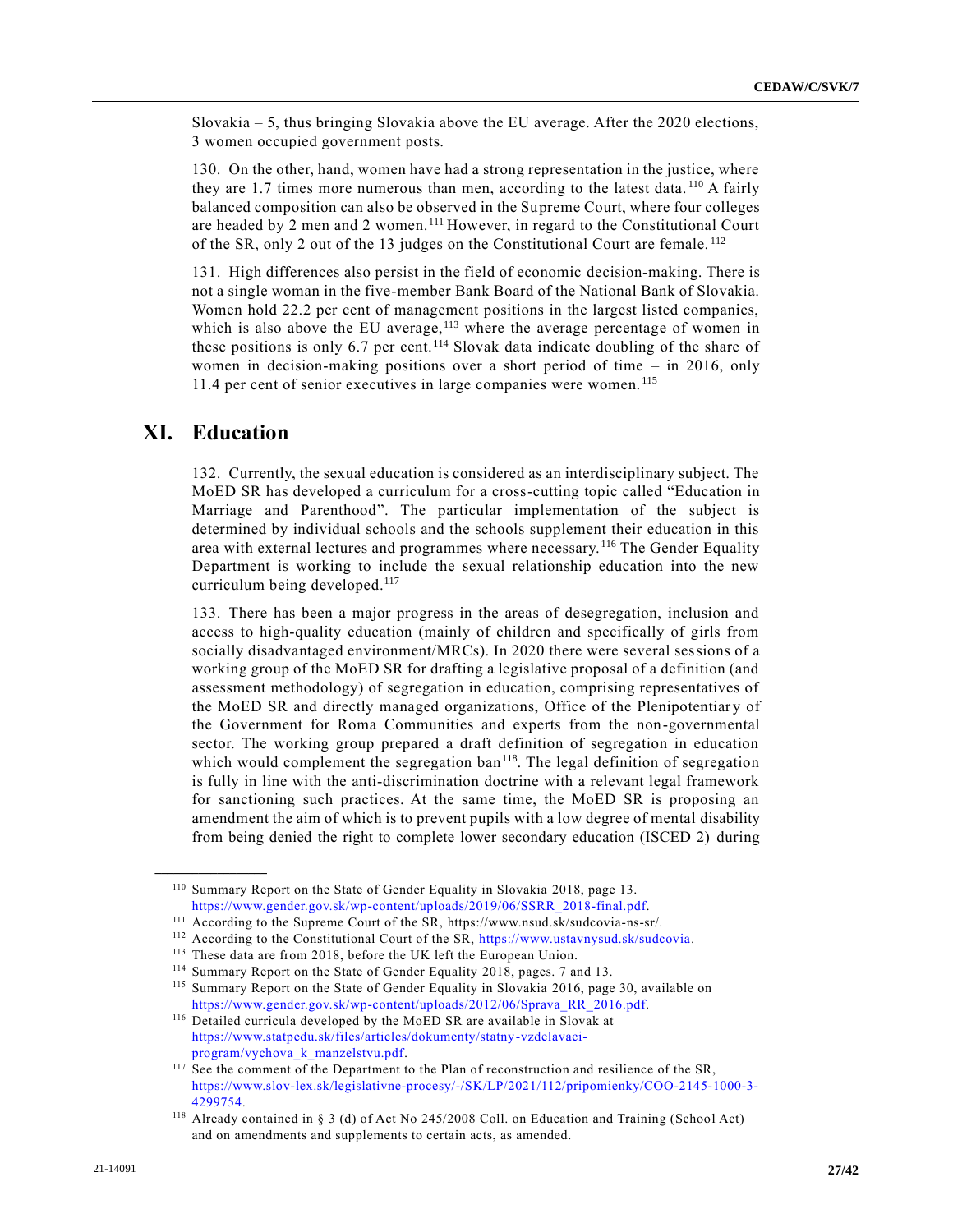the period of compulsory education. After pupils pass external tests, they may study at secondary vocational schools. At the same time, it is proposing to introduce an obligation to respect the segregation ban when creating school districts for both elementary schools and kindergartens. The Ministry has undertaken to prepare a desegregation manual for directors and establishers by the end of 2021.

134. Transformation of the consultancy system includes separation of consultancy establishments from special schools. As a result, Roma pupils cannot be intentionally diagnosed with mental disabilities in order to be placed in special schools. Moreover, after procedural standards have been adopted, content-related and performance standards are being prepared which also include standardization of diagnostic procedures which will be binding for the establishments.

135. Amendment the School Act that brought a new provision on education and training of children and pupils from socially disadvantaged backgrounds entered into force on 1 January 2016. The amendment to the Education Act directly stipulates that "A child or a pupil whose special educational needs result exclusively from his/her development in a socially disadvantaged environment must not be admitted to a special school or a special class of a kindergarten, a special class of a primary school or a special class of a secondary school".<sup>119</sup> In practice, this is supposed to mean that the fact that a child comes from a socially disadvantaged background cannot automatically be a reason for his/her placement in a special school or class. The measure aimed at preventing segregation makes it compulsory to place children and pupils from socially disadvantaged backgrounds in classes together with other children.<sup>120</sup>

136. Taking part in a good quality pre-primary education has a positive impact on later educational results as well as one's position in the labour market and the social system. In case of disadvantaged children, this impact is even stronger than for the majority population.<sup>121</sup>

137. New legislation enacted on deaf children education has improved educational opportunities for deaf girls/women. Act No. 151/2017 Coll. amending the Act of the National Council of the SR No. 149/1995 Coll. on sign language for the deaf and amending Act No. 245/2008 Coll. on education and training (School Act) and on amendments and supplements to certain acts, as amended, defined a group of "deaf persons"<sup>122</sup> and introduced their right to education in sign language.<sup>123</sup>

138. The National Enlightenment Centre systematically addresses human rights issues of vulnerable groups, including the equality of women and men, equal opportunities, prevention of discrimination against women and prevention of all forms of violence, including violence against women and domestic violence, in the

[https://www.vop.gov.sk/files/EN\\_SPRAVA\\_VOP\\_vn%C3%BAtorny\\_audit\\_skolstvo.pdf.](https://www.vop.gov.sk/files/EN_SPRAVA_VOP_vn%C3%BAtorny_audit_skolstvo.pdf)

<sup>119</sup> Act No. 245/2008 Coll. the Act on Education and Training (School Act) and on Amendments and Supplements to Certain Acts, Section 107 (2).

<sup>&</sup>lt;sup>120</sup> Public Ombudsman, The Report of the Public Ombudsman on the status of adoption of the previously proposed measures from 2013, 2014 and 2015 in the field of educational process in Slovakia with the aim of improving the protection and respect of fundamental rights and freedoms of persons, page 21,

<sup>121</sup> MoF (2019) Review of spending on groups at risk of poverty and social exclusion: Interim report (Revision of expenses for groups threatened by poverty and social exclusion: Interim report), January 2019, [https://www.minedu.sk/data/att/14208.pdf.](https://www.minedu.sk/data/att/14208.pdf)

<sup>&</sup>lt;sup>122</sup> "For the purposes of this Act, deaf persons are persons who have been deaf since birth or who have lost their hearing before acquiring spoken language, and deaf persons and persons with serious hearing disabilities, whose hearing loss does not enable them, even with technical aids, to understand spoken language by ear so as to be able to communicate through spoken language without problems".

<sup>123</sup> Sections 2, 4.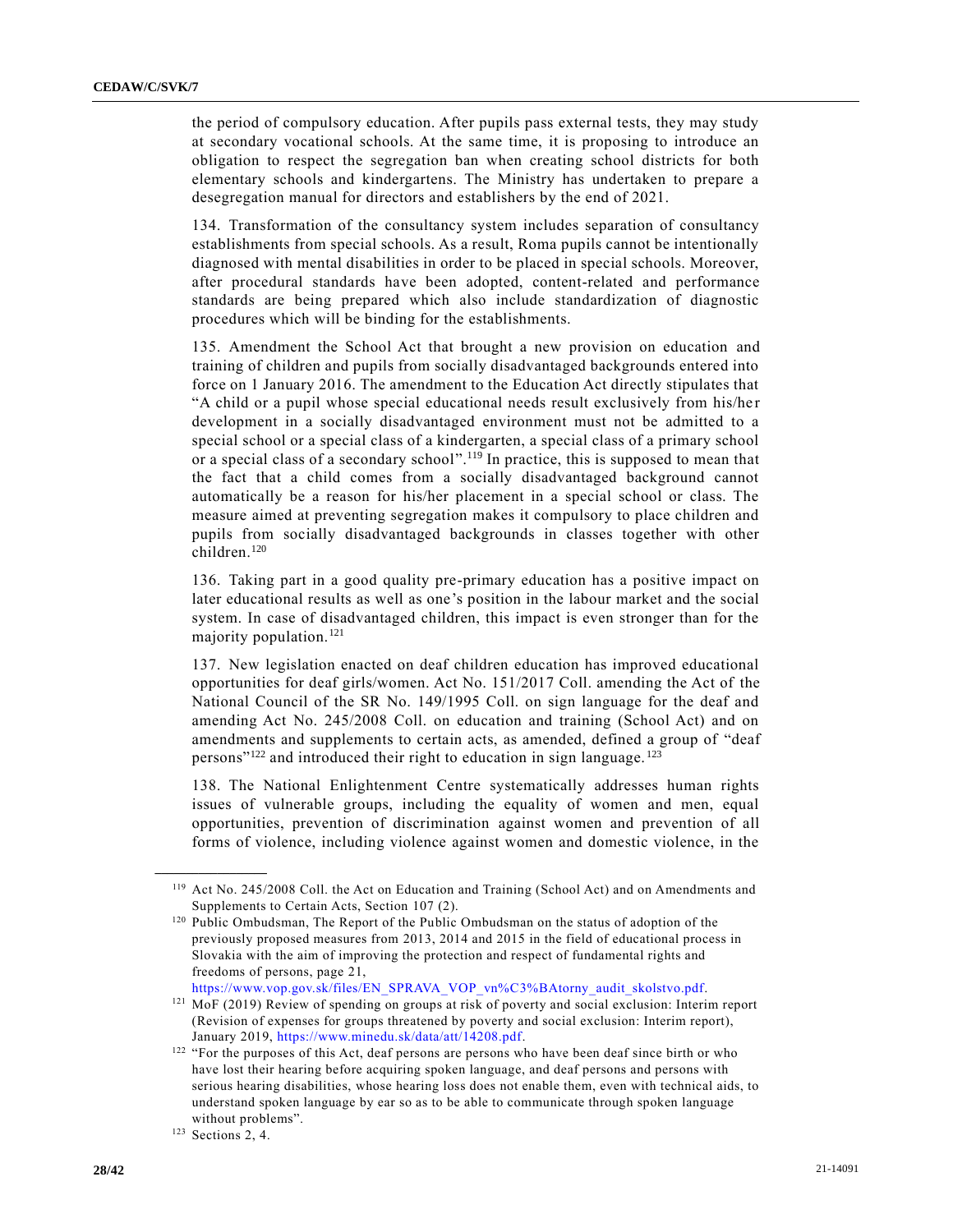framework of regularly implemented informal training of employees in the field of cultural and educational activities and through the professional journal called the Social Prevention. The activity of the organisation primarily focuses on raising the awareness of cultural workers at regional and local levels, who work with diverse target groups and thus have the potential to contribute to the promotion and development of the rights of vulnerable groups at their place of work.

139. In the context of education, the 2019 amendment to the Education Act - effective from January 2021 is worth mentioning. It introduces compulsory pre-primary education for 5-year-old children and abolishes the possibility of postponing compulsory schooling or zero grades. The above-stated pre-school education means a strongly positive turn in lives of children from MRCs when transitioning to elementary schools and at the same time it may also reduce the number of children in special schools.

# **XII. Employment**

140. The Labour Code bans discrimination of any kind. According to Section 119a (1) of the Labour Code "Wage and salary conditions must be agreed on without any discrimination based on gender". Furthermore, "women and men alike have the right to equal pay for equal work or work of equal value." and "where an employer applies a job evaluation system; this evaluation must be based on the same criteria for men and women without any discrimination based on gender." However, the gender pay gap remains roughly the same, at around 19 per cent.<sup>124</sup>

141. In 2018, the Act No. [63/2018 Coll.](https://www.mzdovecentrum.sk/form/goto.ashx?t=26&p=4801318&f=3) amending Act No. [311/2001 Coll.](https://www.mzdovecentrum.sk/form/goto.ashx?t=26&p=1019535&f=3) the Labour Code, as amended, and amending and supplementing certain acts, and Act No. [5/2004](https://www.mzdovecentrum.sk/form/goto.ashx?t=26&p=1021274&f=3)  [Coll.](https://www.mzdovecentrum.sk/form/goto.ashx?t=26&p=1021274&f=3) on Employment Services and on amendments and supplements to certain acts, imposed an obligation on employers to disclose the amount of basic wage when advertising a job offer. At the same time, when negotiating an employment contract with an employee, it prohibits agreeing on a lower basic wage component than the amount of the basic wage component published in the job offer. The aim of the legislation is to contribute to salary transparency at least partially.

142. These sectoral differences between genders cause significant differences in average earnings between women and men. In 2019, the average gross nominal monthly salary for male workers averaged to EUR 1,399, compared to only EUR 1,116 for female workers. In 2019, the best earners were executives in finance and insurance, with the average gross nominal monthly salary of EUR 4,623. They were followed by executives in research and development and presidents and CEOs of companies and organisations, who earned an average of EUR 3,504 and EUR 3,425 per month respectively. Women in the same positions earned significantly less – only EUR 3 258, EUR 2 906 and EUR 2 981 respectively.<sup>125</sup>

143. Women are more often among the low-income groups of employees, i.e. their hourly wages compared to men more often do not even reach 2/3 of the median hourly wage in the Slovak economy. It is also the case that with women, the basic salary

<sup>124</sup> See Slovak women earn one-fifth less than men, men's lead shrinks but at a slow pace, [https://slovak.statistics.sk/wps/portal/ext/aboutus/office.activites/.](https://slovak.statistics.sk/wps/portal/ext/aboutus/office.activites/officeNews/vsetkyaktuality/48682d65-e086-4050-b711-93dac13b6c20/!ut/p/z1/tVJNc4IwEP0tHjhCNoaP2Ft0OmIrB-1YIZcOIEqKEIQo9d83dHpoO7W1h-aQz_d2X_Yt4ihEvIpPYhcrIat4r88Rd58W3oyOx5gBBPcTmJGZvxizJbbxED0ijnhaqVrlKJJJG-dmW5ii2ppxoQzQkzgJddbrMd7rjQGnNlPFxwubunS4cR0zA-qaNjhgJh7G5ohs4hSTxE2H0GepU7FB0VXo9W-yuX6GC4P1fP4GmUyZb3tzADqfOjBj_mo5WhACjLwDfogRaQ3eRQ0-RuuTyDq0qmRT6ko__PGLPqA7xEVSWl1aWmBhqlk2uNhxbA-PwO29GzbBJNjpuLHKe1MkCr-UH4VXZdOxxPPhwJk2W1Yqe1Eo_Ee3dTpWJYRq6U22zZqssY6N7sZcqbq9McCAruusnZS7fWalsjS-peSy1TI_I1FdlpSczWIb3BKbR1Q5ybljg8Er0gqmeQ!!/dz/d5/L2dBISEvZ0FBIS9nQSEh/)

<sup>&</sup>lt;sup>125</sup> Statistical Office of the SR, Gender Equality 2020. Košice: Regional Office of the Slovak Statistical Office in Košice. 108pp. ISBN 978-80-8121-786-9.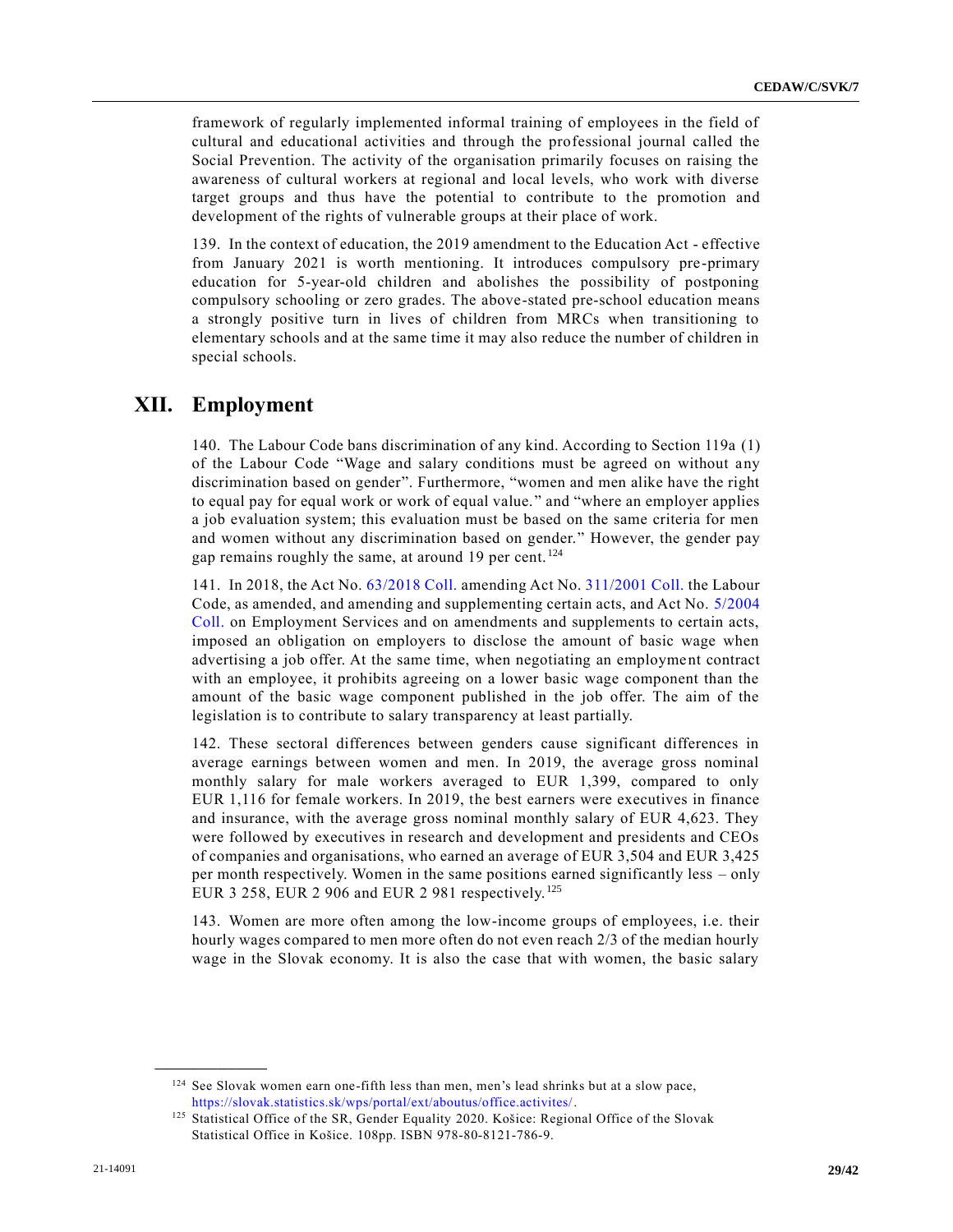accounts for a larger share of total earnings. <sup>126</sup> The difference is reflected in the paid bonuses, with women being paid 45 per cent lower bonuses than men.<sup>127</sup>

144. Despite the very good educational level of women (which – in case of Slovakia – is even higher than that of men),<sup>128</sup> women do not achieve comparable earnings to men because the jobs that are more often chosen by women are financially less well rewarded. The gross hourly wage gap between men and women in Slovakia has long been above the EU average – 28. In 2018, unadjusted, it reached 19.4 per cent. According to data from the Statistical Office of the SR, in 2019, the average gross monthly wage of women was 20.2 per cent lower than that of men, <sup>129</sup> with a 12 per cent smaller gap in the 25–30 age group, whereas higher differences are visible particularly in higher age categories. <sup>130</sup>

145. Women and men experience poverty and social exclusion differently. <sup>131</sup> Women are at greater risk of poverty, especially single mothers and older women. Wage and salary differences, together with other labour market disadvantages for women, 132 reduce women's lifetime savings and pensions,<sup>133</sup> leading to a higher risk of poverty in later life and the consequent feminisation of poverty at old age. <sup>134</sup> The risk of poverty increases when combined with other disadvantaging factors such as age, health disadvantage, ethnicity, household composition, but also origin, i.e. in particular migrant women are disadvantaged.

146. One of the steps to reduce the risk of poverty was the adoption of Constitutional Act No. 422/2020 Coll. amending the Constitution of the SR, approved by the National Council of the SR on 9 December 2020, with effect from 1 January 2023, with which the basic provisions in Art. 39 par. 3 to 5 relating to the right to adequate material security in old age shall be modified and amended. As of 1 January 2023, within the meaning of the Constitution of the SR, the inability to engage in gainful activity due to long-term care for a child during the statutory period after the birth of the child must not have a negative impact on adequate material security at old age. At the same time, it has been embodied into the Constitution of the SR that everyone has the right to decide that part of the tax paid or part of the payment made in connection with participation in the system of adequate material security in old age shall be

<sup>&</sup>lt;sup>126</sup> SBA, Women's Entrepreneurship in the regions of the SR, 2019, available at [https://www.npc.sk/media/uploads/files/Podnikanie\\_%C5%BEien\\_v\\_regi%C3%B3noch\\_SR\\_eTZ](https://www.npc.sk/media/uploads/files/Podnikanie_%C5%BEien_v_regi%C3%B3noch_SR_eTZyVPi.pdf) [yVPi.pdf.](https://www.npc.sk/media/uploads/files/Podnikanie_%C5%BEien_v_regi%C3%B3noch_SR_eTZyVPi.pdf)

<sup>&</sup>lt;sup>127</sup> Statistical Office of the SR, Slovak women earn one-fifth less than men, men's lead shrinks but at a slow pace. https://shorturl.at/dhxzN.

<sup>&</sup>lt;sup>128</sup> In the academic year 2018/2019, in the I. and II. degree of university education there were 5655 graduates, where 3693 were women, which corresponds to more than 65.31% of all graduates. As for the III. degree of the university education, there were 3570 graduated PhD students, where 2640 were women, which is almost 74%. Centre for Scientific and Technical Information of the SR, Statistical Yearbook - summary tables. [https://www.cvtisr.sk/cvti-sr-vedecka](https://www.cvtisr.sk/cvti-sr-vedecka-kniznica/informacie-o-skolstve/statistiky/statisticka-rocenka-publikacia/statisticka-rocenka-suhrnne-tabulky.html?page_id=9603)[kniznica/informacie-o-skolstve/statistiky/statisticka-rocenka-publikacia/statisticka-rocenka](https://www.cvtisr.sk/cvti-sr-vedecka-kniznica/informacie-o-skolstve/statistiky/statisticka-rocenka-publikacia/statisticka-rocenka-suhrnne-tabulky.html?page_id=9603)[suhrnne-tabulky.html?page\\_id=9603.](https://www.cvtisr.sk/cvti-sr-vedecka-kniznica/informacie-o-skolstve/statistiky/statisticka-rocenka-publikacia/statisticka-rocenka-suhrnne-tabulky.html?page_id=9603)

<sup>&</sup>lt;sup>129</sup> Statistical Office of the SR, Structure of wages in the SR in 2019, page 10.

<sup>&</sup>lt;sup>130</sup> Statistical Office of the SR, Press release 18.9.2020. According to the Profesia portal, the wage gap between men and women at the same positions reached 9% in 2019 (Profesia.sk portal, Press release 7.3.2019).

<sup>131</sup> Human Development Reports [\(undp.org\)](https://www.undp.org/) a Slovakia | Work | 2020 | Gender Equality Index | EIGE [\(europa.eu\)](https://europa.eu/).

<sup>&</sup>lt;sup>132</sup> In particular, the high proportion of women out of economic activity, the more frequent and longer interruptions in their working careers, the low pay for their work and the higher burden of women's unpaid work.

<sup>&</sup>lt;sup>133</sup> Trexima, Labour Price Information System 2018.

<sup>134</sup> See also SME Žena, Women are poorer than men in Slovakia, say analysts, 21 June 2020, available on [https://zena.sme.sk/c/22430661/zeny-su-na-slovensku-chudobnejsie-ako-muzi](https://zena.sme.sk/c/22430661/zeny-su-na-slovensku-chudobnejsie-ako-muzi-tvrdia-analytici.html)[tvrdia-analytici.html.](https://zena.sme.sk/c/22430661/zeny-su-na-slovensku-chudobnejsie-ako-muzi-tvrdia-analytici.html)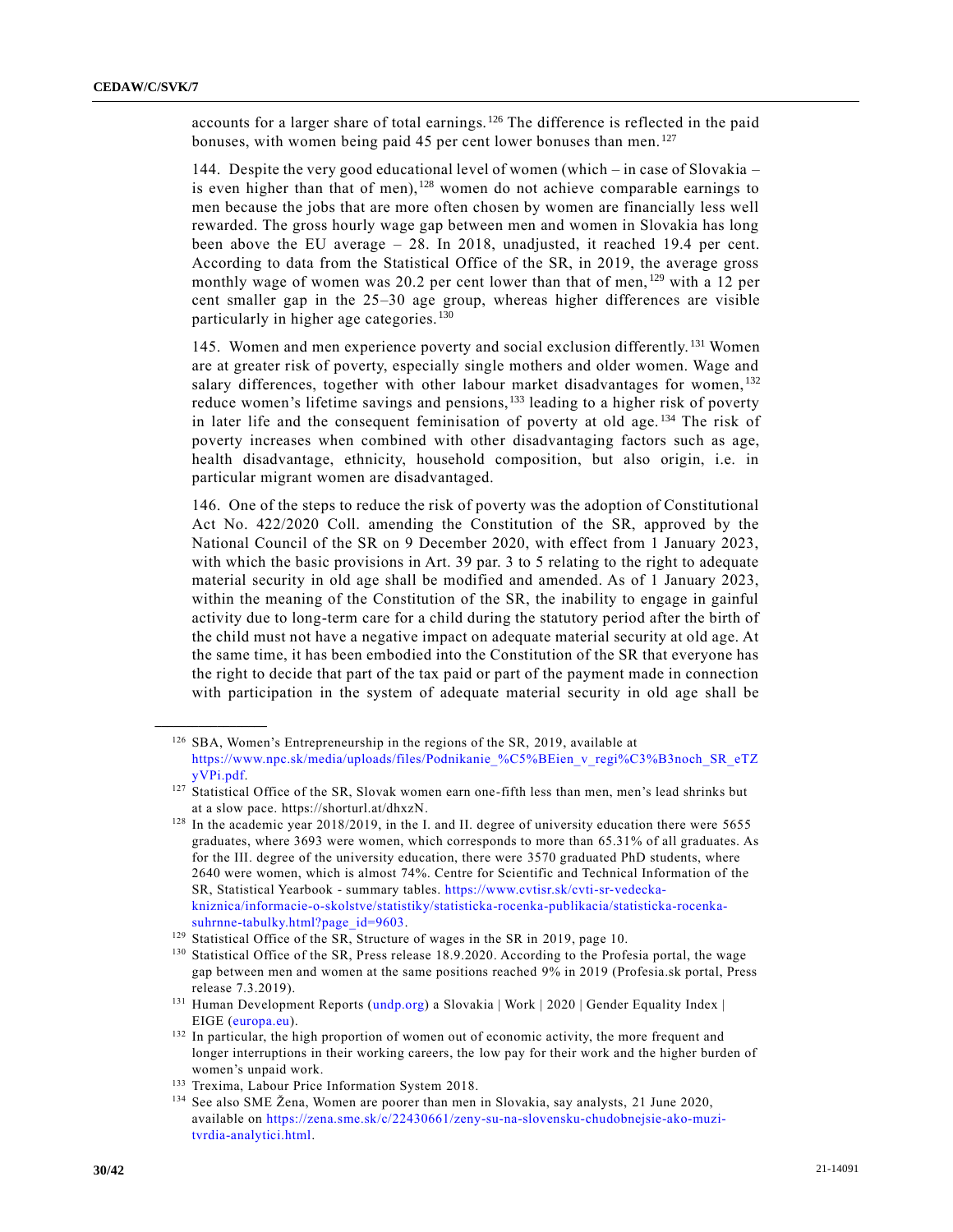provided to the person who raised him/her and to whom the material security at old age is provided.

147. This situation is even more serious in areas where more disadvantages culminate. Roma communities suffer from multiple disadvantages caused by poverty and social exclusion. Their members are perceived through their ethnicity, which exposes them to further discrimination. In addition, Roma women face stereotypes that are stronger in Roma communities compared to the majority population. <sup>135</sup> Thus, if Slovak society as a whole has long shown large gaps in labour market status between women and men, these gaps are even deeper in the Roma population. <sup>136</sup> "The paid work rate for Roma people aged 20–64 was 43%, which is well below the EU average of 70% in 2015. The situation of young people is considerably worse: in the average, 63% of the Roma aged 16–24 were unemployed; they did not participate in the education or training at the time of the survey, compared to the EU average of 12% for the same age group. In case of this age group, the results also indicate a significant gender gap, with 72% of young Roma women being unemployed, not taking part in any education or training compared to 55% of young Roma men".<sup>137</sup>

148. The multiple disadvantages of women living in MRC are confirmed by administrative data. A review of expenditure on groups at risk of poverty or social exclusion has shown that, despite the better educational performance of girls compared to boys, the gender gap in employment rates is more pronounced within MRC than outside of MRC.<sup>138</sup> The review also showed that new mothers with the MRC background are much more likely to be ineligible for the childbirth allowance than in the majority population, which may be related to access to outpatient healthcare in gynaecology and obstetrics and access to obstetric facilities.

149. Reasons for lower wages of women vary. Women continue to choose jobs that pay less such as school, nursing or other care work more often than men. The good news is that teachers' salaries have recently increased and a special work allowance was approved for health workers during the COVID 19 pandemic. These measures have not yet had measurable results in terms of reducing the gender pay gap. The Gender Equality Strategy aims, *inter alia*, to reduce the gender income gap; to reduce horizontal and vertical segregation in the labour market and the evaluation of work in over-feminized sectors; to value the unpaid work adequately and make its economic contribution visible, including by reflecting it in pension levels; promote the equitable sharing of domestic and caring responsibilities between partners; improve the implementation of measures to reconcile family life and work through legislative and non-legislative instruments, to introduce financial compensation for parents caring for children and other dependants, for employed parents in the event of parental separation, and to adequately reward those working in low-wage professions.<sup>139</sup>

<sup>&</sup>lt;sup>135</sup> The traditional image of a man as the breadwinner, who is hard-working and earns money for the family and is the basic authority for the children and the whole family, prevails in the perception of the characteristics of a proper Roma man.

<sup>136</sup> FRA, Second European Union Survey on Minorities and Discrimination: Roma - Selected Results, 2016, available on [https://fra.europa.eu/sk/publication/2020/druhy-prieskum-europskej](https://fra.europa.eu/sk/publication/2020/druhy-prieskum-europskej-unie-tykajuci-sa-mensin-diskriminacie-romovia-vybrane)[unie-tykajuci-sa-mensin-diskriminacie-romovia-vybrane.](https://fra.europa.eu/sk/publication/2020/druhy-prieskum-europskej-unie-tykajuci-sa-mensin-diskriminacie-romovia-vybrane)

<sup>137</sup> Second European Union Survey on Minorities and Discrimination: Roma people – selected results, page 10.

<sup>138</sup> MoF of Slovakia, "Vulnerable groups", available at [https://www.mfsr.sk/sk/financie/hodnota-za](https://www.mfsr.sk/sk/financie/hodnota-za-peniaze/revizia-vydavkov/ohrozene-skupiny/)[peniaze/revizia-vydavkov/ohrozene-skupiny/.](https://www.mfsr.sk/sk/financie/hodnota-za-peniaze/revizia-vydavkov/ohrozene-skupiny/)

<sup>139</sup> National Strategy for Gender Equality and Equal Opportunities 2021–2027, page 40.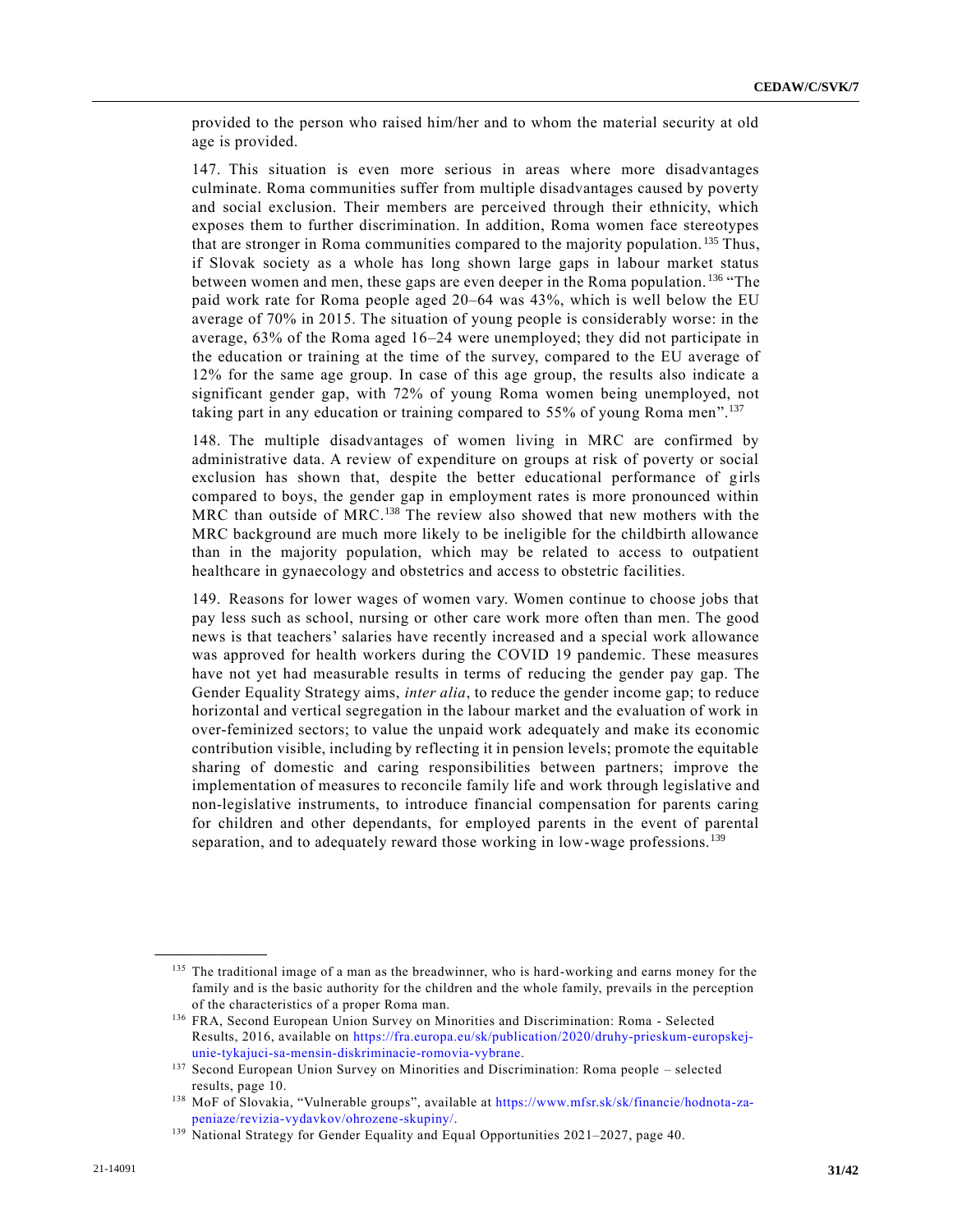150. Women have not been participating equally in economic decision-making. In 2018, 22.2 per cent of women and 77.8 per cent of men were on the boards of the largest listed companies (CEOs and directors).<sup>140</sup>

151. Caring for children, other family members or looking after the household remain the main reasons for women's low participation in the labour market. According to available data, about 10 per cent of women aged 15 to 64 are inactive in terms of paid working for this reason, and this percentage has only been declining very slowly.<sup>141</sup> Women, who want to return to work face lack of suitable childcare facilities. Recently, the number of places in kindergartens has slightly increased. In September 2020, there were 8,605 more children accepted to kindergartens than in September 2015, which corresponds to an increase of 5.4 per cent.<sup>142</sup> Slovakia has the lowest rate of placement of children under 3 in formal childcare or formal education. The amendment to the Act No. 448/2008 Coll. on social services, which entered into force on 1 March 2017, regulated the care of children up to three years of age as part of social services. The SR is preparing to introduce a legal entitlement to nursery care for all children aged 3 and above.

152. Ever more fathers go on parental leave. Since the introduction of this measure in 2011, the number of fathers on parental leave has doubled every year. In proportion to the number of born children, less than 5 per cent of fathers were on maternity leave in 2015. In the first half of 2019, it was already around 25 per cent. The main motivation seems to be the higher amount of maternity pay and the possibility of working alongside maternity leave, as fathers can continue to run their business or find a new job while on maternity leave. Although the number of fathers on maternity leave has increased significantly in recent years, it is not possible to determine from this figure how many fathers have actually taken over the full care of the children and the household from mothers.  $^{143}$ 

153. *The Gender Equality in the Workplace* project (see *supra*), supported by the European Social Fund and the European Regional Development Fund, was launched in 2020. The main objective of the project is to improve conditions for reconciling work and family life and increasing the employment of persons with parental responsibilities, in particular women. <sup>144</sup>

154. In the period 2018–2020, the Office of the Government Plenipotentiary for Roma Communities implemented the National Project called "Support for pre-primary education of children from MRC". (NP PRIM I.).<sup>145</sup> Since November

<sup>&</sup>lt;sup>140</sup> Summary Report on the State of Gender Equality in Slovakia 2018, [https://hsr.rokovania.sk/data/att/166144\\_subor.pdf.](https://hsr.rokovania.sk/data/att/166144_subor.pdf)

<sup>141</sup> European Commission (2018), Report from the Commission to the European Parliament, the Council, the European Economic and Social Committee and the Committee of the Regions (the "Barcelona objectives"), page 11, [https://ec.europa.eu/transparency/regdoc/rep/1/2018/EN/COM-](https://ec.europa.eu/transparency/regdoc/rep/1/2018/EN/COM-2018-273-F1-EN-MAIN-PART-1.PDF)[2018-273-F1-EN-MAIN-PART-1.PDF.](https://ec.europa.eu/transparency/regdoc/rep/1/2018/EN/COM-2018-273-F1-EN-MAIN-PART-1.PDF)

<sup>&</sup>lt;sup>142</sup> Centre for Scientific and Technical Information of the SR, Statistical Yearbook – kindergartens, [https://www.cvtisr.sk/cvti-sr-vedecka-kniznica/informacie-o-skolstve/statistiky/statisticka](https://www.cvtisr.sk/cvti-sr-vedecka-kniznica/informacie-o-skolstve/statistiky/statisticka-rocenka-publikacia/statisticka-rocenka-materske-skoly.html?page_id=9602)[rocenka-publikacia/statisticka-rocenka-materske-skoly.html?page\\_id=9602.](https://www.cvtisr.sk/cvti-sr-vedecka-kniznica/informacie-o-skolstve/statistiky/statisticka-rocenka-publikacia/statisticka-rocenka-materske-skoly.html?page_id=9602)

<sup>143</sup> Zuzana Dančíková (2020), Even men can't have everything. Maternity pay for fathers and mothers starting work) MoF SR, Institute for Financial Policy, commentary 26 June 2020.

<sup>144</sup> MoLSAF (2020), PR Gender equality in the workplace, [https://www.employment.gov.sk/sk/ministerstvo/projekty/narodny-projekt-rodova-rovnost](https://www.employment.gov.sk/sk/ministerstvo/projekty/narodny-projekt-rodova-rovnost-pracovisku/tlacove-spravy/rodova-rovnost-pracovisku.html)[pracovisku/tlacove-spravy/rodova-rovnost-pracovisku.html.](https://www.employment.gov.sk/sk/ministerstvo/projekty/narodny-projekt-rodova-rovnost-pracovisku/tlacove-spravy/rodova-rovnost-pracovisku.html)

<sup>&</sup>lt;sup>145</sup> Office of the Plenipotentiary for Roma Communities, TCM as a flexible tool to mitigate differences, Adoption of the TCM in Practice. [https://www.minv.sk/swift\\_data/source/romovia/publikacie/Docasne%20vyrovnavacie%20opatre](https://www.minv.sk/swift_data/source/romovia/publikacie/Docasne%20vyrovnavacie%20opatrenia%20ako%20flexibilny%20nastroj%20zmiernovania%20rozdielov.pdf) [nia%20ako%20flexibilny%20nastroj%20zmiernovania%20rozdielov.pdf.](https://www.minv.sk/swift_data/source/romovia/publikacie/Docasne%20vyrovnavacie%20opatrenia%20ako%20flexibilny%20nastroj%20zmiernovania%20rozdielov.pdf)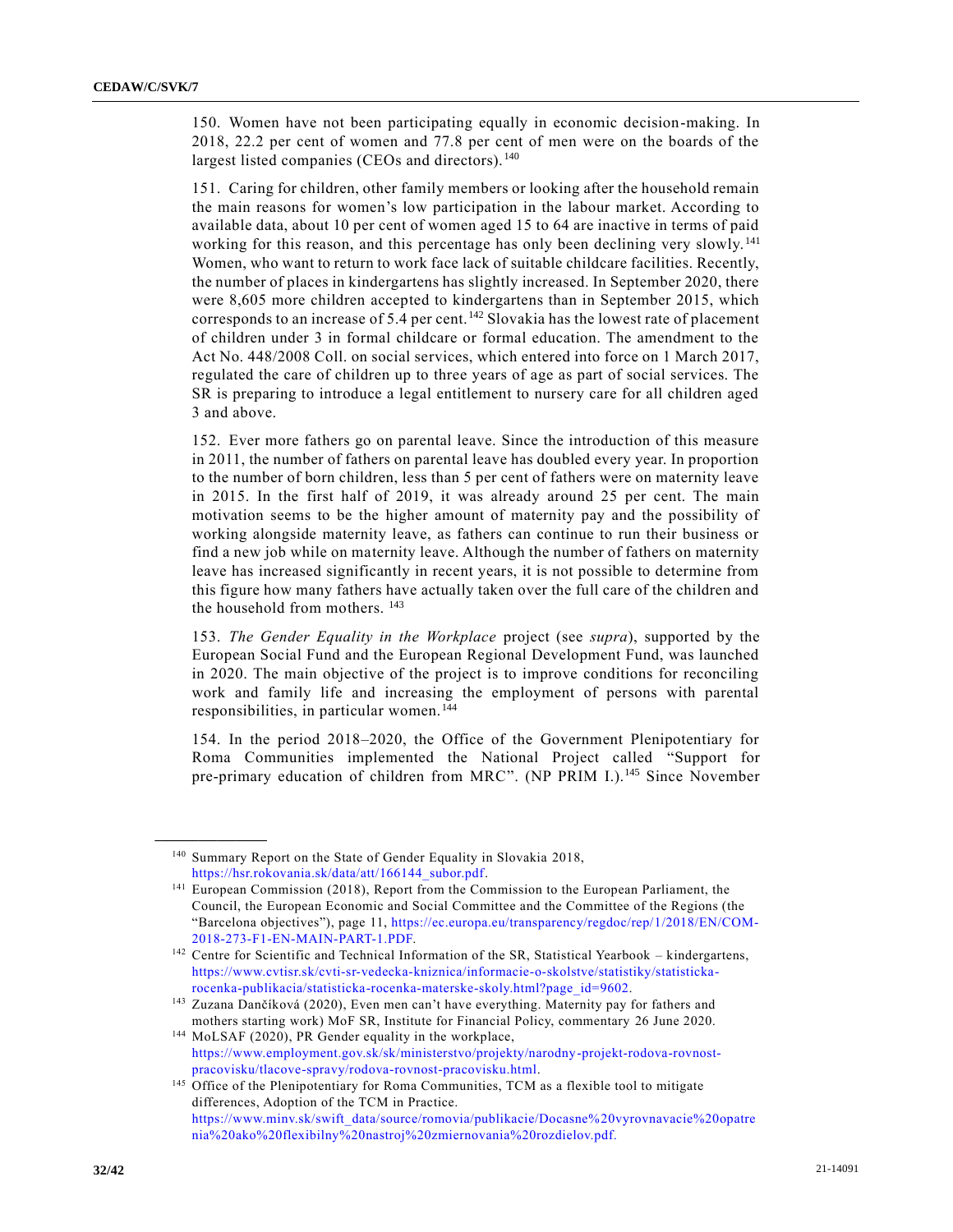2020, the planned second phase (until 2023) of NP PRIM II. began to be implemented.<sup>146</sup>

155. In November 2020, a second stage of the project (NP PRIM II.) started to be implemented where in addition to continued TCM application in selection of teaching and professional staff also new work positions of "parent assistants" were created whose role is *inter alia* to improve the cooperation of kindergartens and families and to work with families in the natural environment of marginalized Roma communities For these as well as other work positions, the Office of the Plenipotentiary of the Government of SR for Roma Communities applies preferential employment of Roma applicants, thus contributing to increasing the employment of Roma men and women.

156. Reconciliation of family life and work has also been indirectly supported by the following acts. Including the Act No. 95/2017 Coll., which introduced a ban on retail sales during public holidays, certain non-working days and Easter Sunday, which is a non-working day. This is a total of 15 days a year plus a half day on 24 December.<sup>147</sup> The Labour Code permits work to be carried out on these days only exceptionally.<sup>148</sup> The reason for the amendment in question was that many employees working in shops are unable to spend time with their families during the holidays.<sup>149</sup>

157. Another change was brought about by amendment of the Labour Code – Act No. 380/2019 Coll. amending Act No. 311/2001 Coll. the Labour Code, as amended. This Act has extended the length of basic leave to five weeks also for employees, who have not reached the age of 33 yet but have been permanently caring for a child.<sup>150</sup> This has now been a generally accepted social standard for employees in other EU Member States as well as a common employee benefit for many employees in the SR.<sup>151</sup>

158. Sectors with significant prospects for regional and local development and for employment include the social economy, which, through its entities – social enterprises, creates jobs for disadvantaged and vulnerable groups of the population, strengthens social and territorial cohesion, promotes active citizenship, solidarity and an economy with democratic values putting people first. On 13 March 2018, the Act No. 112/2018 Coll. on the Social Economy and Social Enterprises and on Amendments and Supplements to Certain Acts, as amended (Act No. 112/2018 Coll.) was approved and entered into force on 1 May 2018. The Act No. 112/2018 Coll. defines the social economy sector, defines social economy entities, social enterprise, disadvantaged persons and vulnerable persons, as well as other concepts in the field of social economy. A disadvantaged person within the meaning of this Act is, *inter alia*, any person older than 50; a person who lives as a single adult with one or more dependants or takes care of at least one child before the end of compulsory school attendance; a person belonging to a national minority or an ethnic minority; a person with a disability; a natural person returning to the labour market after the end of maternity leave or after the end of parental allowance (for more information see Section 2 (5) and (6) of Act No. 112/2018 Coll.). The Act thus takes into account disadvantaged and vulnerable groups of persons and their inclusion in the labour market.

**\_\_\_\_\_\_\_\_\_\_\_\_\_\_\_\_\_\_** <sup>146</sup> See Annex.

<sup>&</sup>lt;sup>147</sup> Labour Code, Section 94 (5).

<sup>&</sup>lt;sup>148</sup> Labour Code, Annex 1a (6).

<sup>149</sup> Another supporting reason for this legislative change was the practice in many other EU countries. For more information see the explanatory report [https://www.nrsr.sk/web/Dynamic/DocumentPreview.aspx?DocID=433981.](https://www.nrsr.sk/web/Dynamic/DocumentPreview.aspx?DocID=433981)

<sup>&</sup>lt;sup>150</sup> Labour Code, Section 103 (2) and (3).

<sup>&</sup>lt;sup>151</sup> See the explanatory report,

[https://www.nrsr.sk/web/Dynamic/DocumentPreview.aspx?DocID=470001.](https://www.nrsr.sk/web/Dynamic/DocumentPreview.aspx?DocID=470001)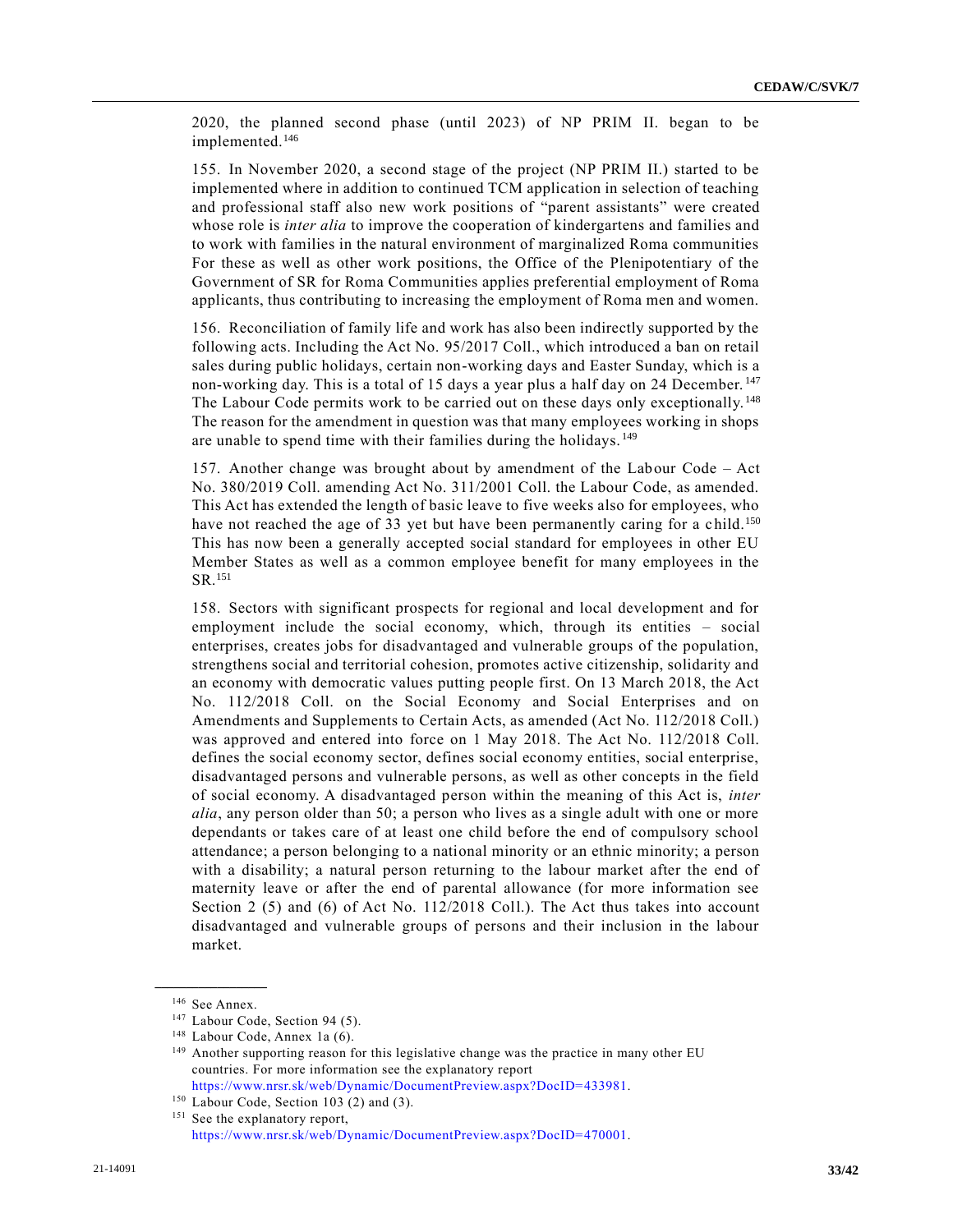# **XIII. Health**

159. The right to protection of health is one of the most important rights for everyone because it has in immediate impact on the quality of existence of a natural person. In the SR human life and health are protected as fundamental human rights by many legal regulations, particularly the Constitution of the SR, acts in the area of healthcare, e.g. Act No. 576/2004 Coll. on healthcare and healthcare-related services and on amendments and supplements to certain acts, as amended (hereinafter referred to as the "Act No. 576/2004 Coll."), Act No. 577/2004 Coll. on the scope of healthcare reimbursed from public health insurance and payments for services connected with the provision of healthcare and on amendments and supplements to certain acts, as amended<sup>152</sup> (hereinafter referred to as the "Act No. 577/2004 Coll."), Act No. 578/2004 Coll. on healthcare providers, health professionals, professional organisations in healthcare and on amendments and supplements to certain acts, as amended (hereinafter referred to as the "Act No. 578/2004 Coll.").

160. Health-related legislation is based on the premise of provisions of the Constitution of the SR, particularly Article 40: "Everyone shall have the right to protection of his or her health. The citizens shall have the right to free health care and medical equipment on the basis of medical insurance under the terms to be laid down by law".

161. In accordance with Section 11 (8) of Act No. 576/2004 Coll., in relation to healthcare provision everybody has the right to protection of dignity, respecting the bodily integrity and mental integrity and to a humane, ethical and dignified appro ach of healthcare workers.

162. The institute of informed consent is defined in Section 6 of Act No. 576/2004 Coll. The above-stated Section of the Act generally says that attending healthcare workers are obliged to inform about the purpose, nature, consequences and risks of any provision of healthcare as well as to provide clear and considerate instruction without any pressure and with a possibility and sufficient time to freely decide for informed consent and appropriate intellectual and will maturity and health condition of the person they are to instruct.

163. Guarantee of rights of natural persons in the provision of healthcare is comprehensively regulated in the Slovak legislation. If they are violated, there is a mechanism in the SR to protect them through an independent Health Care Surveillance Authority the competence of which is governed by Act No. 581/2004 Coll. on health insurance companies and healthcare supervision and on amendments and supplements to certain acts, as amended, and through independent judiciary.

164. According to the Gender Equality Index 2019, Slovakia scores 85.8 in the field of health, which means an increase of 2.3 points since 2005 (+0.5 points since 2015). The gender equality has improved in terms of their health and access to health services.<sup>153</sup>

### **A. Situation of health care staff at times of pandemics**

165. Healthcare sector was hardly hit by the COVID-19 pandemic. In such an unprecedented situation it was necessary to implement pandemic measures in order to limit the spread of the disease and to protect the health of the population as well as to create such conditions in healthcare facilities where it will be possible to take care

<sup>152</sup> [https://www.slov-lex.sk/pravne-predpisy/SK/ZZ/2004/577/20210413.](https://www.slov-lex.sk/pravne-predpisy/SK/ZZ/2004/577/20210413)

<sup>&</sup>lt;sup>153</sup> Gender Equality Index 2019 Slovakia, [https://op.europa.eu/sk/publication-detail/-](https://op.europa.eu/sk/publication-detail/-/publication/98329c8b-e8e1-11e9-9c4e-01aa75ed71a1) [/publication/98329c8b-e8e1-11e9-9c4e-01aa75ed71a1.](https://op.europa.eu/sk/publication-detail/-/publication/98329c8b-e8e1-11e9-9c4e-01aa75ed71a1)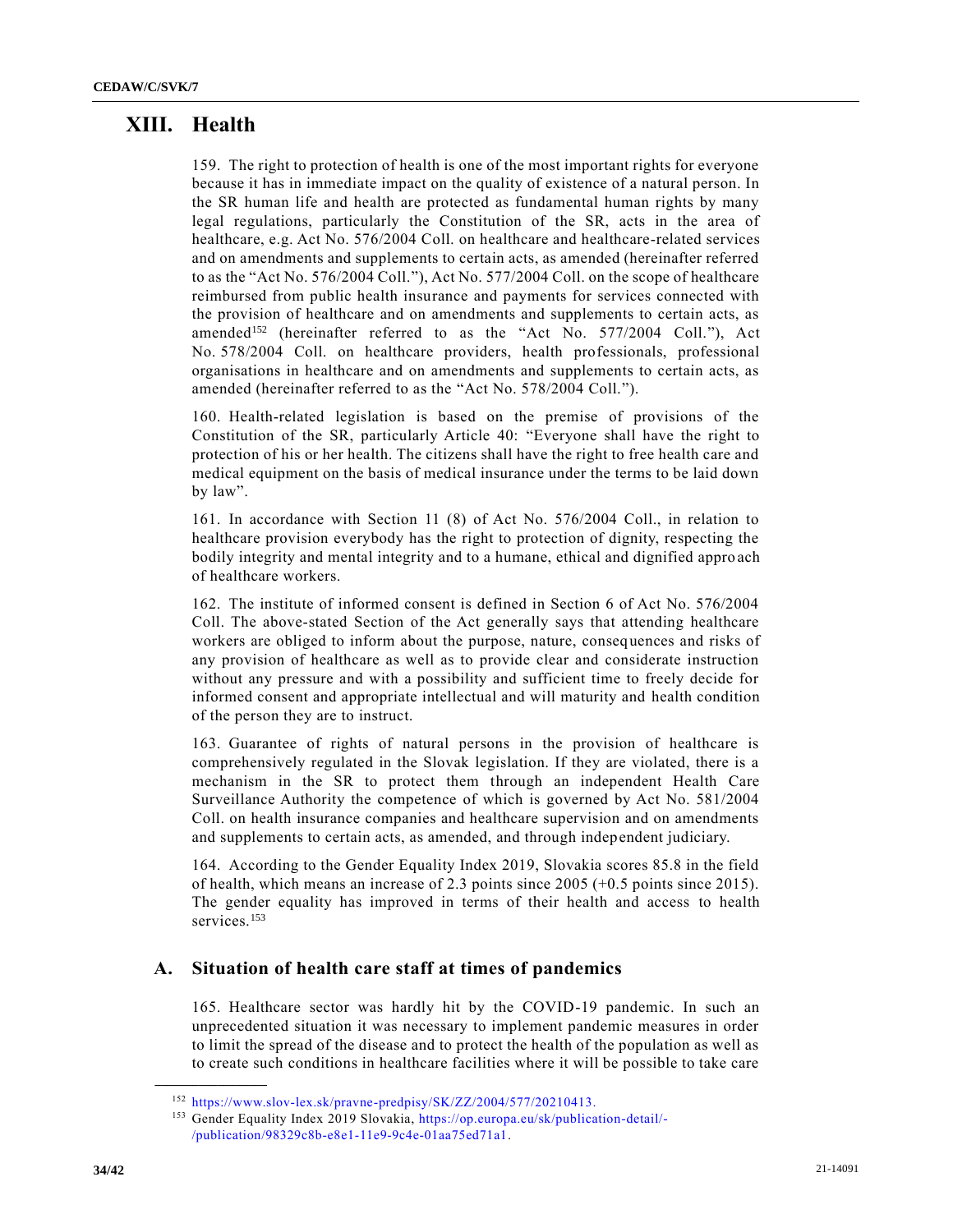of all patients safely. Healthcare workers had to be prepared to cope with high numbers of patients with an infectious disease which was unknown at that time, while still looking after other patients. By treating high numbers of patients in hospitals healthcare workers were overloaded, what could have been reflected in their physical and mental condition. The long-term unfavourable situation with a lack of healthcare workers was emphasized even more during the pandemic. Maternal morbidity and mortality and preventable neonatal deaths

166. As for neonatal deaths in Slovakia, statistical data shows that the proportion of neonatal deaths (without a minimum limit regarding gestation period or birth weight) per 1,000 live-born children was 3.3 in 2015, 2.9 in 2016 and 3.0 in 2018. Compared to 2016, neonatal death rate was 3.5. We may thus state that neonatal death rate in Slovakia has dropped only a little in the last 15 years.

### **B. Ensuring appropriate and safe procedures during childbirth**

167. In order to strengthen positive impacts on the health of women and children and reflecting medicine-based evidence and the Convention on the Rights of the Child we are including the area of promoting breastfeeding and bonding through a Baby friendly hospital initiative. The initiative started to be implemented in Slovakia in 1992 with support of UNICEF. In the meantime, the support was gradually decreasing. Reflecting new WHO/BFHI 2018 guidelines, the MoH SR has taken over the auspices in this area and is implementing a National BFHI Initiative project. <sup>154</sup> The national project has created a platform for comprehensive solution of the issue and it has become an efficient and progressive tool in adopting measures with an impact on healthcare legislation,<sup>155</sup> standard procedures<sup>156</sup> in medical science and care, budgets, related policies, proactive cooperation of the MoH SR with management of hospitals, positive influencing of education of healthcare workers, etc. The platform provides possibilities of systemic assessment of implementation of the set measures and of monitoring the development and quality of the provided healthcare to women and children. On the basis of continuous questionnaire assessments and performance of clinical audits in hospitals we can see a positive increase in implementation of BFHI principles and in the quality of healthcare in the SR.

### **C. Artificial interruption of pregnancy**

168. According to legally stipulated conditions, women in Slovakia may undergo artificial interruption of pregnancy. Artificial interruption of pregnancy is governed by Act of the Slovak National Council No. 73/1986 Coll. on Artificial Interruption of Pregnancy<sup>157</sup> and it is also contained in decrees and in the Healthcare Act. Everybody in the SR is entitled to select a healthcare provider with exceptions defined in the legislation.

169. Women may undergo artificial interruption of pregnancy on their request without stating a reason while complying with legislative conditions such as the duration of pregnancy. However, artificial interruption of pregnancy may also be performed when healthy development of the foetus is in danger or for health reasons

<sup>154</sup> [https://www.health.gov.sk/Clanok?mzsr-chce-obnovit-certifikaty-bfhi.](https://www.health.gov.sk/Clanok?mzsr-chce-obnovit-certifikaty-bfhi)

<sup>&</sup>lt;sup>155</sup> Section 9b through 9d of Act No. 578/2004 Coll. on healthcare providers, health professionals, professional organisations in healthcare and on amendments and supplements to certain acts, as amended [https://www.slov-lex.sk/pravne-predpisy/SK/ZZ/2004/578/20210119.](https://www.slov-lex.sk/pravne-predpisy/SK/ZZ/2004/578/20210119)

<sup>156</sup> [https://www.standardnepostupy.sk/standardy-bfhi/.](https://www.standardnepostupy.sk/standardy-bfhi/)

<sup>157</sup> [https://www.slov-lex.sk/pravne-predpisy/SK/ZZ/1986/73/20111201.](https://www.slov-lex.sk/pravne-predpisy/SK/ZZ/1986/73/20111201)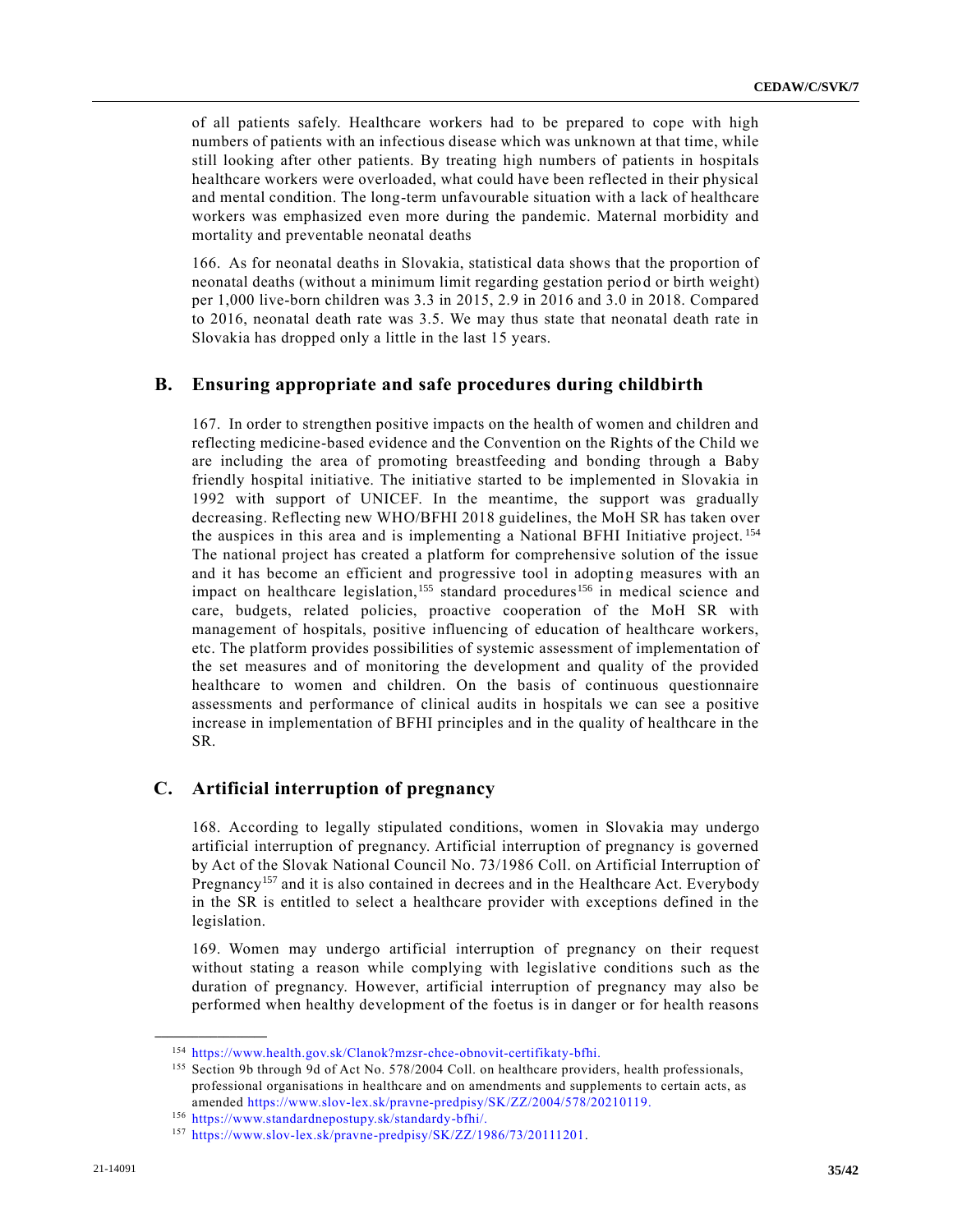of the woman. Any woman who is younger than sixteen may undergo artificial interruption of pregnancy in accordance with conditions governed by law with consent of her legal representative or of the person in whose custody she is. The woman is supposed to receive an instruction which should contain information about the artificial interruption of pregnancy itself, its risks, foetal development, alternatives to artificial interruption of pregnancy and subsequently the woman gives an informed consent with artificial interruption of pregnancy. Artificial interruption of pregnancy is not reimbursed from public health insurance with the exception of cases of artificial interruption of pregnancy for lawfully defined health reasons. Confidentiality is ensured for women undergoing artificial interruption of pregnancy since in accordance with a special regulation all employees of the medical facilities are obliged not to disclose any facts they have learnt of in relation to the artificial interruption of pregnancy, to ensure confidentiality and to protect legitimate interests of the woman.

#### **D. Assisted reproduction**

170. Assisted reproduction is possible in the SR. Under certain circumstances it is reimbursed from public health insurance in accordance with the law. Not more than three cycles of assisted reproduction are reimbursed from public health insurance for women younger than 39 in cases defined by the law. <sup>158</sup>

### **E. Conscientious objection**

171. The current legislation of the SR enables healthcare workers to exercise conscientious objection. Exercising conscientious objection enables healthcare workers to fully exercise the right to freedom of conscience and personal belief regarding protection of an unborn human life. It is regulated in the Healthcare Act (Act No. 576/2004 Coll.) and in the Act on healthcare providers, health workers and professional organizations in the health (Act No. 578/2004 Coll.). The right of healthcare workers to exercise conscientious objection is also explicitly governed in the Code of Ethics of Healthcare Workers forming Annex 4 to Act No. 578/2004 Coll.

172. Conscientious objection does not represent any major obstacle in the access to artificial interruption of pregnancy, while it enables to maintain an appropriate level of personal freedom and integrity of doctors and institutions.

### **F. Legislative regulation of the medical service of sterilisation as a form of birth control**

173. The priority of the SR is an equal access to available and high-quality healthcare for all citizens including observance of all human-rights aspects. The national legislation fully incorporates all rights of patients in accordance with the international legislation and conventions.

174. The SR has adopted systemic, legislative and other practical measures to ensure performance of sterilisations as a medical service and method of birth control which women may use at their own request. The institute of informed consent has been introduced.

<sup>158</sup> [https://www.slov-lex.sk/pravne-predpisy/SK/ZZ/2004/777/20180901#prilohy.priloha](https://www.slov-lex.sk/pravne-predpisy/SK/ZZ/2004/777/20180901#prilohy.priloha-priloha_c_2_k_nariadeniu_vlady_c_777_2004_z_z.oznacenie)[priloha\\_c\\_2\\_k\\_nariadeniu\\_vlady\\_c\\_777\\_2004\\_z\\_z.oznacenie.](https://www.slov-lex.sk/pravne-predpisy/SK/ZZ/2004/777/20180901#prilohy.priloha-priloha_c_2_k_nariadeniu_vlady_c_777_2004_z_z.oznacenie)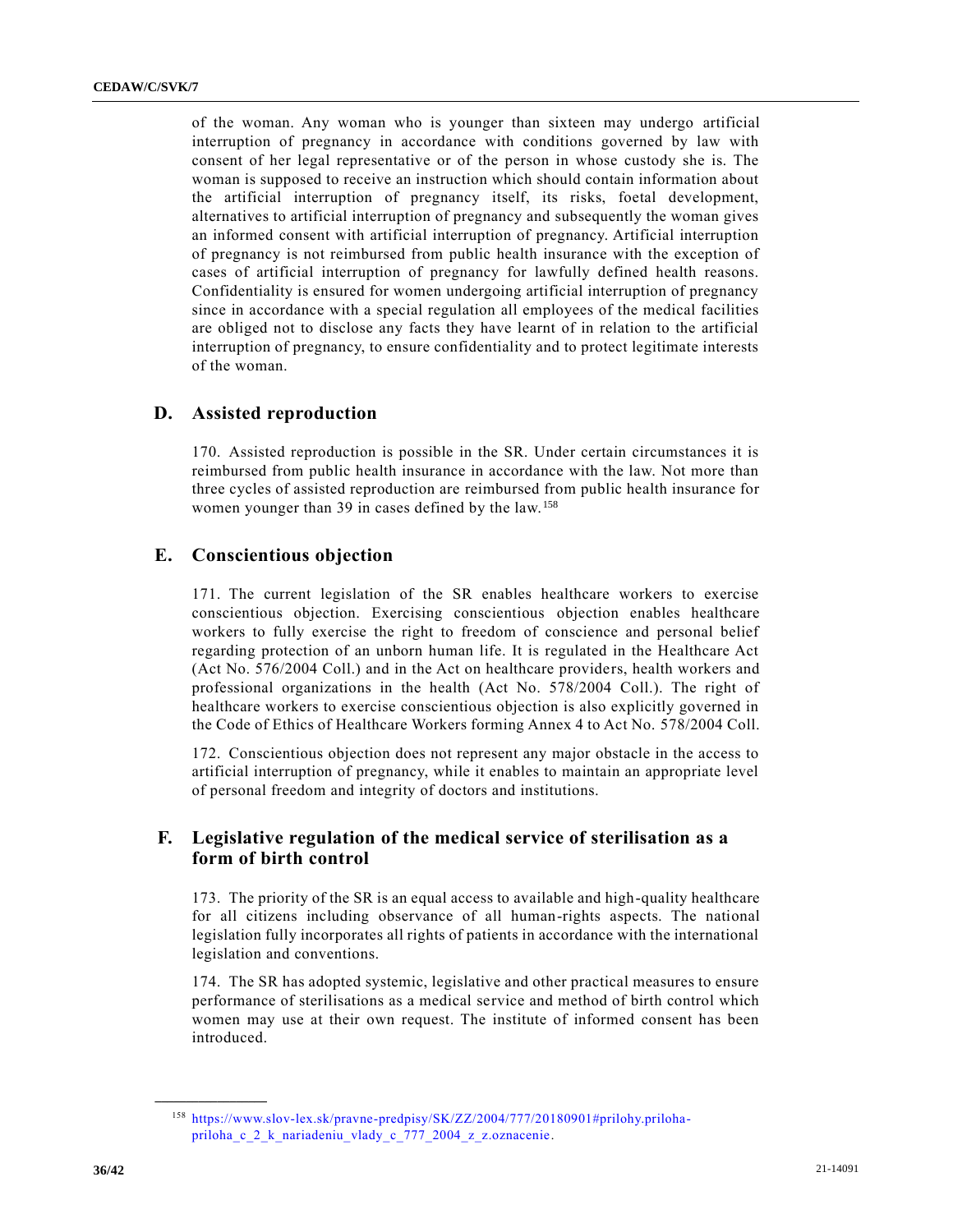175. The medical procedure of sterilisation is defined in Section 40 of the Health Care Act (Act No. 576/2004 Coll.) as the prevention of fertility without removing or damaging a person's reproductive organs. The conditions for sterilisation are defined in a special, effective and systematic manner in the same Act. Sterilisation may only be performed based on a written request, which a person submits to the provider performing the sterilisation and written informed consent after prior instruction of a person who is legally competent, or the legal representative of a person incapable of giving informed consent, or based on a court decision at the request of their legal representative. Instruction preceding the informed consent must be provided in the manner stipulated by the referenced Act and must include information on alternative birth control and family planning methods, a possible change in life circumstances which led to the request for sterilisation, the medical consequences of sterilisation as a method aimed at irreversibly preventing fertility and the possible failure of sterilisation. Sterilisation cannot be performed in less than 30 days after informed consent. Legislation contains templates of informed consent in the official language and the languages of national minorities.

176. Sterilisation is recommended in the SR for medical reasons after repeated Caesarean sections under lawfully determined conditions. Medical procedures from a catalogue of procedures performed during sterilisation are reimbursed from the public health insurance if it is necessary for maintaining the health of the person.<sup>159</sup>

177. Since NGOs indicated suspected illegal and forced sterilisations in the past, the MoH SR created in 2003 a group of experts who had a task to discover facts in relation to the suspicions. Investigation was performed by national as well as international teams of several human-rights organisations with a conclusion that performance of such practices and procedures was not proved in the SR. It was discovered that those were cases of insufficient appropriate informing of women about the act of sterilisation and about irreversibility of the act. As stated above, the institute of informed consent has been introduced and a possibility to perform sterilisation only 30 days after the informed consent was given has been determined by law.

178. A state contributory organisation "Healthy Regions" performs numerous activities in marginalized Roma communities with an aim to raise awareness of health, increase health literacy and improve access to healthcare. Healthy Regions are implementing a project where they are improving the conditions of healthcare provided to Roma women directly at gynaecology-obstetrics departments through their trained employees.

### **G. Marginalized Roma communities**

179. In accordance with Section 21 (5) (b) of the Act of the National Council of the SR No. 523/2004 Coll. on budgetary rules of public administration and on amendments and supplements to certain acts and in accordance with Section 45 of Act No. 576/2004 Coll., the MoH SR has issued a decision on establishing a state contributory organisation "Healthy Regions".

180. Healthy Regions have created a room to perform measures in competence of the MoH SR implementing temporary balancing measures focused on improvement of the health situation of socially excluded groups. The model of a contributory organisation brings a possibility of a comprehensive, systemic and long-term solution of the situation of disadvantaged groups in the area of health at the national level.

<sup>159</sup> [https://www.slov-lex.sk/pravne-predpisy/SK/ZZ/2004/777/20180901#prilohy.priloha](https://www.slov-lex.sk/pravne-predpisy/SK/ZZ/2004/777/20180901#prilohy.priloha-priloha_c_2_k_nariadeniu_vlady_c_777_2004_z_z.oznacenie)[priloha\\_c\\_2\\_k\\_nariadeniu\\_vlady\\_c\\_777\\_2004\\_z\\_z.oznacenie.](https://www.slov-lex.sk/pravne-predpisy/SK/ZZ/2004/777/20180901#prilohy.priloha-priloha_c_2_k_nariadeniu_vlady_c_777_2004_z_z.oznacenie)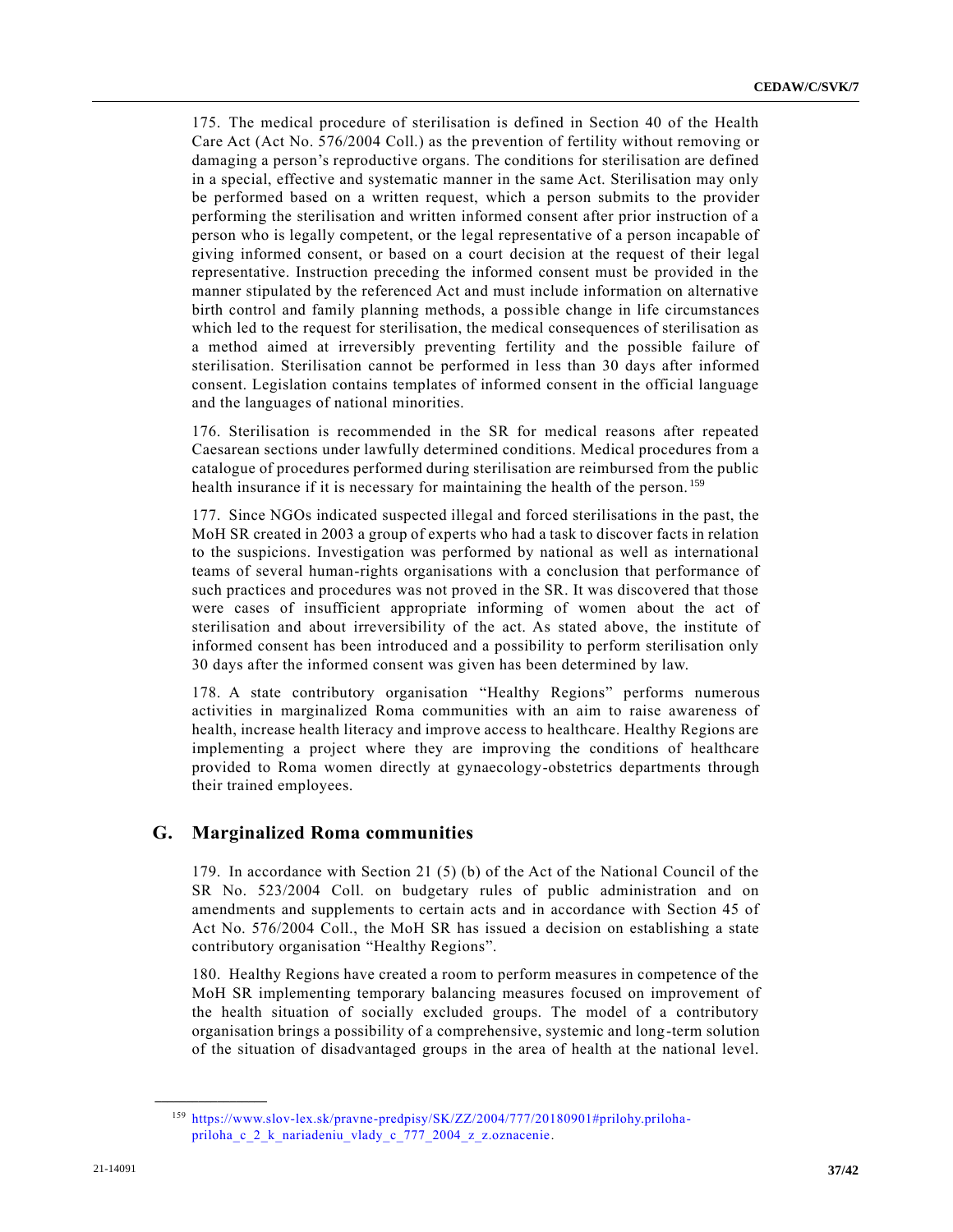One of the main and key activities in this area is implementation of EU-funded national projects (OP Human Resources).

181. The goals of Healthy Regions include in particular: reducing barriers in access to healthcare (including increasing the accessibility of healthcare services and awareness of MRC members in the area of healthcare and prevention), increasing health literacy (including raising MRC members´ awareness of healthcare), improving health-related behaviour (mainly decreasing the risk related to their lifestyle).

182. One of crucial activities in this respect is implementation of a national project Healthy Communities, Implementation of Health Support Assistants in Hospital Environment which started in 2017 and it represents one of overarching measures focused on improvement of availability of common healthcare services for members of MRCs.

183. The above-stated activity is performed through an additional service. The role of HSAHs is to work with patients from MRCs during their stays in hospital facilities, primarily at gynaecology-obstetrics and paediatric departments.<sup>160</sup>

184. Healthy Regions in cooperation with the Family Planning Society have elaborated a methodology for education about reproduction rights where the participants receive information also about family planning and about information awareness in this area of MRCs. Healthy Regions have also prepared education for health support assistants in Healthy Regions which will permit for the use of knowledge from the area of reproduction health also to increase the number of interventions such as visiting a gynaecologist, preventive gynaecological check and visiting a maternity consultancy session provided by the gynaecologist.

# **XIV. Strengthening economic position of women**

185. Several important legislative changes have been made in the field of social security. The Constitutional Act No. 99/2019 Coll., which amended the Constitution of the SR, introduced the existing minimum wage into the Constitution. <sup>161</sup> With effect from 1 July 2019, the maximum retirement age and the reduction of the retirement age for raising children were also enshrined in the Slovak Constitution. The age of 64 was set as a pension upper limit, i.e. the age required to qualify for adequate material security in old age must not exceed 64. Women who have brought up children are entitled to an appropriate reduction of the retirement age under certain conditions. A woman, who has brought up one child, is entitled to a reduction of 6 months, if two children, 12 months, and if three or more children, she is entitled to a reduction of 18 months in her pensionable age. In accordance with the amendment to the Constitution of the SR, which will enter into force on 1 January 2023, the so-called pension ceiling will be deleted from the Constitution of the SR.

186. Several other legislative changes, in particular a change in the calculation of the pension amount, resulted in higher retirement pensions. <sup>162</sup> The minimum pension in 2020 was EUR 334.30 compared to EUR 269.50 in 2015. The financ ial situation of pensioners also improved slightly thanks to the state social benefit "13th pension",

**\_\_\_\_\_\_\_\_\_\_\_\_\_\_\_\_\_\_** <sup>160</sup> See Annex.

<sup>161</sup> [https://akts.sk/minimalna-mzda-dochodkovy-vek-zakotvene-v-ustave-sr/.](https://akts.sk/minimalna-mzda-dochodkovy-vek-zakotvene-v-ustave-sr/) The minimum wage amounted to EUR 520; in 2020 it was EUR 580 and in 2021 it is EUR 623. For more in English see [https://www.socpoist.sk/old-age-pension-/51389s.](https://www.socpoist.sk/old-age-pension-/51389s)

<sup>162</sup> The amendment to Act No. 461/2003 Coll. on Social Insurance, as amended, stipulates that the amount of the pension was calculated as 33% of the amount of the average monthly earnings for the calendar year preceding two years of the particular calendar year.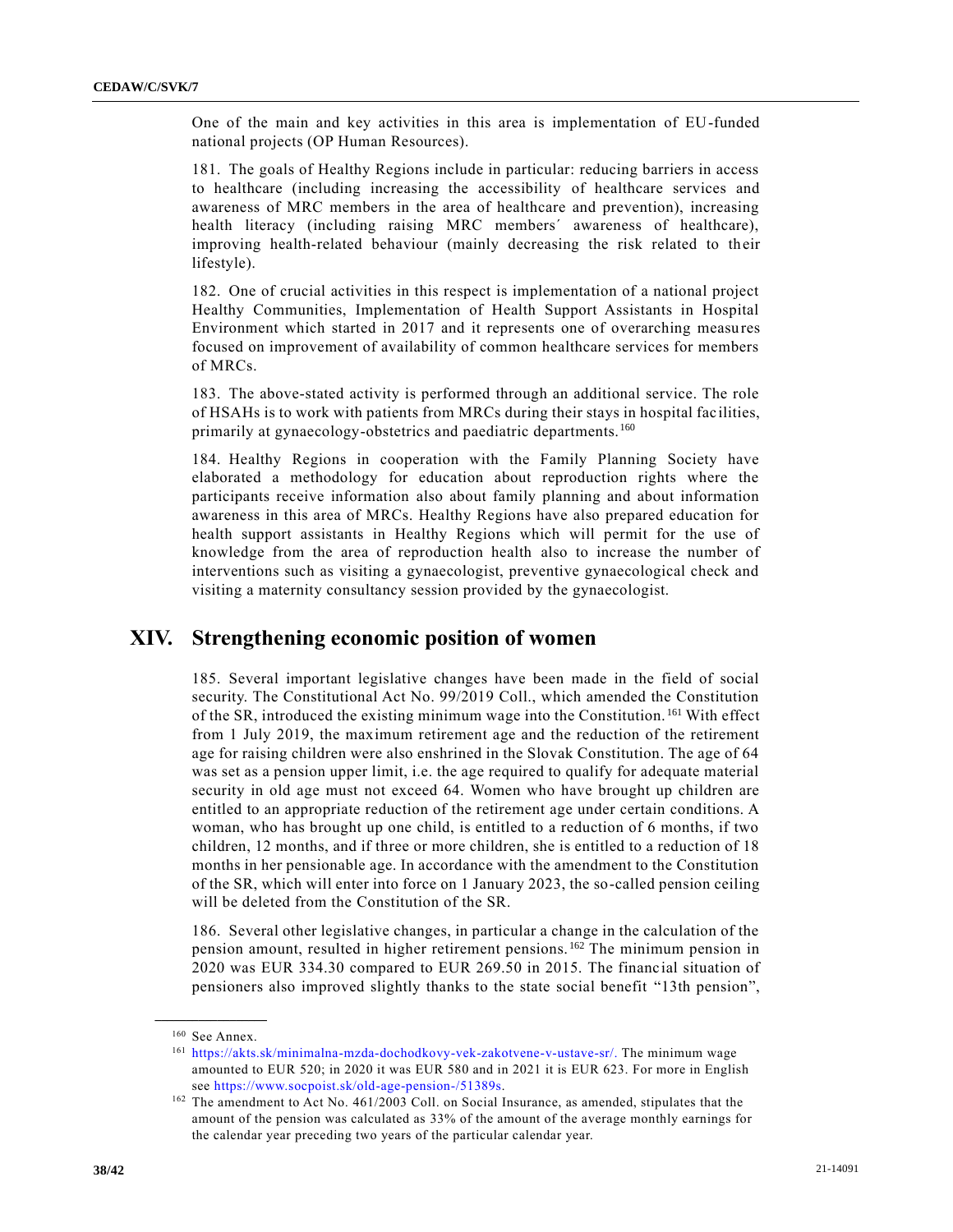which was paid to pensioners in the SR for the first time at the end of 2020. <sup>163</sup> The amount of the 13th pension ranges from EUR 50 to EUR 300. For each pensioner, the amount of the 13th pension is determined individually according to the amount of his/her pension or the aggregate of the amounts of pensions, based on the principle of solidarity of society with pensioners, who have low pensions. The lower the amount of the pension or the sum of the amounts of pensions that the pensioner is paid each month, the higher the 13th pension will be.<sup>164</sup>

187. Although the financial situation of elderly people in Slovakia has generally improved, senior women are still significantly worse off than men. At the end of January 2020, the average monthly old-age pension amounted to EUR 477.14. This is EUR 20.94 more than in the same period of 2019. At the end of January 2020, male pensioners were paid the average of EUR 526.29 per month, while the amount of pensions for women was almost one hundred Euro lower. Women were paid the oldage pension averaging EUR 428.46 a month. At the end of January 2019, the average monthly old-age pension was EUR 505.67 for men and EUR 406.98 for women.<sup>165</sup>

188. Within the economic status of women, the parental allowance has been increased from EUR 220 to EUR 270 or EUR 370 per month, depending on whether the parent previously received maternity pay for the child for whom the parental allowa nce is claimed. This change is effective from 1 January 2020.

### **Disadvantaged and marginalised groups of women**

#### **Multiple discrimination**

189. Multiple discrimination is not expressly prohibited by law in Slovakia. There are no legal regulations or judiciary which would expressly deal with the situations of multiple discrimination; however, the Anti-Discrimination Act does not prohibit filing a suit for more than one reason. In its Section 2 (1), the Anti-Discrimination Act does not mention an express ban on multiple discrimination in the list of prohibited reasons for discrimination. Article 9 stipulates that the right to file a suit to the court results from violation of the equal treatment principle itself, not necessarily from discrimination for one reason. However, courts have not dealt with any case of multiple discrimination so far. <sup>166</sup>

190. The concept of multiple discrimination expressis verbis sometimes appears in political documents but its use is more theoretical and it does not propose or implement particular measures.

#### **Roma women**

191. A legislative change in the area of housing rights for women from Roma communities has been made. The Act No. 153/2017 Coll. amending Act No. 330/1991 Coll. of the Slovak National Council on Land Arrangements, Land Ownership

<sup>&</sup>lt;sup>163</sup> The Act No. 296/2020 Coll. on the 13th pension and on amendments and supplements to certain acts.

<sup>164</sup> Ibid, paragraph 3.

<sup>&</sup>lt;sup>165</sup> Headquarters of Social Insurance Agency reports "The average pension rose by almost EUR 21 year-on-year in January", [https://www.socpoist.sk/aktuality-priemerny-dochodok-v-januari](https://www.socpoist.sk/aktuality-priemerny-dochodok-v-januari-medzirocne-vzrastol-o-takmer-21-eur/48411s68285c)[medzirocne-vzrastol-o-takmer-21-eur/48411s68285c.](https://www.socpoist.sk/aktuality-priemerny-dochodok-v-januari-medzirocne-vzrastol-o-takmer-21-eur/48411s68285c)

<sup>166</sup> Durbáková, V., (2020), Country Report, Non-discrimination, Slovakia 2020, European Network of Legal Experts in Gender-equality and Non-discrimination, page 21 in EUROPEAN COMISSION, Directorate- General for Justice and Consumer. Country report. Non-discrimination. Transposition and implementation at national level of Council Directives 2000/43 and 2000/78. Slovakia. [https://www.equalitylaw.eu/downloads/5261-slovakia-country](https://www.equalitylaw.eu/downloads/5261-slovakia-country-report-non-discrimination-2020-pdf-1-66-mb)[report-non-discrimination-2020-pdf-1-66-mb.](https://www.equalitylaw.eu/downloads/5261-slovakia-country-report-non-discrimination-2020-pdf-1-66-mb)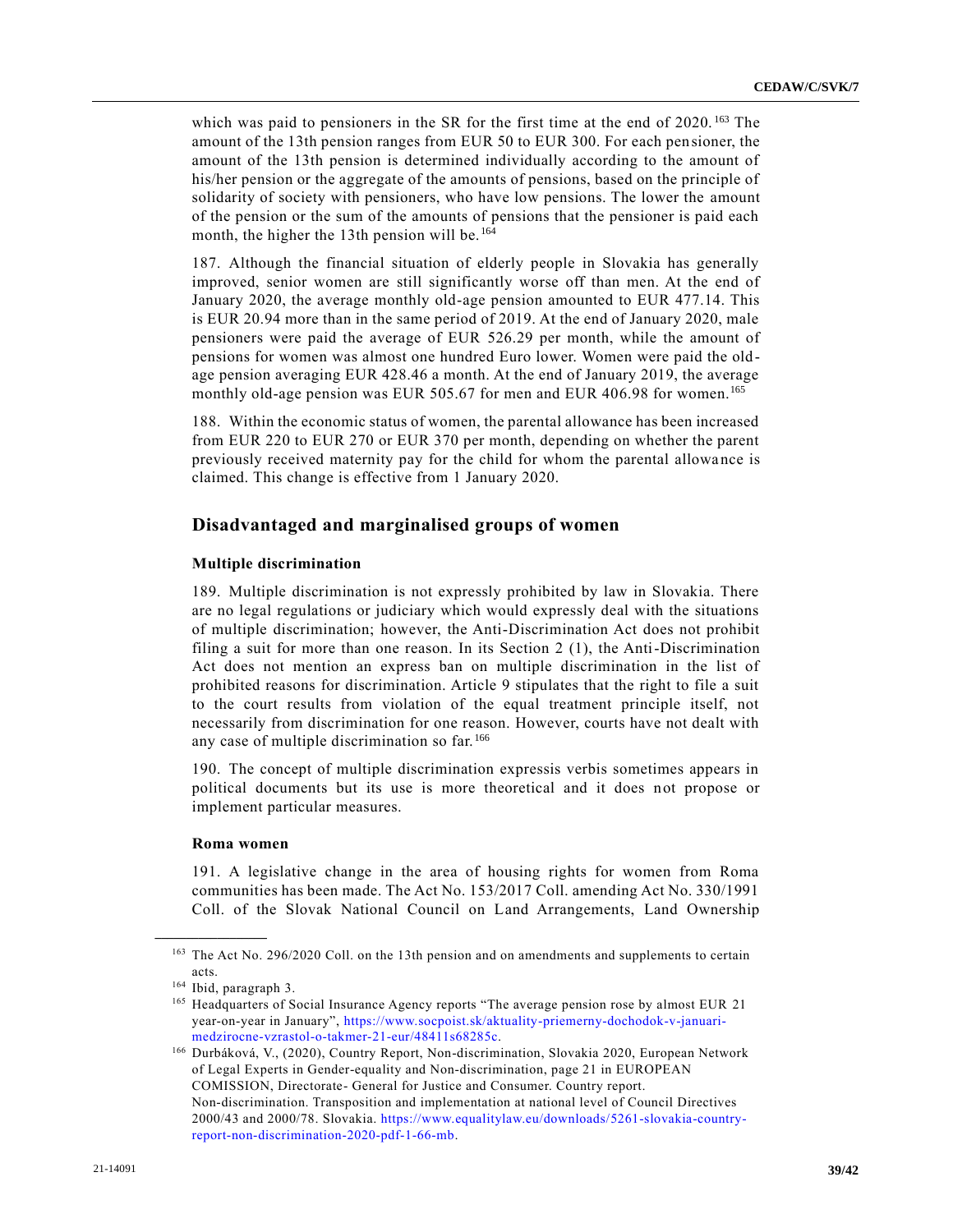Arrangements, Land Offices, Land Fund and Land Communities, as amended, and amending and supplementing certain acts significantly simplified land settlement within Roma dwellings.

192. Land settlement in Roma dwellings has several advantages for the inhabitants of Roma villages, in particular the development of the area, including the possibility of new construction. Following such a settlement, the municipality can introduce common facilities and infrastructure. <sup>167</sup>

#### **Women and girls with disadvantages**

193. On 2 December 2015, the first Commissioner for Persons with Disabilities and the first Commissioner for Children was elected in Slovakia. The positions of the Commissioners were established by Act No. 176/2015 Coll. on the Commissioner for Children and the Commissioner for Persons with Disabilities and on amendments and supplements to certain acts. The Commissioner for Persons with Disabilities is expected to participate in the protection of persons with disabilities by promoting and enforcing the rights granted to them by international treaties which are binding for the SR, i.e. the UN Convention on the Rights of Persons with Disabilities and the Optional Protocol to the UN Convention on the Rights of Persons with Disabilities.

194. Anyone may address the Commissioners on issues falling within their mandate.<sup>168</sup> In the Commissioners Act it is explicitly stated that this right is also guaranteed to persons with disabilities who lack full legal capacity or have been deprived of legal capacity and that legal representation on their part is not required. <sup>169</sup>

195. According to the report, in the period 2016 – 2019 the Office of the Commissioner for Persons with Disabilities dealt with more than 1,800 complaints of violations of the UN Convention on the Rights of Persons with Disabilities, including complaints regarding violations of Article 6 of the Convention – women with disabilities.<sup>170</sup>

196. According to the report of the Commissioner for Persons with Disabilities, as far as the accessibility of housing is concerned, the change in legislation allowed for the installation of wheelchair lifts or other minor adaptations in the common areas of apartment buildings without the consent of other apartment owners. The accessibility of housing for people with disabilities can be increased not only through debarring and renovation but also through the provision of an independent living support service. Only five entities provided this service and 51 clients used it in 2015.<sup>171</sup>

197. As far as the inclusive education for pupils with disabilities in primary schools is concerned, physical barriers are a major obstacle to inclusive education for pupils with disabilities. Only special schools providing education to pupils and students with disabilities tend to be barrier-free.

<sup>167</sup> See also Guide to land settlement in municipalities with Roma settlements at [https://www.minv.sk/swift\\_data/source/romovia/publikacie/Sprievodca%20vysporiadanim%20po](https://www.minv.sk/swift_data/source/romovia/publikacie/Sprievodca%20vysporiadanim%20pozemkov%20v%20obciach%20s%20romskymi%20osidleniami.pdf) [zemkov%20v%20obciach%20s%20romskymi%20osidleniami.pdf.](https://www.minv.sk/swift_data/source/romovia/publikacie/Sprievodca%20vysporiadanim%20pozemkov%20v%20obciach%20s%20romskymi%20osidleniami.pdf)

<sup>168</sup> Act No. 176/2015 Coll. Act on the Commissioner for Children and the Commissioner for Persons with Disabilities and on amendments and supplements to certain acts, Articles 8(3) and 2(3).

<sup>169</sup> Ibid., Art. 8(4).

<sup>&</sup>lt;sup>170</sup> The Office of the Commissioner for Persons with Disabilities, Report on the activities of the Commissioner for Persons with Disabilities for 2020, [https://www.komisarprezdravotnepostihnutych.sk/Zverejnovanie/Spravy-o-cinnosti.](https://www.komisarprezdravotnepostihnutych.sk/Zverejnovanie/Spravy-o-cinnosti)

<sup>171</sup> Ibid. pages 107–108.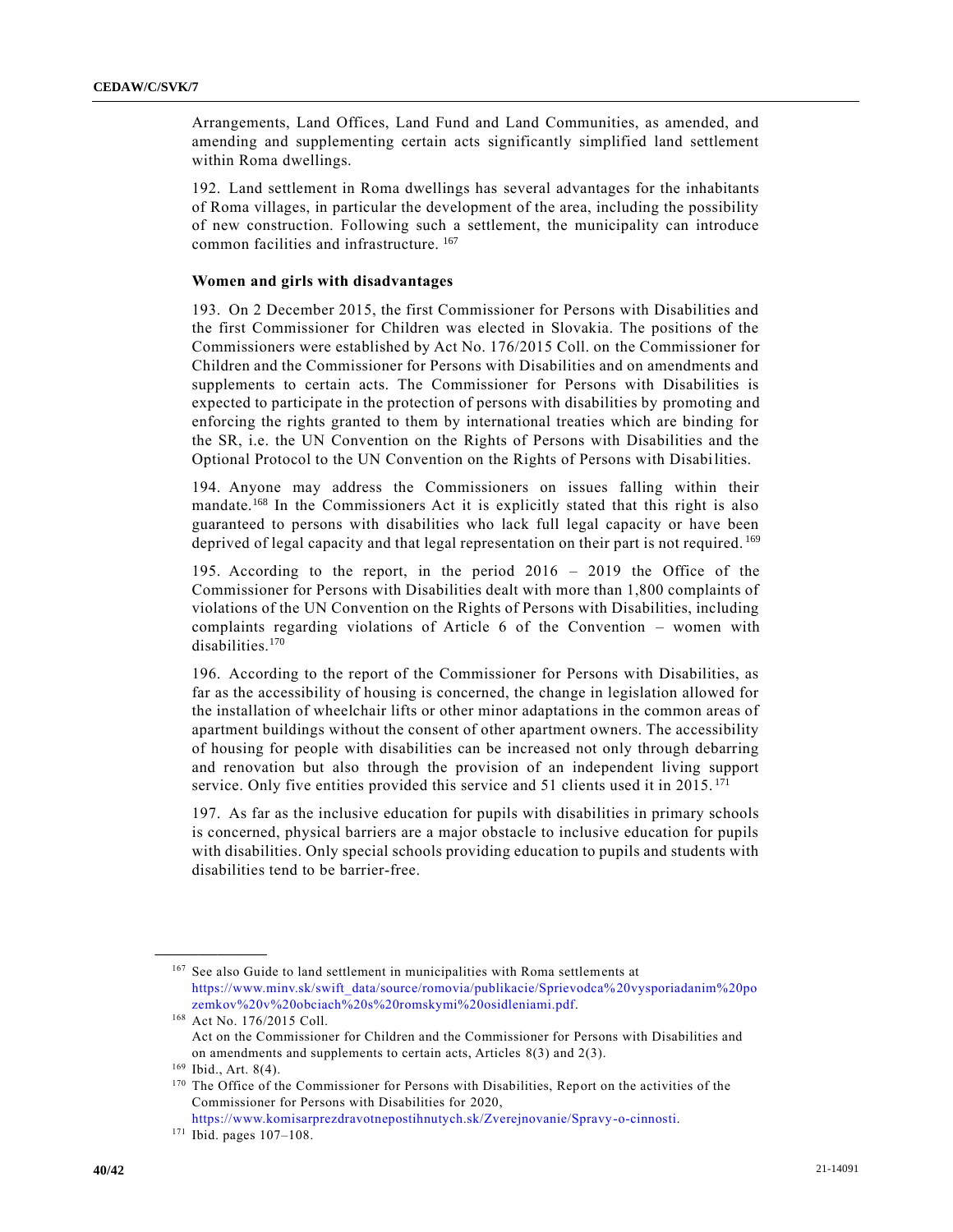#### **Migrant, refugee and asylum-seeking women**

198. In 2020, 282 persons applied for asylum, including 21 women and 261 men. Out of total number of applicants, 11 asylums were granted. <sup>172</sup> The number of stateless persons in Slovakia remains unclear as no identification mechanism has been introduced.<sup>173</sup>

199. There are two police detention facilities for foreigners, including asylum seekers, in Slovakia. Single women and men are usually detained in the Medveďov police detention facility in western Slovakia. The police detention facility in Sečovce in eastern Slovakia is mainly used for families with children and other vulnerable persons. A foreigner can be detained for a maximum of six months, which can be repeatedly extended. The total period must not exceed 18 months. Asylum seekers cannot be detained for longer than 6 months unless they pose a security risk. Families with children, regardless of whether they have applied for asylum, can also be detained for a period of six months.

200. Persons who have been granted asylum and foreigners who have been granted subsidiary protection have the same rights on the labour market in Slovakia as Slovak nationals. The Slovak government has taken measures to facilitate access to the labour market also for asylum seekers, reducing the period of entry into the labour market for asylum seekers from one year to nine months after the date of filing an asylum application (provided that they have not received a decision on their asylum application within the time limit). Nevertheless, persons who have been granted asylum, subsidiary protection holders who are foreigners and asylum seekers in Slovakia face difficulties in having their graduation, qualification and skills recognised, which makes their entry into the labour market difficult.

201. Slovakia has committed to help people who have had to flee their homes in their home country to demonstrate its contribution to the solution of the European migration crisis in 2015 and 2016. In 2015, Slovakia accepted 149 Assyrian Christians from Iraq who were resettled to Nitra within the framework of a project coordinated by the non-profit organisation *Peace and Goodness* with the support of the Diocese of Nitra and the MoI SR. By the end of 2017, 16 asylum seekers had been relocated from Greece to Slovakia.

202. The Centre for Legal Aid represents migrants in asylum cases, foreigner detention proceedings and administrative expulsion proceedings if they make a statutory declaration that they have no money to pay for other legal representation services.<sup>174</sup>

203. In 2018, the project called *Development of Recommended and Standard Practices for the Performance of Prevention and Early Intervention within the Issue of Migration of Third-Country Nationals* was launched*.* The project has been financed by the Asylum, Migration and Integration Fund (AMIF) and the MoH SR. The main objective of the project is to create recommended and standard procedures for disease prevention and intervention for the early detection, diagnosis and treatment of diseases in relation to migration of third country nationals. The project pays a lot of

<sup>172</sup> Statistics (2020), MoI SR. [https://www.minv.sk/?statistiky-20.](https://www.minv.sk/?statistiky-20) 

<sup>173</sup> Submission by the United Nations High Commissioner for Refugees For the Office of the High Commissioner for Human Rights' Compilation Report Universal Periodic Review: 3rd Cycle, 32nd Session SLOVAKIA.

<sup>174</sup> G R E T A Group of Experts on Action against Trafficking in Human Beings: Evaluation Report SR. Third evaluation round. Access to justice and effective remedies for victims of trafficking in human beings. 2020. Council of Europe, Secretariat of the Council of Europe Convention on Action against Trafficking in Human Beings, page 15.